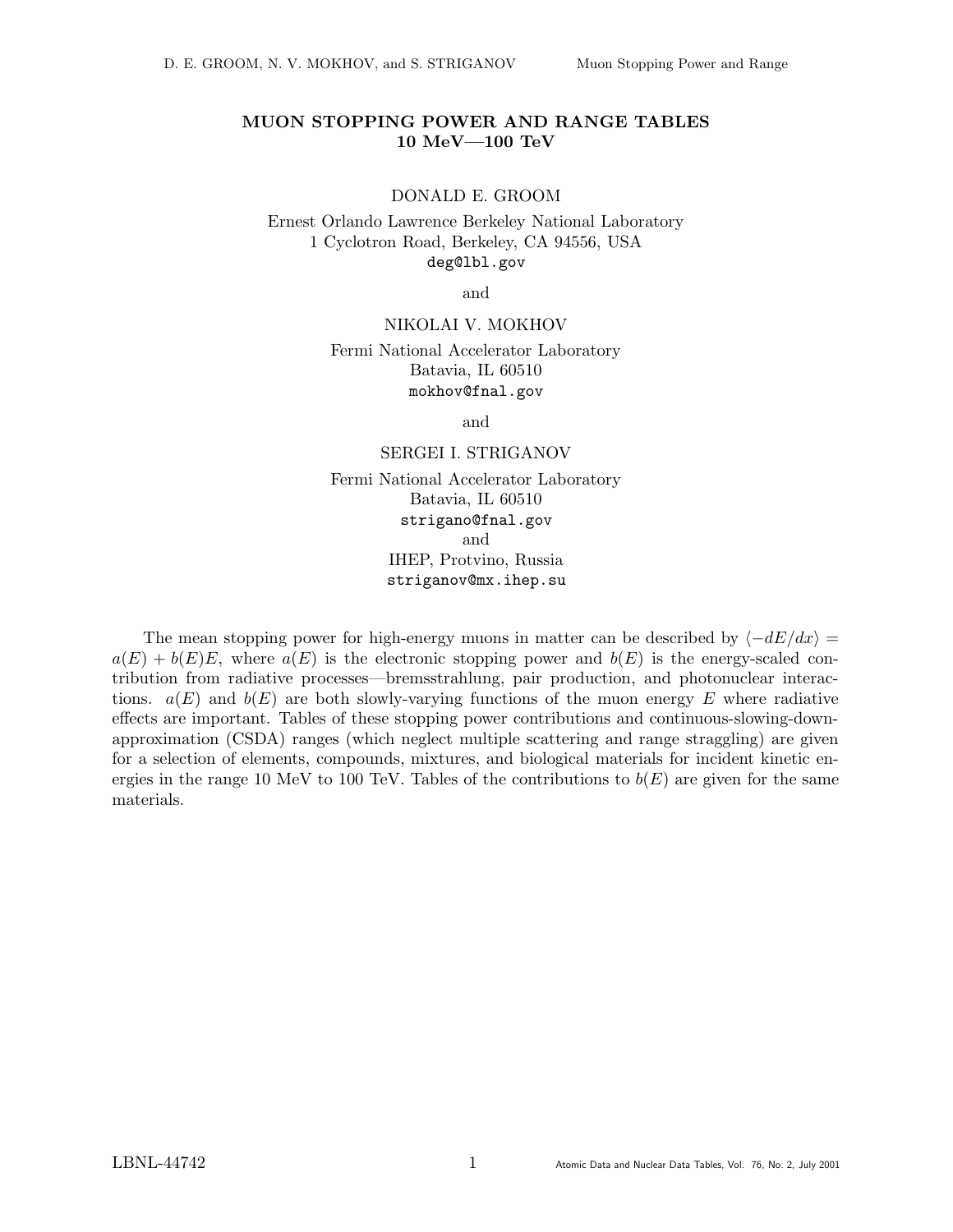# Contents

|                                                                                                                                                                                                                                | 3  |  |  |  |  |  |  |  |  |  |  |  |  |
|--------------------------------------------------------------------------------------------------------------------------------------------------------------------------------------------------------------------------------|----|--|--|--|--|--|--|--|--|--|--|--|--|
| $2_{-}$                                                                                                                                                                                                                        | 5  |  |  |  |  |  |  |  |  |  |  |  |  |
| 3. Electronic energy losses of high-energy heavy particles                                                                                                                                                                     |    |  |  |  |  |  |  |  |  |  |  |  |  |
|                                                                                                                                                                                                                                | 7  |  |  |  |  |  |  |  |  |  |  |  |  |
|                                                                                                                                                                                                                                | 9  |  |  |  |  |  |  |  |  |  |  |  |  |
|                                                                                                                                                                                                                                | 9  |  |  |  |  |  |  |  |  |  |  |  |  |
|                                                                                                                                                                                                                                | 11 |  |  |  |  |  |  |  |  |  |  |  |  |
|                                                                                                                                                                                                                                | 12 |  |  |  |  |  |  |  |  |  |  |  |  |
|                                                                                                                                                                                                                                | 13 |  |  |  |  |  |  |  |  |  |  |  |  |
|                                                                                                                                                                                                                                | 13 |  |  |  |  |  |  |  |  |  |  |  |  |
|                                                                                                                                                                                                                                | 14 |  |  |  |  |  |  |  |  |  |  |  |  |
|                                                                                                                                                                                                                                | 15 |  |  |  |  |  |  |  |  |  |  |  |  |
|                                                                                                                                                                                                                                | 16 |  |  |  |  |  |  |  |  |  |  |  |  |
|                                                                                                                                                                                                                                | 17 |  |  |  |  |  |  |  |  |  |  |  |  |
| 4.4. Comparison with other works on muon radiative losses                                                                                                                                                                      | 19 |  |  |  |  |  |  |  |  |  |  |  |  |
| 4.5. Muon critical energy example is a series of the series of the series of the series of the series of the series of the series of the series of the series of the series of the series of the series of the series of the s | 22 |  |  |  |  |  |  |  |  |  |  |  |  |
|                                                                                                                                                                                                                                | 22 |  |  |  |  |  |  |  |  |  |  |  |  |
|                                                                                                                                                                                                                                | 23 |  |  |  |  |  |  |  |  |  |  |  |  |
| Appendix A. Stopping power and density-effect parameters for compounds                                                                                                                                                         |    |  |  |  |  |  |  |  |  |  |  |  |  |
| and mixtures                                                                                                                                                                                                                   | 30 |  |  |  |  |  |  |  |  |  |  |  |  |
| Appendix B. Direct pair production from screened nuclei                                                                                                                                                                        | 32 |  |  |  |  |  |  |  |  |  |  |  |  |
|                                                                                                                                                                                                                                | 37 |  |  |  |  |  |  |  |  |  |  |  |  |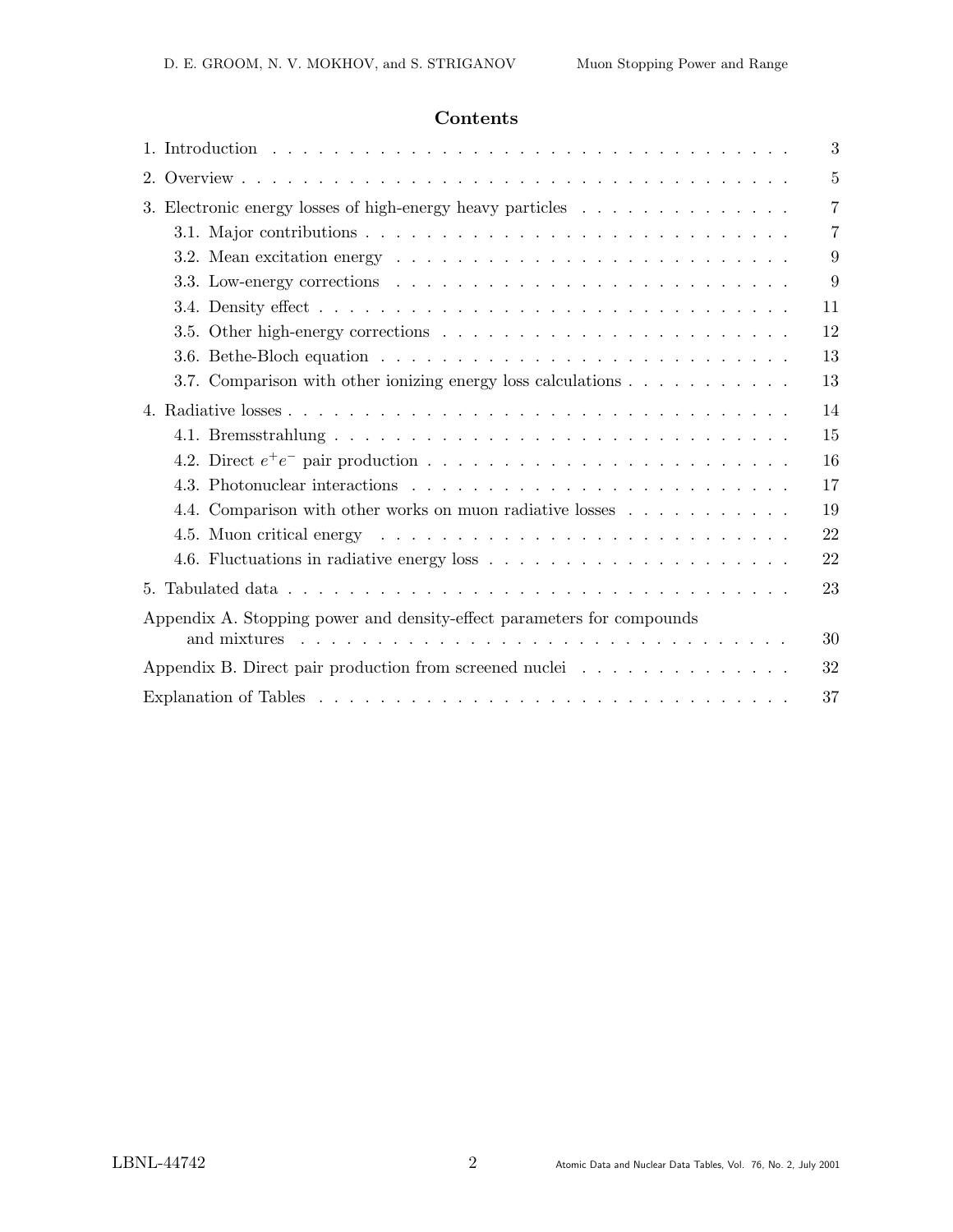## 1. Introduction

The mean stopping power for high-energy muons (or other heavy charged particles<sup>1</sup>) in a material can be described by [1]

$$
\langle -dE/dx \rangle = a(E) + b(E)E , \qquad (1)
$$

where E is the total energy,  $a(E)$  is the electronic stopping power, and  $b(E)$  is due to radiative processes—bremsstrahlung, pair production, and photonuclear interactions:

$$
b \equiv b_{\text{brems}} + b_{\text{pair}} + b_{\text{nucl}} \tag{2}
$$

The notation is convenient because  $a(E)$  and  $b(E)$  are slowly varying functions of E at the high energies where radiative contributions are important.  $b(E)E$  is less than 1% of  $a(E)$  for  $E \leq$ 100 GeV for most materials.

The "continuous-slowing-down-approximation" (CSDA) range is obtained from the integral

$$
R(E) = \int_{E_0}^{E} \left[ a\left( E' \right) + b\left( E' \right) E' \right]^{-1} dE' \tag{3}
$$

where  $E_0$  is sufficiently small that the result is insensitive to its exact value. At very high energies, where  $a$  and  $b$  are (essentially) constant,

$$
R(E) \approx (1/b) \ln (1 + E/E_{\mu c}) \quad , \tag{4}
$$

where  $E_{\mu c} = a/b$  is the muon critical energy. The muon critical energy can be defined more precisely as the energy at which electronic losses and radiative losses are equal, in analogy to one of the ways of defining the critical energy for electrons. It is obtained by finding  $E_{\mu c}$  such that

$$
a\left(E_{\mu c}\right) = E_{\mu c}b\left(E_{\mu c}\right) \quad . \tag{5}
$$

The CSDA range is of limited usefulness, particularly at higher energies, because of the effect of fluctuations. (Fluctuations in radiative losses are discussed briefly in Section 4.6.) For example, the cosmic ray muon intensity falls very rapidly with energy, so that the flux observed deep underground is quite different from that to be expected from Eq. (3). We nonetheless calculate the CSDA range given by Eq. (3) as an indicator of actual muon range.

The important and well-studied subjects of stopping power fluctuations and range straggling in electronic energy loss [2,3] are not treated, even though they are much more serious for muons than for heavier particles: The fractional range straggling  $(\sqrt{\text{variance}}(\text{range})/\text{range})$  scales as  $\sqrt{1/M}$ for particles with the same velocity, and hence is three times larger for a 100 MeV muon than for a 900 MeV proton. In copper the fractional straggling varies from 4% at 10 MeV, through a minimum of 2.8% at 300 MeV, then rising through 5.7% at 10 GeV. Above  $\sim$  100 GeV straggling due to fluctuations in bremsstrahlung losses begins to dominate.

Multiple scattering is also neglected, but with more justification. One measure of multiple scattering is provided by the "detour factor" [3], the ratio of the average penetration depth to the average path length for a stopping particle. The detour factor is 0.98 in the worst case (uranium at our lowest energy). This ratio increases rapidly toward unity as the energy is increased or if the atomic weight of the absorber is decreased.

<sup>&</sup>lt;sup>1</sup> The radiative loss formulae given in this paper apply only to a spin- $1/2$  pointlike heavy particles, where "heavy" means "much more massive than an electron." Insofar as we know, the solution for spin-0 particles has never been published.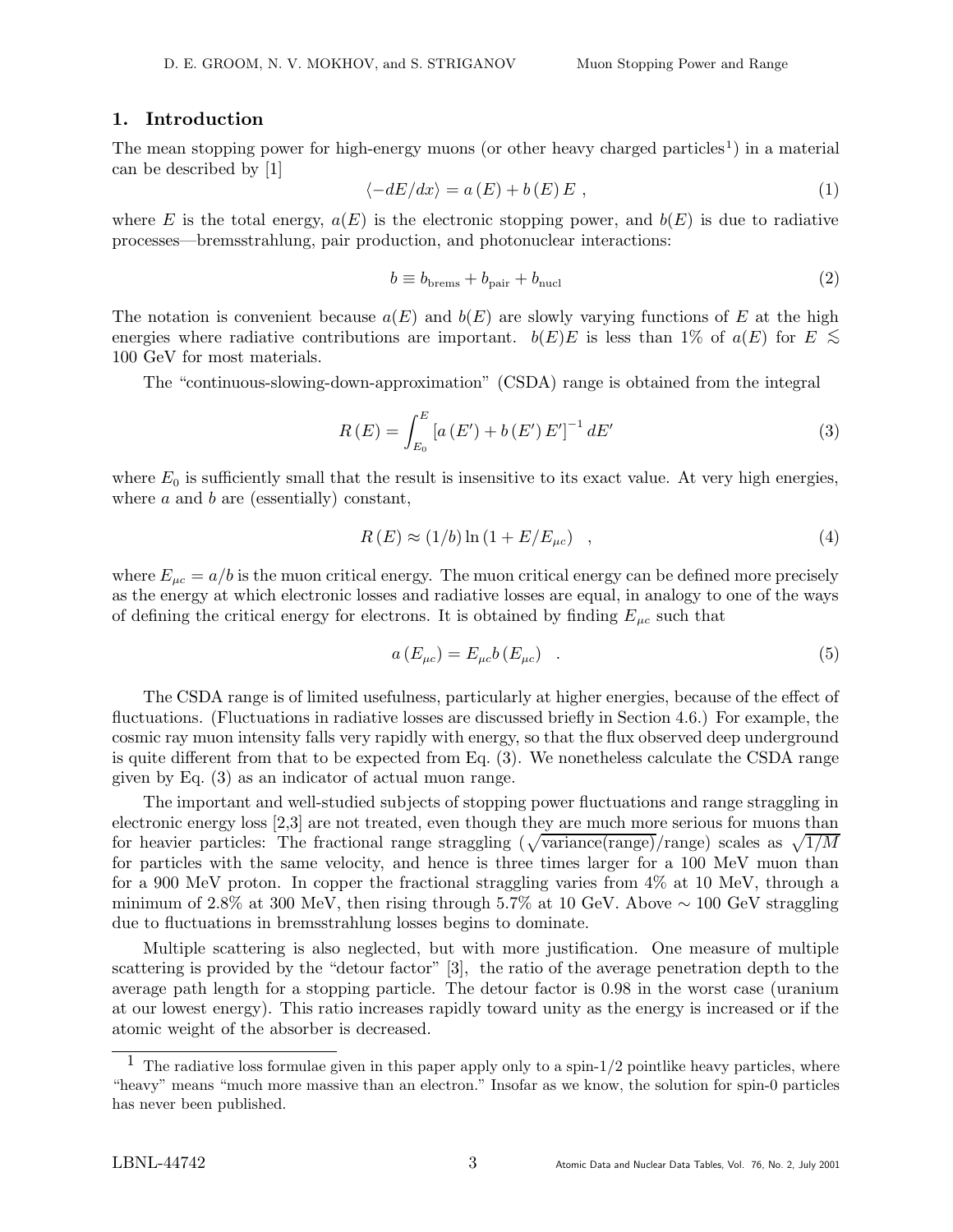Table 1: Definitions of most of the variables used in this report. The electronic charge e and the kinematic variables  $\beta = v/c$  and  $\gamma = 1/\sqrt{1-\beta^2}$  have their usual definitions. Constants are from *CODATA Recommended Values of the Fundamen*tal Physical Constants: 1998 [7]. Parenthetical numbers after the values give the 1-standard deviation uncertainties in the last digits. In Sect. 4 the convention  $c = 1$  is used.

| Symbol           | Definition                                                                                                                        | Units or Value                                                                 |
|------------------|-----------------------------------------------------------------------------------------------------------------------------------|--------------------------------------------------------------------------------|
| $\alpha$         | Fine structure constant $e^2/4\pi\epsilon_0\hbar c$                                                                               | 1/137.03599976(50)                                                             |
| M                | Incident particle mass                                                                                                            | $MeV/c^2$                                                                      |
| $M_{\mu}$        | Muon mass                                                                                                                         | $105.6583568(52)$ MeV/ $c^2$                                                   |
| E                | Incident particle energy $\gamma Mc^2$                                                                                            | MeV                                                                            |
| T                | Kinetic energy $(\gamma - 1)Mc^2$                                                                                                 | MeV                                                                            |
| $\boldsymbol{p}$ | Momentum $\gamma \beta M c$                                                                                                       | MeV/c                                                                          |
| $m_ec^2$         | Electron mass $\times c^2$                                                                                                        | $0.510\,998\,902(21)$ MeV                                                      |
| $r_e$            | Classical electron radius $e^2/4\pi\epsilon_0 m_e c^2$                                                                            | $2.817940285(31)$ fm                                                           |
| $N_A$            | Avogadro's number                                                                                                                 | $6.02214199(47) \times 10^{23} \text{ mol}^{-1}$                               |
| ze               | Charge of incident particle                                                                                                       |                                                                                |
| Ζ                | Atomic number of medium                                                                                                           |                                                                                |
| $\overline{A}$   | Atomic mass of medium                                                                                                             | $\rm g \ mol^{-1}$                                                             |
|                  | (Occasionally: atomic mass number)                                                                                                | dimensionless                                                                  |
| K/A              | $4\pi N_A r_e^2 m_e c^2 /A$                                                                                                       | $0.307075$ MeV g <sup>-1</sup> cm <sup>2</sup> for $A = 1$ g mol <sup>-1</sup> |
| $\overline{I}$   | Mean excitation energy                                                                                                            | $eV$ ( <i>Nota bene!</i> )                                                     |
| $\delta$         | Density effect correction to electronic energy loss                                                                               |                                                                                |
| $\hbar\omega_p$  | Plasma energy $\sqrt{4\pi N_e r_e^3} m_e c^2/\alpha$ 28.816 $\sqrt{\rho \langle Z/A \rangle}$ eV for $\rho$ in g cm <sup>-3</sup> |                                                                                |
| $N_e$            | Electron density                                                                                                                  |                                                                                |
| $w_i$            | Fraction by weight of the j <sup>th</sup> element in a compound or mixture $(\sum w_i = 1)$                                       |                                                                                |
| $n_i$            | number of the $j$ th kind of atoms in a compound or mixture                                                                       |                                                                                |
| $E_{\mu c}$      | Muon critical energy                                                                                                              | GeV                                                                            |
| $\nu$            | Fractional energy transfer in an incident particle interaction                                                                    |                                                                                |
| $\varepsilon$    | $\nu E$ , the energy transfer in a single interaction                                                                             |                                                                                |

Tables of muon energy loss from a 1985 CERN internal report by Lohmann, Kopp, and Voss [4] have become the *de facto* world standard. This careful work serves as the benchmark for the present effort. Later theoretical work enables us to improve the calculations for low-Z elements  $(2 \leq Z \leq 10)$  and to make minor improvements elsewhere.

It is our intention to make this report sufficiently self-contained that the interested user can replicate our calculations, even though this results in our giving often-tedious detail. The necessary constants for electronic loss calculations and tables of  $b(E)$  for elements, for the mean radiative loss calculations, are also available as ASCII files at http://pdg.lbl.gov/AtomicNuclearProperties. These tables are more extensive than the subset of data actually presented in this paper.

There is one serious dilemma: We believe that the density effect corrections via the careful parameterizations of Sternheimer et al. [5] are more dependable than those calculated via their general algorithm [6]. But, as will be discussed in Section 3.2, better values for mean excitation energies are now available for a variety of materials. The changes are sometimes as great as 10%. Over much of our energy region of interest (for  $\beta \gamma \gtrsim 1000$ ) however, the density effect has "replaced" the mean excitation energy by the plasma energy, so that improvements in the mean excitation energy have no effect on the stopping power. We therefore continue to use sometimes-obsolete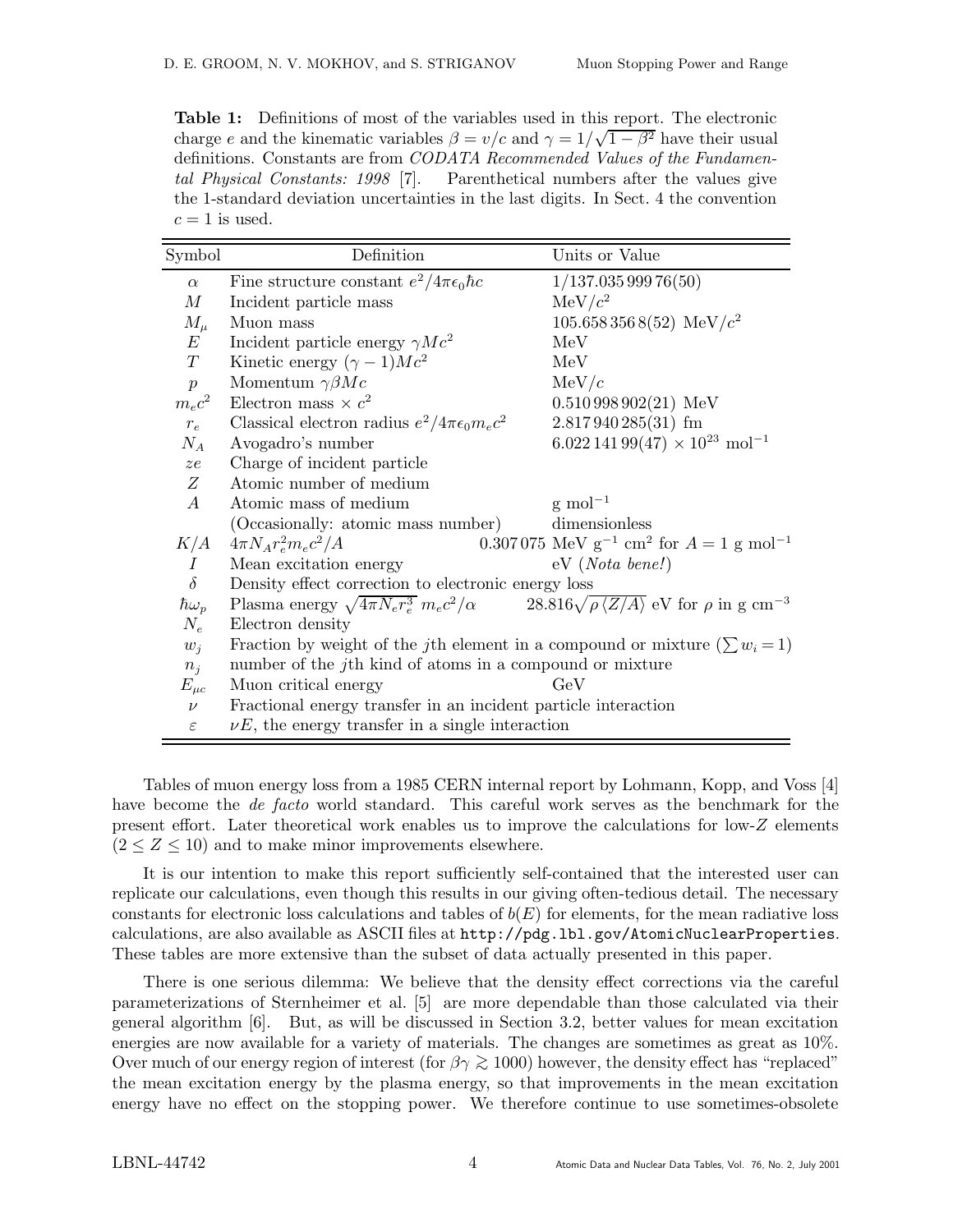excitation values. How this affects our results will be discussed in Section 3.2. On the other hand, corrections to the densities used by Sternheimer et al. [5] are easily accommodated if the changes are small; this is done in several cases.

We present tables of stopping power and mean range for muons from kinetic energy  $T = 10 \text{ MeV}$ to 100 TeV for most elements and a variety compounds and mixtures. Tables of  $b(E)$  are given for the same materials. In the case of elemental gases, tables are also given for the liquid state.

The symbols and constants used in this report are explained in Table 1.

## 2. Overview

The behavior of stopping power (=  $\langle -dE/dx \rangle$ ) in copper over twelve decades of muon kinetic energy is shown by the solid curves in Fig. 1. Data below the breaks in the curves are from ICRU 49 [3], while data above the breaks are from our present calculations. Approximate boundaries between regions described by different theories or phenomenologies are indicated by the shaded vertical bands. While our main interest is at higher energies, some understanding of the behavior at lower energies is useful, in particular for starting range integrals.

For  $\beta < \alpha$ , below the first grey band in Fig. 1, the muon velocity is small compared with that of the valence electrons in the absorber. Following the work of Fermi and Teller [9], Lindhard and collaborators have constructed a successful semi-phenomenological model to describe ionizing energy losses in this regime, approximating the electronic structure of solids by a Fermi electron gas distribution [10]. The stopping power is found to be proportional to the projectile velocity. This region is marked by the dashed curve with the dotted extension in Fig. 1. However, below  $\beta \approx 0.001$ –0.01 nonionizing energy losses via nuclear recoil become increasingly significant [3], finally dominating energy loss at very low energies.

Above  $\beta \approx 0.05$  or 0.1 (the second grey band in Fig. 1) one may make the opposite approximation, neglecting electronic motion within atoms. There is no satisfactory theory for the intermediate region,  $\alpha < \beta < 0.1$  (but see Ref. 11). There is, however, a rich experimental literature, which Andersen and Ziegler have used to construct phenomenological fits bridging the regions in which there is adequate theoretical understanding [12]. This is the interval between the grey bands shown in Fig. 1.

Electronic (ionization  $+$  excitation) losses in the high-velocity region are well described by Bethe's theory based on a first-order Born approximation [13], to which are added a number of corrections for the low-energy region and to account for the polarization of the medium at high energies. The curve falls to a broad minimum whose position for solid absorbers decreases from  $\beta\gamma = 3.5$  to 3.0 as Z goes from 7 to 100. The mean electronic loss at the minimum value as a function of  $Z$  is shown in Fig. 2. The rise in Fig. 1 with further increases of the projectile energy (labeled "without  $\delta$ " in Fig. 1) is less marked when the polarization effects are taken into account (dash-dotted curve).

Electronic losses at very high energies are somewhat modified by bremsstrahlung from the atomic electrons [14] (see Section 3.5) and other effects, such as form factor corrections [15]. These are of decreased importance because radiative energy losses begin to be significant above a few hundreds of GeV for even intermediate-Z absorbers. For example, radiative losses in copper dominate above  $E_{\mu c} = 315$  GeV. The radiative contribution, and hence the entire energy loss rate, increases nearly linearly with energy above 1 TeV or so.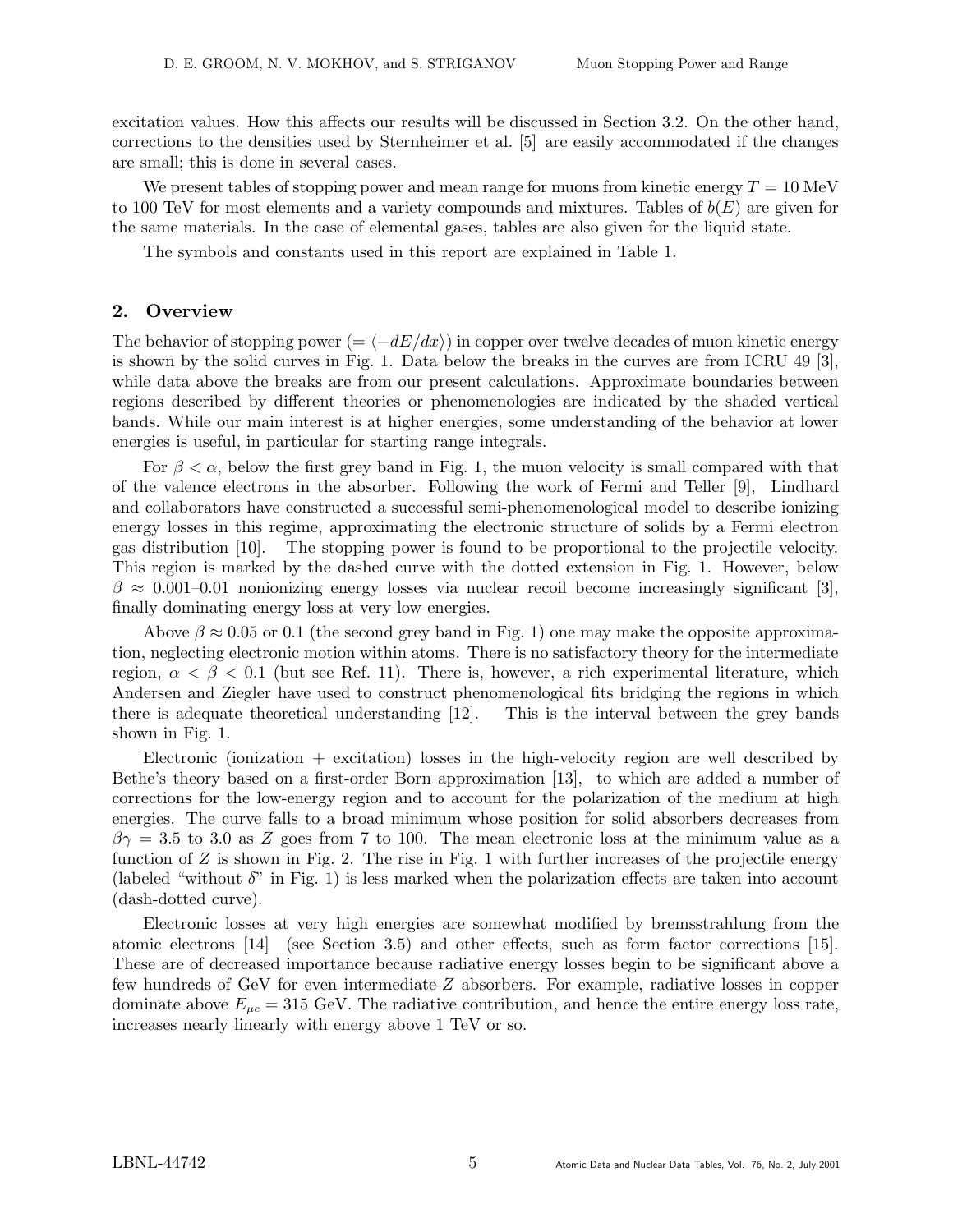

**Figure 1:** Stopping power (=  $\langle -dE/dx \rangle$ ) for positive muons in copper as a function of kinetic energy  $T$  (top figure, 12 orders of magnitude range) and as a function of momentum  $p = M\beta c\gamma$  (bottom figure, 9 orders of magnitude). Solid curves indicate the total stopping power. Data below the break at  $T \approx 0.5$  MeV are scaled by the appropriate mass ratios from the  $\pi^-$  and p tables in ICRU 49 [3], and data at higher energies are from the present calculations. Vertical bands indicate boundaries between different theoretical approximations or dominant physical processes. The short dotted lines labeled " $\mu$ <sup>-</sup>" illustrate the "Barkas effect" [8]. "Nuclear losses" indicates non-ionizing nuclear recoil energy losses, which are negligible here.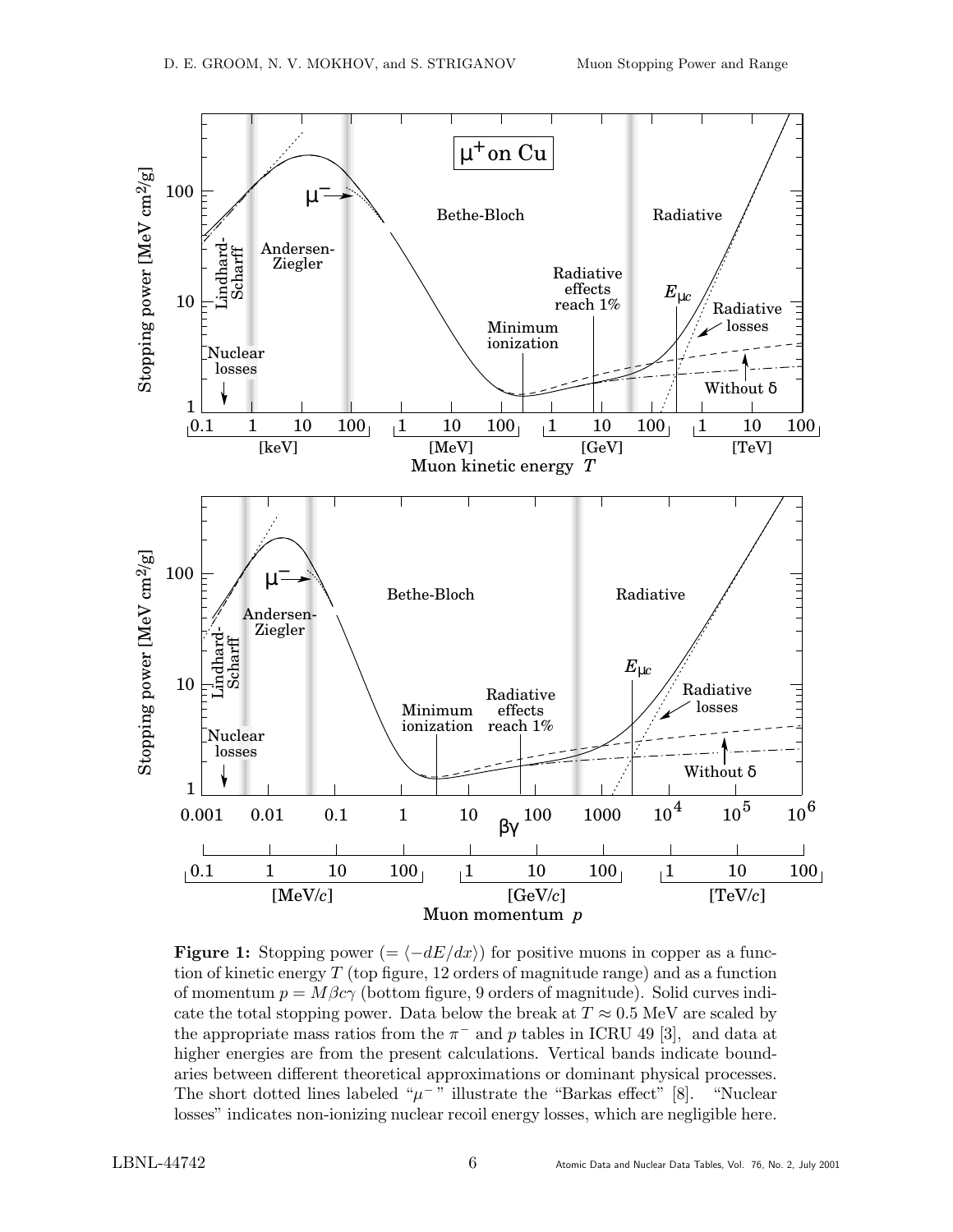

**Figure 2:** Minimum ionization as a function of Z. The straight line is fitted for  $Z \geq 6$ .

## 3. Electronic energy losses of high-energy heavy particles

The physics formulae needed to describe the average electronic energy losses of a high-energy  $(\beta \gg \alpha Z)$  massive ( $\neq$  electron) charged particle as it passes through matter have been reviewed elsewhere [3, 16–24]. ICRU 49 is particularly useful, although it is limited to protons and alpha particles (except for a short  $\pi^-$  table) and to proton energies less than 10 GeV, corresponding to  $E < 1.1$  GeV for muons. In this energy region nuclear recoil contributes negligibly to energy loss, and radiative losses, which typically become important above tens of GeV, and radiative losses can be added as an independent contribution.

For the moment, we leave open the possibilities that the charge is ze and that the particle might be something other than a muon. We briefly review the subject here in order to emphasize high-energy behavior.

### 3.1. Major contributions

The electronic stopping power<sup>2</sup> is calculated by summing the contributions of all possible inelastic scatterings. These are normally from lower to higher (bound or unbound) electronic energy states, so the particle loses a small amount of energy in each scattering. The kinetic energy of the scattered electron is Q.

In his derivation of the stopping power, Bethe [25] introduced the concept of "generalized oscillator strength" which is closely related to the inelastic-scattering form-factor [20]. The following summarizes the detailed discussions by Rossi [17], Fano [19], and Bichsel [24].

1. Low-Q region. Here the reciprocal of the 3-momentum transfer (roughly an impact parameter) is large compared with atomic dimensions. The scattered electrons have kinetic energies up to some cutoff  $Q_1$ , typically 0.01–0.1 eV [17]. For this region, Bethe approximated the generalized oscillator strength by the dipole oscillator strength  $f(\varepsilon)$  which is the generalized oscillator

<sup>&</sup>lt;sup>2</sup> Variously called S,  $a(E)$ , or the electronic part of the total mean energy loss rate  $\langle -dE/dx \rangle$ .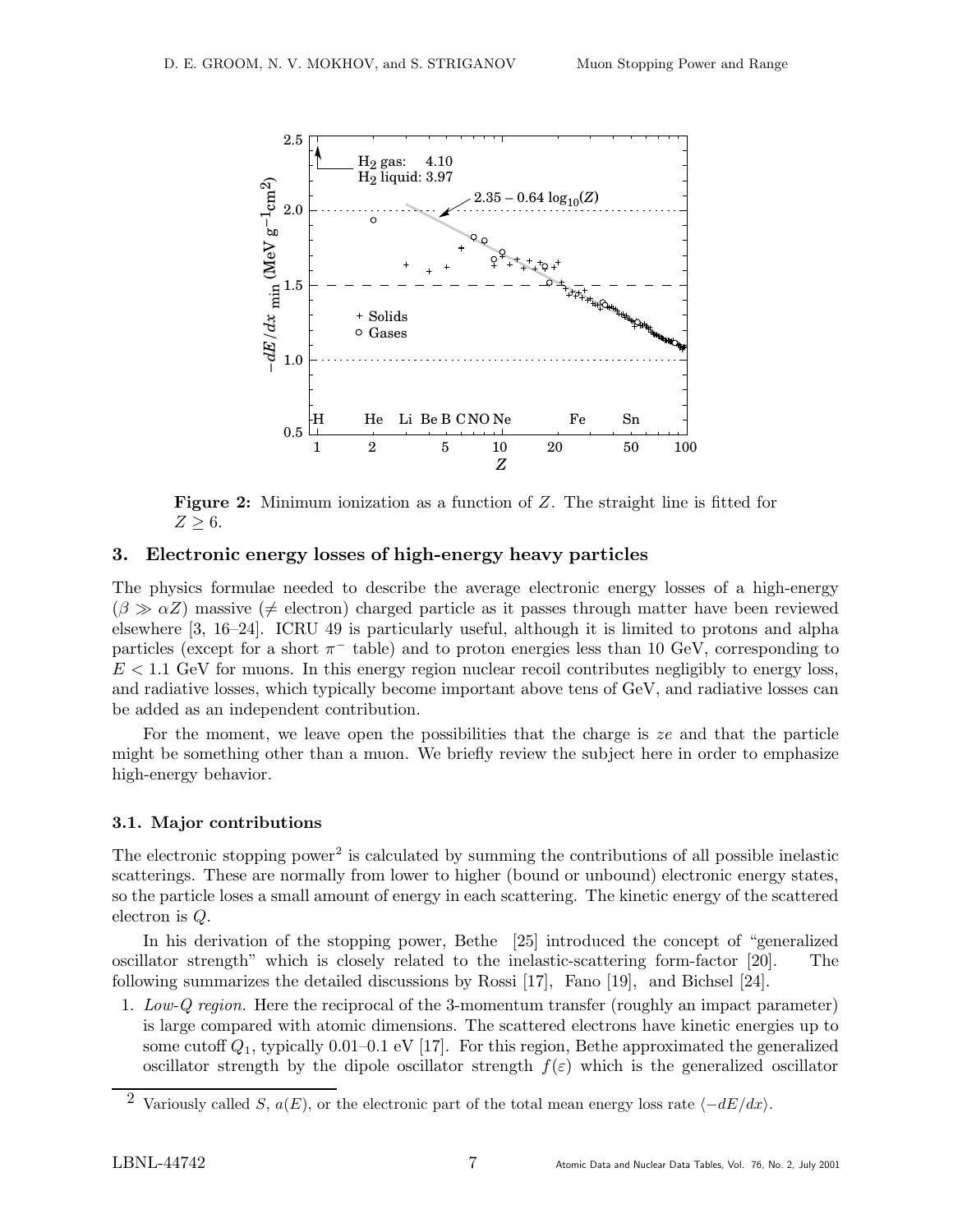strength  $f(\varepsilon, q)$  for zero momentum transfer  $q(\varepsilon)$  is the energy loss in a single collision).  $f(\varepsilon)$ is closely related to the optical absorption coefficient. He derived the following contribution to S:

$$
S_{\text{low}} = \frac{K}{2} z^2 \frac{Z}{A} \frac{1}{\beta^2} \left[ \ln \frac{Q_1}{I^2 / 2m_e \beta^2 c^2} + \ln \gamma^2 - \beta^2 \right]
$$
(6)

Here  $\ln I = \int f(\varepsilon) \ln \varepsilon d\varepsilon$ . The denominator  $I^2/2m_e\beta^2c^2$  in the first (logarithmic) term is the effective lower cutoff on the integral over  $dQ/Q$ . This term comes from "longitudinal excitations" (the ordinary Coulomb potential), and the next two terms from transverse excitations.

The low-Q region is associated with large impact parameters and hence with long distances. Polarization of the medium can seriously reduce this contribution, particularly at high energies where the transverse extension of the incident particle's electric field becomes substantial. The correction is usually made by subtracting a density-effect term  $\delta$ , inside the square brackets of Eq. (6). This important correction is discussed in Sect. 3.4.

2. Intermediate- and high-Q regions. In an intermediate region atomic excitation energies are not necessarily small compared with  $Q$ , but transverse excitations can be neglected. At higher energies Q can be equated to the energy given to the electron, neglecting its binding energy. When the integration of the energy-weighted cross sections is carried out from  $Q_1$  to some upper limit  $Q_{\text{upper}}$ , one obtains

$$
S_{\text{high}} = \frac{K}{2} z^2 \frac{Z}{A} \frac{1}{\beta^2} \left[ \ln \frac{Q_{\text{upper}}}{Q_1} - \beta^2 \frac{Q_{\text{upper}}}{Q_{\text{max}}} \right] \tag{7}
$$

Here  $Q_{\text{max}}$  is the kinematic maximum possible electron recoil kinetic energy, given by

$$
Q_{\text{max}} = \frac{2m_e c^2 \beta^2 \gamma^2}{1 + 2\gamma m_e / M + (m_e / M)^2} \quad . \tag{8}
$$

 $Q_{\text{upper}}$  is normally equal to  $Q_{\text{max}}$  (as will be the case after the conclusion of this section), and cannot exceed  $Q_{\text{max}}$ . The more general form given in Eq. (7) is useful in considering restricted energy loss, which is of relevance in considering the energy actually deposited in a thin absorber. At high energies (such that  $Q_{\text{upper}}/Q_{\text{max}} \ll 1$ ) the first term in the square brackets dominates. If  $Q_{\text{upper}}$  is restricted to some maximum value, e.g. 0.5 MeV, then  $S_{\text{high}}$  is essentially constant for  $Q_{\text{max}} > Q_{\text{upper}}$ . If  $Q_{\text{upper}} = Q_{\text{max}}$  the high-Q region stopping power rises with energy as  $\ln Q_{\text{max}}$ . In other words, the increase of  $S_{\text{high}}$  with energy is associated with the production of high-energy recoil electrons, or  $\delta$ -rays.

A very small projectile mass dependence of the electronic stopping power is introduced by  $Q_{\text{max}}$ , which otherwise depends only on projectile velocity.

In Fano's discussion the low-energy approximation  $Q_{\text{max}} \approx 2m_e c^2 \beta^2 \gamma^2 = 2m_e p^2 / M^2$  is implicit. Accordingly, Eq. (7) is more closely related to Rossi's form (see his Eqns. 2.3.6 and 2.5.4). This low-energy approximation is made in many papers of the Bevatron era, but is in error by a factor of two for a muon with  $T = 10.8$  GeV. Note that  $Q_{\text{max}} \to E$  at very high energies.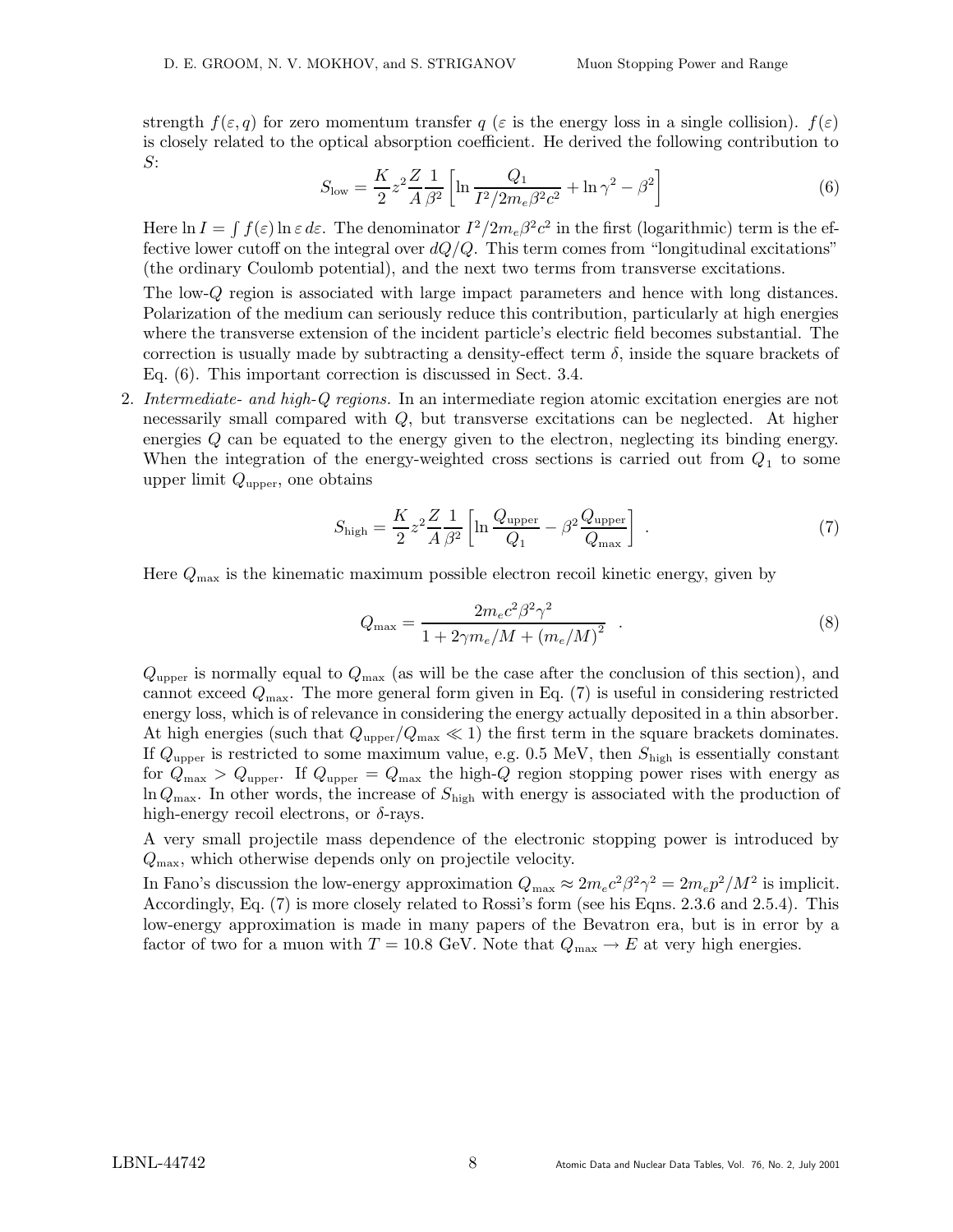## 3.2. Mean excitation energy

"The determination of the mean excitation energy is the principal non-trivial task in the evaluation of the Bethe stopping-power formula" [26]. Recommended values have varied substantially with time. Estimates based on experimental stopping-power measurements for protons, deuterons, and alpha particles and on oscillator-strength distributions and dielectric-response functions were given in ICRU 37 [27]. These were retained in ICRU 49 [3], where a useful comparison with other results is given, and they are used in the EGS4 [28] electron/photon transport code. These values (scaled by  $1/Z$ ) are shown in Fig. 3. The error estimates are from Table 2 in Ref. 26. As can be seen,  $I/Z \simeq 10 \pm 1$  eV for elements heavier than sulphur.

The figure also shows Bichsel's more recent determination of I for selected heavy elements [29]. He estimates uncertainties from 1.5% to 5%; the 5% errors are shown. The change from the ICRU 37 values is less than  $7\%$  in all of the 19 cases except for samarium  $(7.5\%)$ , tungsten  $(7.5\%)$ , bismuth  $(9.3\%)$  and thorium  $(9.5\%)$ . In addition, the mean excitation energy for liquid water has been more recently determined to be 79.7  $\pm$  0.05 eV [31], significantly higher than the ICRU 37 value, 75.0 eV. This reference also gives mean excitation energies for a variety of biological materials of interest here. In addition, Leung has described further corrections to stopping power theory due to relativistic effects of the target electrons [32]. Such effects could increase the stopping power by as much as 2% for high-Z targets. Bichsel has observed that this would be equivalent to lowering the mean excitation energy values for high-Z materials by as much as 10%.

We are strongly motivated to use the ICRU 37 mean excitation energies because of the availability of density effect parameters based on these values [5], yet in many cases the more recent values are superior and should be used. To investigate the consequences of errors or changes in the mean excitation energies, we ran a version of our code in which I was increased by 10% and no other changes were made. In the  $T_{\mu} = 10$ –100 MeV region, the stopping power increased by somewhat over 1% for carbon and iron. For lead it decreased by 2.6%–1.4% over this energy range. Since we did not modify the density-effect parameters, in particular  $\overline{C}$  (see Eq. (12)), there was a residual  $\approx 0.4\%$  at high energies. The density-effect correction essentially replaces I by the plasma frequency  $\hbar\omega_p$  for  $p/M \gtrsim 1000$ , so the stopping power is completely insensitive to I for  $T \gtrsim 100$  GeV, or for the lower half of our stopping power tables. The range integral always has contributions from lower-energy parts, but these also become increasingly insignificant as the energy increases. We therefore feel justified in using the older data, for which dependable density-effect parameters are available.

### 3.3. Low-energy corrections

The distant-collision contribution to the stopping power given by Eq. (6) was obtained by Bethe [25] with the approximation that the velocities of atomic electrons are small compared with that of the projectile. More precisely, Bethe's approximation was to replace the generalized oscillator strength by the dipole oscillator strength  $f(\varepsilon)$  in obtaining this result. This leads to correction terms [16] which are different for each atomic shell. The "shell correction" for the  $j$ th shell is represented by  $-C_j/Z$ , so that an additional term  $-C/Z = -\sum C_j/Z$  appears in the square brackets of Eq. (6). Other ways to calculate the shell correction are discussed in Ref. 3. Unfortunately, the algorithms are not easy for the non-expert to implement.

The shell correction is not important at the energies of interest in this report. For example, the stopping power correction is 0.3% for a 10 MeV muon in iron, and 3% in uranium. It falls rapidly with increasing energy. But even at intermediate energies it plays a role in "starting" the range integral. To investigate its importance, and to compare our results with the proton stopping power and range-energy tables in ICRU 49 [3], we have used the simple but long-obsolete analytic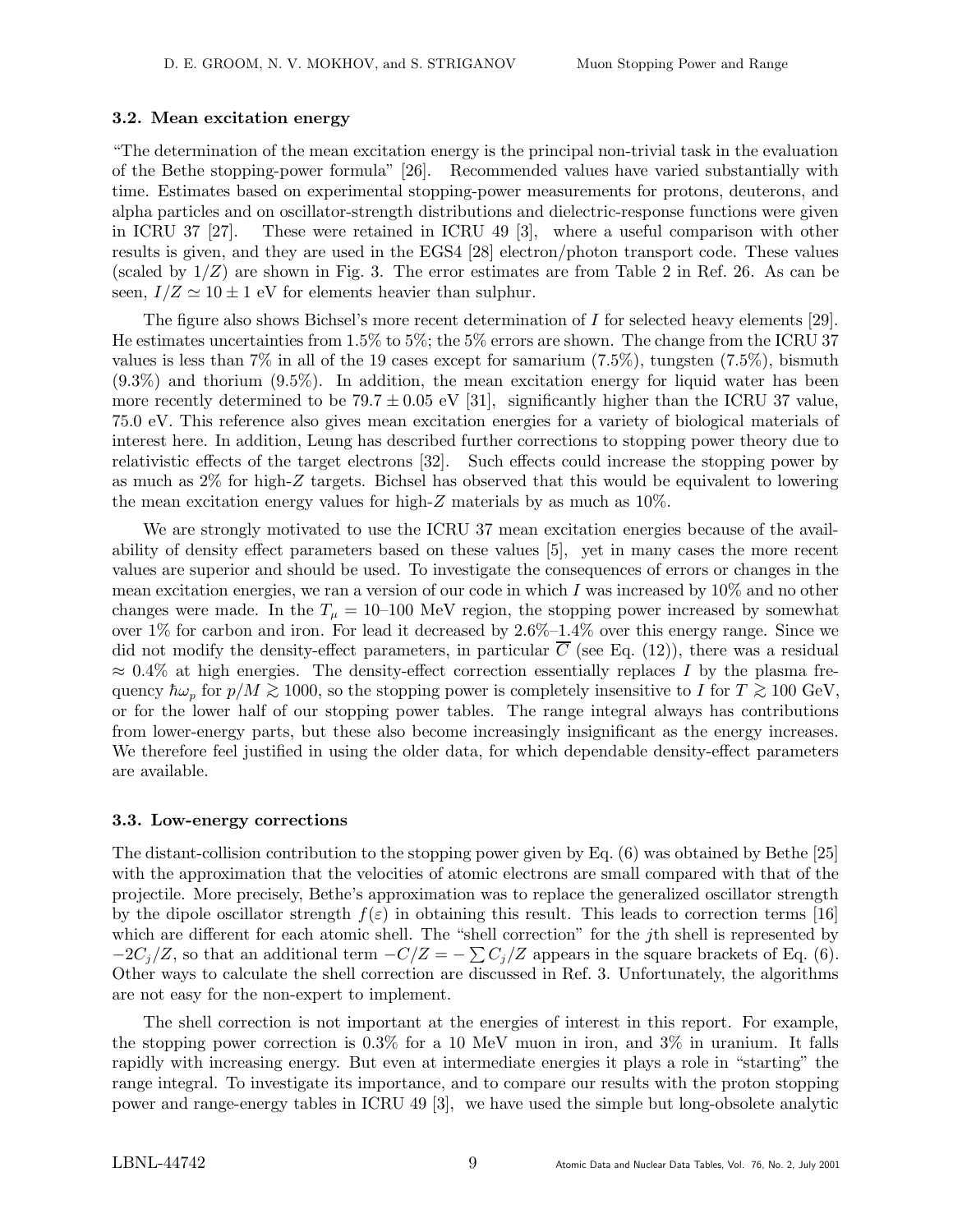

**Figure 3:** Mean excitation energies (divided by  $Z$ ) as adopted in ICRU 37 [27] (filled points). Those based on experimental measurements are shown by symbols with error flags; the interpolated values are simply joined. The grey point is for liquid  $H_2$ ; the black point at 19.2 is for  $H_2$  gas. The open circles show more modern determinations by Bichsel [29]. The dotted curve is from the approximate formula of Barkas [30].

approximation for the shell correction introduced by Barkas [30]: <sup>3</sup> The accuracy of our results is addressed in Section 3.7.

In early Bevatron experiments Barkas et al. [8] found that negative pions had a somewhat greater range than positive pions with the same (small) initial energy. This was attributed to a departure from first-order Born theory [33], and is normally included by adding a term  $zL_1(\beta)$ to the stopping-power formula. The effect has been measured for a number of negative/positive particle pairs, most recently for antiprotons/protons at the CERN LEAR facility [34]. It is illustrated by the  $\mu^-$  stopping-power segment shown in Fig. 1.

Bethe's stopping power theory is based on a first-order Born approximation. To obtain Bloch's result, a term  $z^2L_2(\beta)$  is added if results accurate at low energies are desired.

These corrections are discussed in detail in ICRU 49, and are mentioned here for completeness. They are not significant at the energies of concern in this report.

 $3$  Explicitly,

$$
C = (0.422377\eta^{-2} + 0.0304043\eta^{-4} - 0.00038106\eta^{-6}) \times 10^{-6}I^2 + (3.858019\eta^{-2} - 0.1667989\eta^{-4} + 0.00157955\eta^{-6}) \times 10^{-9}I^3 ,
$$
\n(9)

where  $\eta = \beta \gamma$  and I is in eV. This form is reasonably good only for  $\eta > 0.13$  (T = 7.9 MeV for a proton, 0.89 MeV for a muon).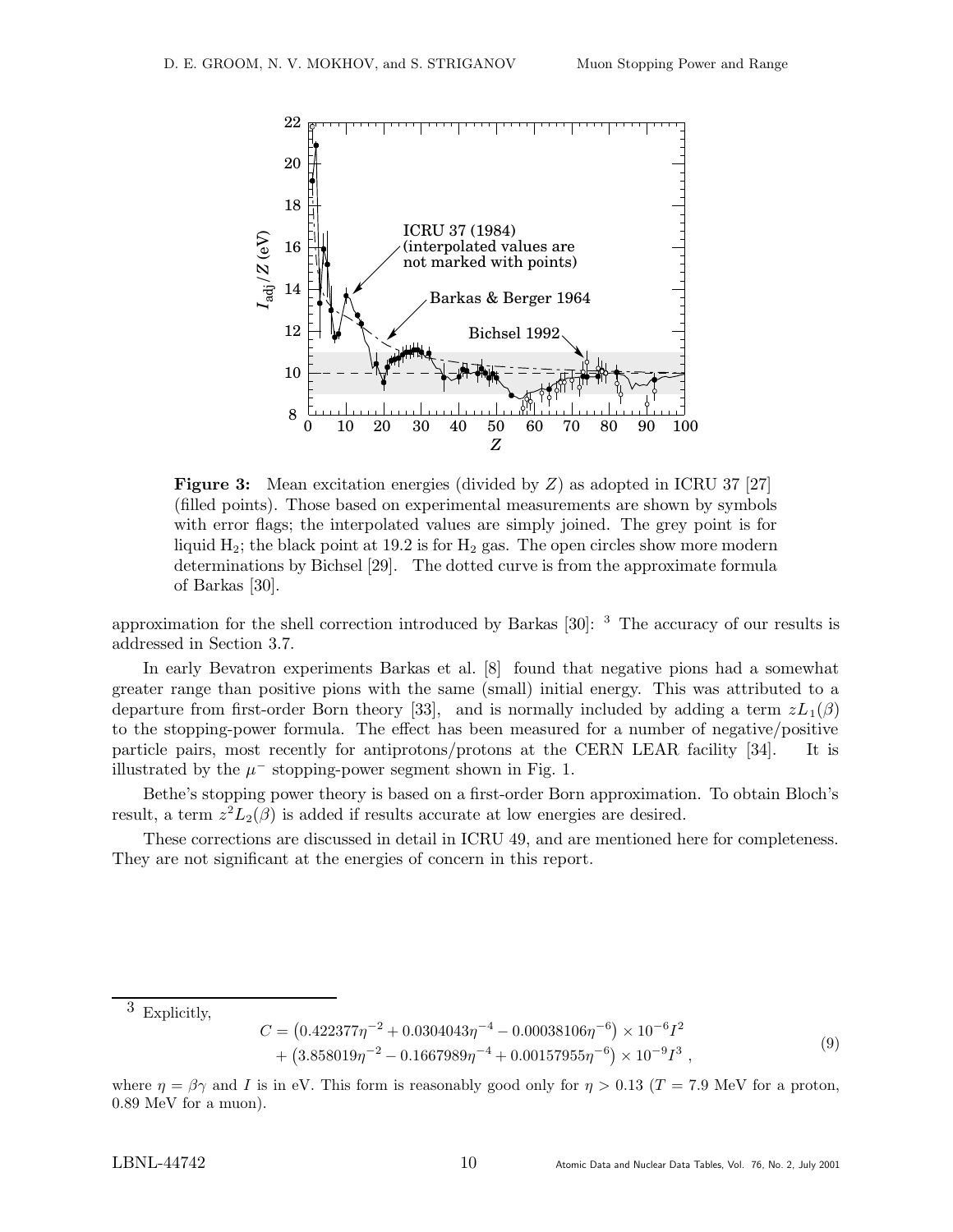### 3.4. Density effect

As the particle energy increases its electric field flattens and extends, so that the distant-collision part of  $dE/dx$  (Eq. (6)) increases as  $\ln \beta \gamma$ . However, real media become polarized, limiting this extension and effectively truncating part of this logarithmic rise. This "density effect" has been extensively treated over the years; see Refs. 5, and 6, and 28, and references therein. The approach is to subtract a density-effect correction,  $\delta$ , from the distant-collision contribution, resulting in the  $\delta/2$  term in Eq. (15). At very high energies,

$$
\delta/2 \to \ln\left(\hbar\omega_p/I\right) + \ln\beta\gamma - 1/2 \tag{10}
$$

where  $\hbar\omega_p$  is the plasma energy defined in Table 1. As can be seen from Eq. (15), the effect of Eq. (10) is to replace I with  $\hbar\omega_p$  and to eliminate the explicit  $\beta^2\gamma^2$  dependence in the first (log) term in the square brackets. The remaining rise of the electronic stopping power comes from  $Q_{\text{max}}$ , given by Eq. (8). The effect of the density correction is shown in Fig. 1.

At some low energy (related to  $x_0$  below) the density effect is insignificant, and above some high energy (see  $x_1$  below) it is well described by the asymptotic form given in Eq. (10). Conductors require special treatment at the low-energy end. Sternheimer has proposed the parameterization [35]

$$
\delta = \begin{cases}\n2(\ln 10) x - \overline{C} & \text{if } x \ge x_1; \\
2(\ln 10) x - \overline{C} + a (x_1 - x)^k & \text{if } x_0 \le x < x_1; \\
0 & \text{if } x < x_0 \text{ (nonconductors)}; \\
\delta_0 10^{2(x - x_0)} & \text{if } x < x_0 \text{ (conductors) },\n\end{cases}
$$
\n(11)

where  $x = \log_{10}(p/M) = \log_{10} \beta \gamma$ .  $\overline{C}$  is obtained by equating the high-energy case of Eq. (11) with the limit of Eq. (10), so that

$$
\overline{C} = 2\ln\left(I/\hbar\omega_p\right) + 1\tag{12}
$$

The other parameters  $(a, k, x_0, x_1, \text{ and } \delta_0)$  are adjusted to give a best fit to the results of detailed numerical calculations for a logarithmically spaced grid of energy values. Note that  $\overline{C}$  is the negative of the C used in earlier publications. A variety of different parameter sets are available. In some cases these result from a different fitting procedure having been used with the same model, and although the parameters look different the resulting  $\delta$  is not sensibly different. For elements, the PEGS4 data [28] use the values from Ref. 36.

In a series of papers by Sternheimer, Seltzer, and Berger, the density-effect parameter tables are extended to nearly 300 elements, compounds, and mixtures. The chemical composition of the materials is given in Ref. 26.<sup>4</sup> The agreement with more detailed calculations or results obtained with other parameter sets is usually at the 0.5% level [37]; however, see Table IV in Ref. 38. We use the tables given in Ref. 5 for most of the present calculations.<sup>5</sup>

The densities used in these tables are occasionally in error, or, in the case of some polymers with variable density, out of the usual range. In this and other cases we use Eq. (A.8) [6] to adjust the parameters; these are marked by footnotes in the tables in Section 5.

<sup>&</sup>lt;sup>4</sup> Slightly incorrect compositions (and therefore density effect parameters) are given for lanthanum oxysulfide (corrected in a footnote in Ref. 37), cellulose acetate, cellulose nitrate, polypropylene, and perhaps other materials. These will be corrected, and an approximately equal number of new materials added, in a forthcoming publication [39].

<sup>5</sup> Given the power of modern computers, experts now calculate the density effect from first principles rather than use these formulae [39]. One problem along the way is knowing the mean excitation energy, which can be different for condensed and gas states of the same substance and even depends upon density. In our case radiative effects dominate over most of the relevant energy range, and no great error is engendered by employing the user-friendly parameterized forms.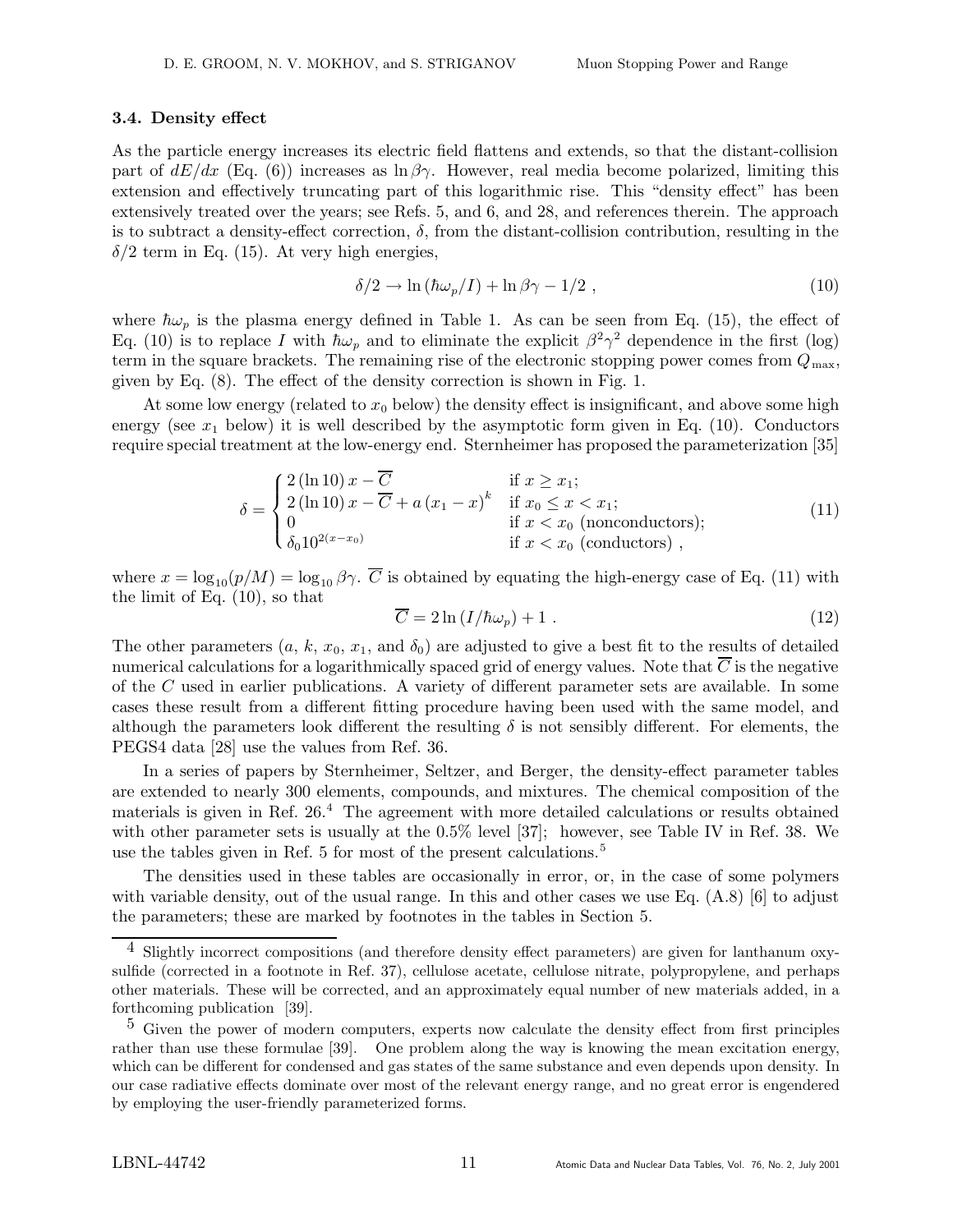There remains the problem of obtaining the density-effect parameters if they have not been tabulated for the material of interest. This issue is of particular importance here in the case of cryogenic liquids such as  $N_2$ , but is also of interest when dealing with a compound or mixture not tabulated by Sternheimer, Berger, and Seltzer [5]. The algorithm proposed by Sternheimer and Peierls [6] is discussed in Appendix A.

To some degree, both the adjustment of the parameters for a different density and the Sternheimer–Peierls algorithm can be checked by using those cases in the tables where parameters are given for different densities of the same material. When the "compact carbon" parameters are adjusted to the two other tabulated carbon densities, the difference in stopping power and range with those obtained directly is less than 0.2%. Calculation of parameters for a cryogenic liquid using the Sternheimer-Peierls algorithm can be checked for hydrogen and water. This method was used to calculate parameters for liquid hydrogen at bubble chamber density  $(0.060 \text{ g/cm}^3)$ , using the excitation energy for the liquid; at worst, at minimum ionization,  $\langle -dE/dx \rangle$  was low by 2.5%, while the range was high by  $1.1\%$ . Deviations were smaller elsewhere. When the algorithm was used to calculate parameters for water using the excitation energy for steam, the result was 1% higher at minimum ionization than that obtained directly with the water parameters. Only a slight improvement was obtained by using the excitation energy given for water.

Hydrogen is always a worst case. Sternheimer, Berger, and Seltzer [5] tabulate parameters for both hydrogen gas and liquid hydrogen under bubble chamber conditions, so we have made calculations in both directions via the Sternheimer-Peierls algorithm and by scaling densities via Eq.  $(A.8)$ . We conclude that the stopping power results in this report obtained with parameters scaled to different densities are accurate to within the overall 0.5% agreement level estimated by Seltzer and Berger [37], and that the parameters calculated for cryogenic liquids (except hydrogen) using the Sternheimer-Peierls algorithm could produce stopping power errors of slightly over 1% at minimum ionization, and less elsewhere.

#### 3.5. Other high-energy corrections

Bremsstrahlung from atomic electrons in the case of incident muons was considered in a 1997 paper by Kelner, Kokoulin, and Petrukhin [14]. There are four lowest-order diagrams: Photon emission by the muon before and after photon exchange with the electron, and emission by the electron before and after photon exchange. The former diagrams result in losses nearly proportional to  $E$ , and are described by Eq. (19). The latter are properly part of electronic losses, and produce an additional term in the stopping power. To leading powers in logarithms, this loss is given by:

$$
\Delta \left| \frac{dE}{dx} \right| = \frac{KZ}{4\pi A} \alpha \left[ \ln \frac{2E}{M_{\mu}c^2} - \frac{1}{3} \ln \frac{2Q_{\text{max}}}{m_e c^2} \right] \ln^2 \frac{2Q_{\text{max}}}{m_e c^2}
$$
(13)

As Kelner et al. observe, this addition is important at high energies, amounting to 2% of the electronic loss at 100 GeV and 4% at 1 TeV. It is included in our calculations.

An additional spin-correction term,  $(1/4)(Q_{\text{max}}/E)^2$ , is included in the square brackets Eq. (7) if the incident particle is a muon (point-like and spin  $1/2$ ) [17]. Its contribution to the stopping power asymptotically approaches  $0.038$  ( $Z/A$ ) MeV  $g^{-1}$ cm<sup>2</sup>, reaching 90% of that value at 200 GeV in most materials. In iron its fractional contribution reaches a maximum of 0.75% at 670 GeV. Although this contribution is well within uncertainties in the total stopping power, its inclusion avoids a systematic bias.

At energies above a few hundred GeV, the maximum 4-momentum transfer to the electron can exceed 1 GeV/c, so that, in the case of incident pions, protons, and other hadrons, cross sections are modified by the extended charge distributions of the projectiles. One might expect this "soft"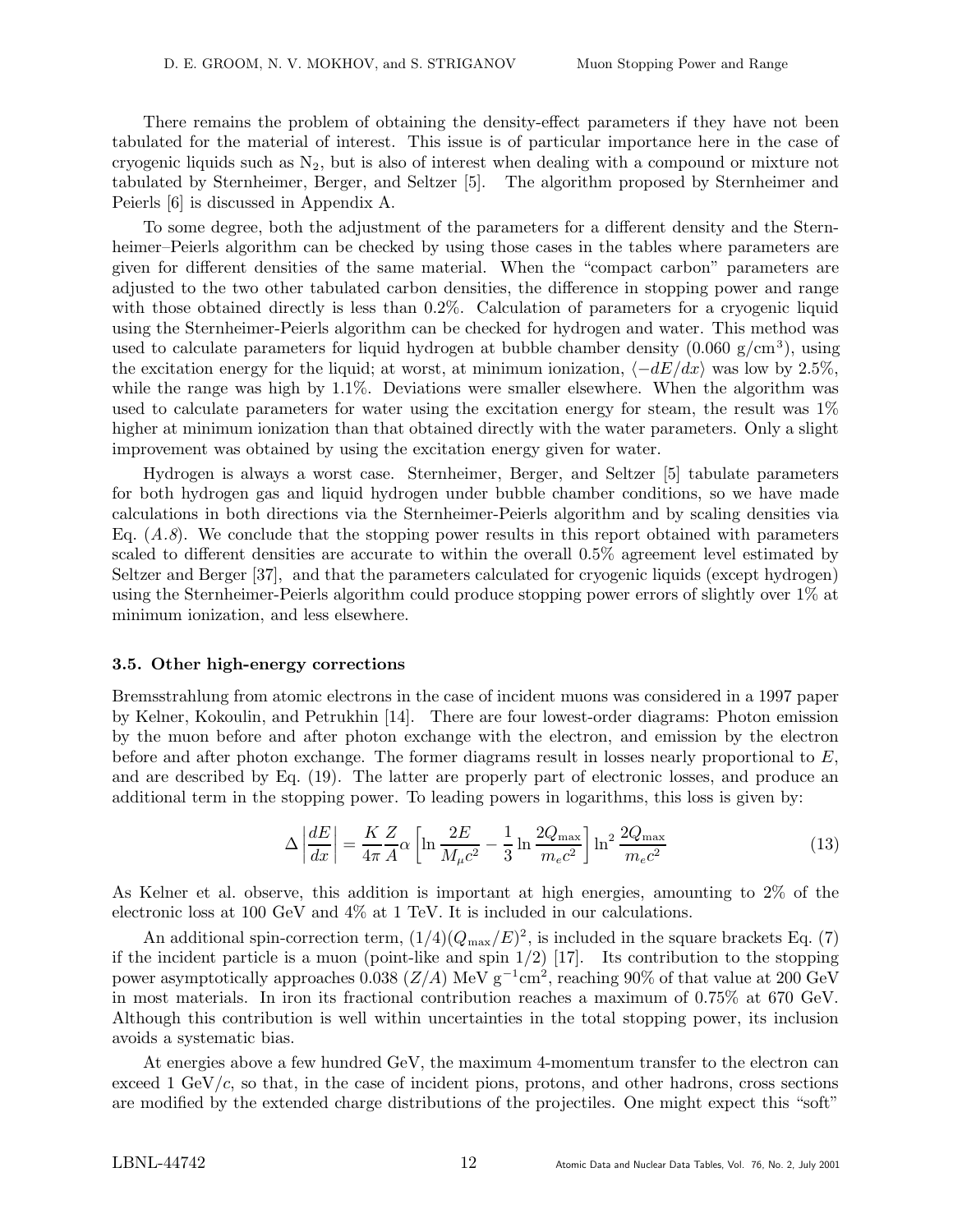cutoff to  $Q_{\text{max}}$  to reduce the electronic stopping power. This problem has been investigated by J. D. Jackson [15], who concluded that corrections to  $dE/dx$  become important only at energies where radiative losses dominate. At lower energies the stopping power is almost unchanged, since its average, dominated by losses due to many soft collisions, is insensitive to the rare hard collisions. For muons the spin correction replaces this form-factor correction.

Jackson and McCarthy [40] have pointed out that the Barkas correction calculated by Fermi (but see their Ref. 20) persists at high energies; hence, a term should be added to the close-collision part of Eq.  $(15)$ :

$$
Kz^3 \frac{Z}{A} \frac{\pi \alpha}{2\beta} \tag{14}
$$

This correction, which is  $\pm 0.00176$  MeV g<sup>-1</sup> cm<sup>2</sup> for  $z = \pm 1$ ,  $Z/A = 1/2$  and  $\beta = 1$ , produces range differences of a few parts per thousand between positive and negative muons near minimum ionization. At higher energies sign-indifferent radiative effects dominate. We neglect this correction.

#### 3.6. Bethe-Bloch equation

We summarize this discussion with the Bethe-Bloch equation for muons in the form used in this paper:

$$
\left\langle -\frac{dE}{dx} \right\rangle_{\text{electronic}} = K \frac{Z}{A} \frac{1}{\beta^2} \left[ \frac{1}{2} \ln \frac{2m_e c^2 \beta^2 \gamma^2 Q_{\text{max}}}{I^2} - \beta^2 - \frac{\delta}{2} + \frac{1}{8} \frac{Q_{\text{max}}^2}{\left(\gamma M c^2\right)^2} \right] + \Delta \left| \frac{dE}{dx} \right| \tag{15}
$$

The final term, for bremsstrahlung from atomic electrons, is given by Eq. (13).

Except for the very small projectile mass dependence introduced by  $Q_{\text{max}}$ , this expression depends only on the projectile velocity. This means that a value of the stopping power for a particle with mass  $M_1$  and kinetic energy  $T_1$  is the same as the stopping power for a particle with mass  $M_2$  at  $T_2 = (M_2/M_1)T_1$ . Similarly,  $R/M$  is a function of  $T/M$  (or  $E/M$ , or  $p/M$ ).

#### 3.7. Comparison with other ionizing energy loss calculations

Comparisons with the ICRU 49 proton tables have been made by running our code with the proton mass. A summary of the stopping power comparisons is given in Table 2, and of the CSDA range comparisons in Table 3. In general the agreement is regarded as adequate, but is worse at high atomic number and low energy. The simple shell correction given by Eq. (9) has been used, and under these conditions somewhat overcorrects.

ICRU 49 concludes that the "differences between tabulated and experimental stopping powers are mostly smaller than 1% and hardly ever greater than 2%," and in the case of compounds and mixtures "the uncertainties are approximately three times as large as in the case of elements" [3].

Our muon tables start at  $T = 10$  MeV, corresponding to a proton energy of about 100 MeV, so that only 100 MeV and above is relevant in the proton comparisons. For uranium the stopping power at 100 MeV is low by 0.8% and the range high by 1.9%. Without the shell correction the stopping power for this case is high by 1.7% and the range low by 2.5%. We make the shell correction only for elements. We conclude that in a worst-case scenario,  $PuCl<sub>4</sub>$  (which we do not tabulate) at 10 MeV, our results could be in error by nearly 3%. For lower-Z materials the agreement is consistent with ICRU 49. In any case the agreement improves rapidly with increasing energy.

Lohmann et al. [4] list muon electronic losses separately for hydrogen, iron, and uranium. Since they do not consider the contributions of bremsstrahlung from atomic electrons (Eq. (13)), we have made comparisons with this correction "turned off." Under these conditions, our results disagree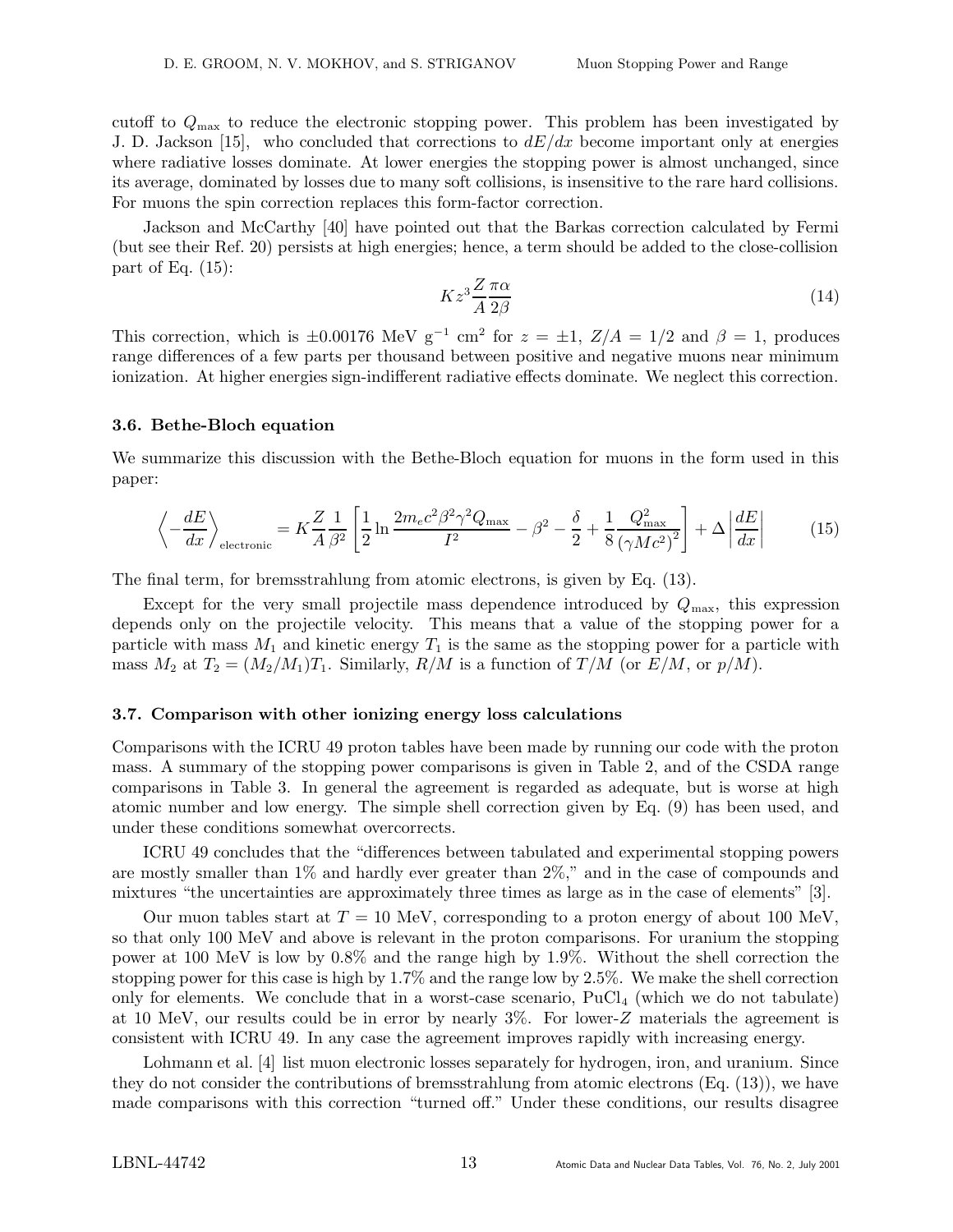|                                                       | $10~\mathrm{MeV}$ | $100 \text{ MeV}$ | $1 \text{ GeV}$ | $10 \text{ GeV}$ |
|-------------------------------------------------------|-------------------|-------------------|-----------------|------------------|
| Hydrogen gas $(Z = 1)$                                |                   |                   |                 |                  |
| This calculation                                      | 101.7             | 15.29             | 4.496           | 4.539            |
| ICRU 49                                               | 101.9             | 15.30             | 4.497           | 4.539            |
| Graphite ( $Z = 6$ , $\rho = 1.7$ g/cm <sup>3</sup> ) |                   |                   |                 |                  |
| This calculation                                      | 40.72             | 6.514             | 1.942           | 1.883            |
| ICRU 49                                               | 40.84             | 6.520             | 1.946           | 1.881            |
| Iron $(Z = 26)$                                       |                   |                   |                 |                  |
| This calculation                                      | 28.54             | 5.045             | 1.575           | 1.603            |
| ICRU 49                                               | 28.56             | 5.043             | 1.574           | 1.601            |
| Tin $(Z=50)$                                          |                   |                   |                 |                  |
| This calculation                                      | 22.26             | 4.177             | 1.351           | 1.426            |
| ICRU 49                                               | 22.02             | 4.165             | 1.349           | 1.423            |
| Lead $(Z = 82)$                                       |                   |                   |                 |                  |
| This calculation                                      | 17.52             | 3.532             | 1.189           | 1.291            |
| ICRU 49                                               | 17.79             | 3.552             | 1.186           | 1.288            |
| Bichsel 1992                                          | 17.79             | 3.592             |                 |                  |
| Uranium $(Z = 92)$                                    |                   |                   |                 |                  |
| This calculation                                      | 16.68             | 3.388             | 1.144           | 1.243            |
| ICRU 49                                               | 16.90             | 3.411             | 1.140           | 1.242            |
| Bichsel 1992                                          | 16.86             | 3.450             |                 |                  |
| Liquid water                                          |                   |                   |                 |                  |
| This calculation                                      | 45.94             | 7.290             | 2.210           | 2.132            |
| ICRU 49                                               | 45.67             | 7.289             | 2.211           | 2.126            |

Table 2: Comparison of stopping power calculations for protons (in MeV  $g^{-1}$  cm<sup>2</sup>) with those of ICRU 49 [3] and Bichsel 1992 [29].

by at most 2 in the 4th decimal place, presumably from different rounding of the density-effect parameters.

# 4. Radiative losses

The radiative contribution to muon stopping power is conveniently written as  $b(E)E[1]$ , where  $b(E)$  is a slowly-varying function of energy which is asymptotically constant. As indicated earlier, it is usually written as a sum of contributions from bremsstrahlung, direct pair production, and photonuclear interactions:

$$
b \equiv b_{\text{brems}} + b_{\text{pair}} + b_{\text{nucl}} \tag{2}
$$

Here we describe the calculation of these contributions. Note that the convention  $c = 1$  is used in all the formulae in this section.

In this section we specialize to  $M = M_{\mu}$ , although the results apply to any massive spin-1/2 pointlike particle. To a very rough approximation, the bremsstrahlung contribution scales as  $1/M^2$ , and the pair-production part as  $1/M$ . The results below probably apply fairly well to charged pion radiative energy losses, although to the best of our knowledge radiative losses by spin-0 particles has not been treated.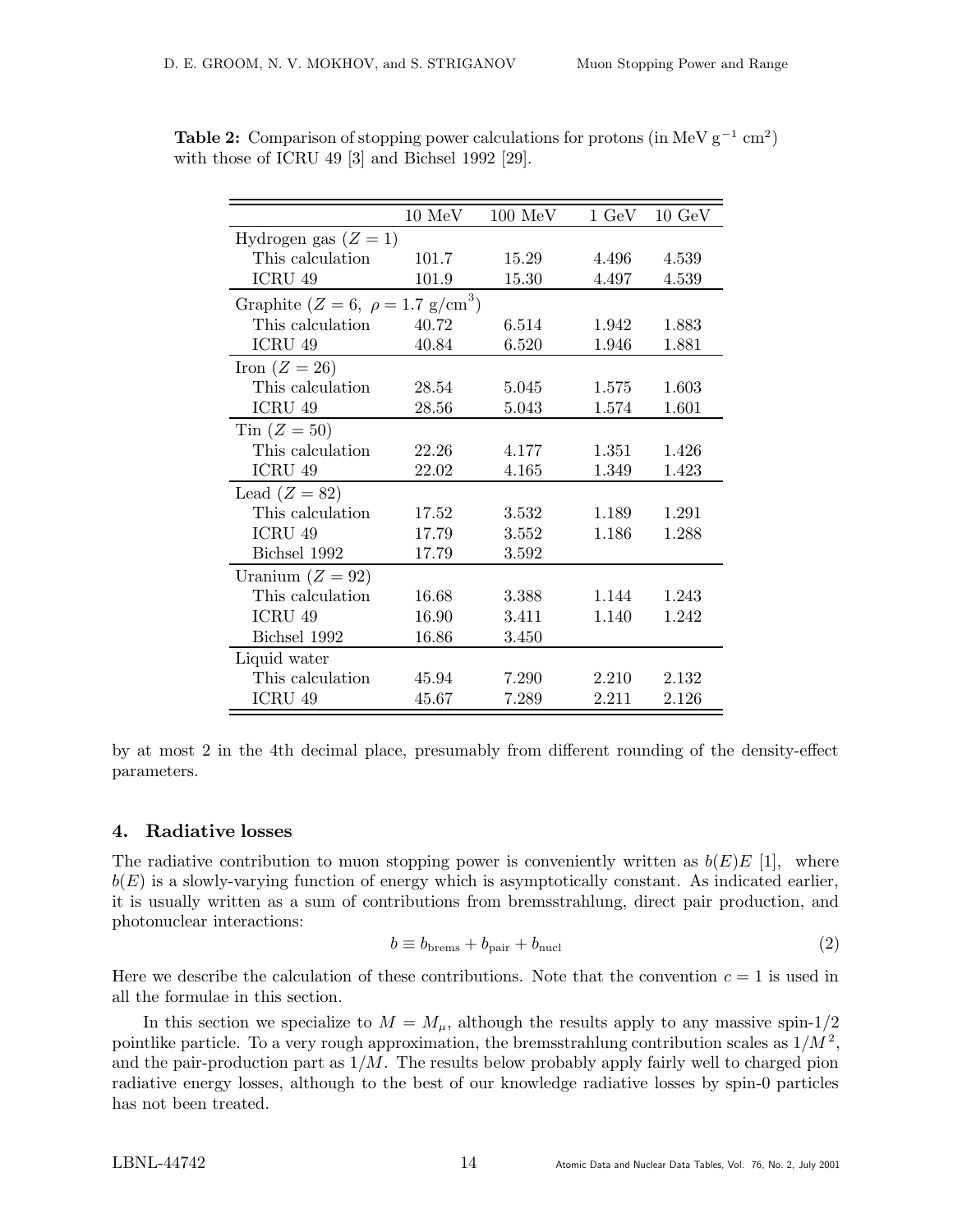|                                                   | $10 \text{ MeV}$ | $100 \text{ MeV}$ | $1 \text{ GeV}$ | $10 \text{ GeV}$ |
|---------------------------------------------------|------------------|-------------------|-----------------|------------------|
| Hydrogen gas                                      |                  |                   |                 |                  |
| This calculation                                  | 0.0534           | 3.636             | 158.7           | 2254.            |
| ICRU 49                                           | 0.0535           | 3.633             | 158.7           | 2254.            |
| Graphite ( $Z = 6, \ \rho = 1.7 \text{ g/cm}^3$ ) |                  |                   |                 |                  |
| This calculation.                                 | 0.1361           | 8.634             | 367.4           | 5333.            |
| ICRU 49                                           | 0.1377           | 8.627             | 367.0           | 5337.            |
| Iron $(Z = 26)$                                   |                  |                   |                 |                  |
| This calculation                                  | 0.2013           | 11.36             | 459.2           | 6383.            |
| ICRU 49                                           | 0.2064           | 11.37             | 459.6           | 6389.            |
| Tin $(Z=50)$                                      |                  |                   |                 |                  |
| This calculation                                  | 0.2623           | 13.90             | 540.9           | 7272.            |
| ICRU 49                                           | 0.2764           | 13.95             | 541.9           | 7291.            |
| Lead                                              |                  |                   |                 |                  |
| This calculation                                  | 0.3315           | 16.79             | 620.7           | 8120.            |
| ICRU 49                                           | 0.3528           | 16.52             | 621.7           | 8143.            |
| Uranium                                           |                  |                   |                 |                  |
| This calculation                                  | 0.3462           | 17.56             | 645.2           | 8432.            |
| ICRU 49                                           | 0.3718           | 17.24             | 646.8           | 8456.            |
| Liquid water                                      |                  |                   |                 |                  |
| This calculation                                  | 0.1201           | 7.710             | 325.4           | 4703.            |
| ICRU 49                                           | 0.1230           | 7.718             | 325.4           | 4700.            |

Table 3: Comparison of CSDA range calculations for protons (in  $g \text{ cm}^{-2}$ ) with those of ICRU 49.

# 4.1. Bremsstrahlung

The cross section for electron bremsstrahlung was obtained by Bethe and Heitler [41]. In the case of muons, it is necessary to take into account nuclear screening, which was first done consistently by Petrukhin and Shestakov [42]. A simple approximation for medium and heavy nuclei ( $Z > 10$ ) was derived. Lohmann, Kopp, and Voss [4] also used this approximation, but for  $Z < 10$  they set the nuclear screening correction equal to zero. As a result, their bremsstrahlung contribution for low-Z nuclei is overestimated by about 10%.

The CCFR collaboration [43] revised the Petrukhin and Shestakov [42] results, pointing out that Ref. 42 overestimates the nuclear screening correction by about 10%. Kelner et al. [44] later observed that the CCFR conclusion probably resulted from an incorrect treatment of the Bethe-Heitler formula. Their new calculations were in good agreement with the old ones by Petrukhin and Shestakov for medium and heavy nuclei, but in addition they proposed an approximation for light nuclei. An independent analysis was performed by the Bugaev group (see, e.g., Ref. 45). The results of Petrukhin and Shestakov and the Bugaev group for bremsstrahlung on screened nuclei agree to within a few percent.

All of the results mentioned above were derived in the Born approximation. It was recently shown [45] that the non-Born corrections in the region of low and high momentum transfers have the same order of magnitude but opposite signs. As a consequence, they nearly compensate each other.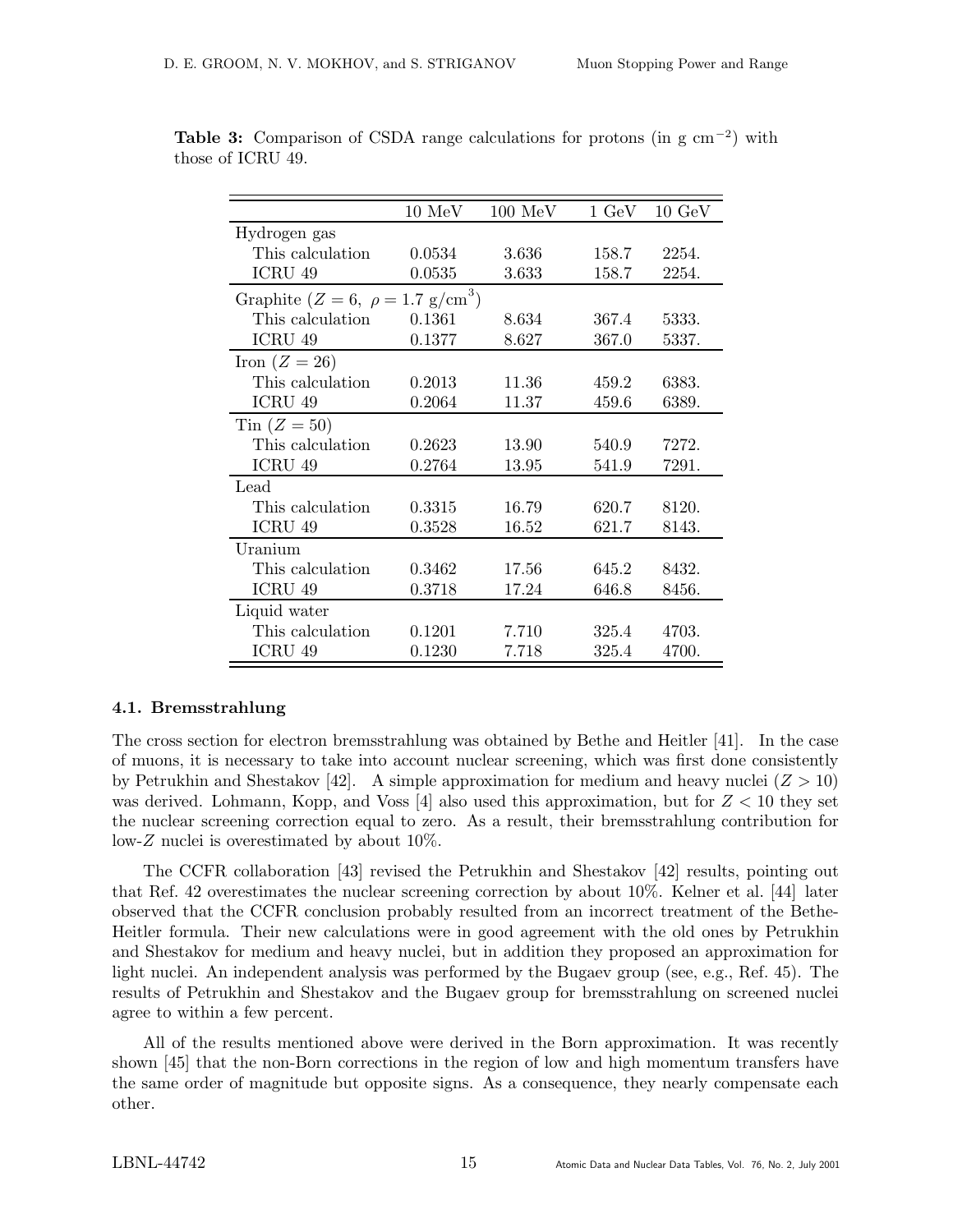The differential cross section for muon bremsstrahlung from a (screened) nucleus as given in Ref. 44 is used for the present paper:

$$
\left. \frac{d\sigma}{d\nu} \right|_{\text{brems, nucl}} = \alpha \left( 2Z \frac{m_e}{M_\mu} r_e \right)^2 \left( \frac{4}{3} - \frac{4}{3}\nu + \nu^2 \right) \frac{\Phi\left( \delta \right)}{\nu} \tag{16}
$$

Here  $\nu$  is the fraction of the muon's energy transferred to the photon, and

$$
\Phi\left(\delta\right) = \ln\left(\frac{BM_{\mu}Z^{-1/3}/m_e}{1 + \delta\sqrt{e}\,BZ^{-1/3}/m_e}\right) - \Delta_n\left(\delta\right) \;, \tag{17}
$$

where  $D_n = 1.54A^{0.27}$ ,  $B = 182.7$  ( $B = 202.4$  for hydrogen),  $e = 2.7181..., \delta = M_{\mu}^2 \nu / 2E(1 - \nu)$ , and the nuclear screening correction  $\Delta_n$  is given by

$$
\Delta_n = \ln\left(\frac{D_n}{1 + \delta\left(D_n\sqrt{e} - 2\right)/M_\mu}\right). \tag{18}
$$

The Thomas-Fermi potential for atomic electrons is assumed. A more precise calculation of the radiation logarithm using the Hartree-Fock model is described in Ref. 46, and the results agree with the Thomas-Fermi results within about  $1\%$  at high energies (total screening); the agreement is better at low energies. Since there is not yet a Hartree-Fock result for screening in the case of bremsstrahlung from atomic electrons, we prefer to use the form factors based on the Thomas-Fermi potential throughout.

To account for bremsstrahlung losses on atomic electrons,  $Z^2$  in Eq. (16) is usually replaced with  $Z(Z + 1)$  (e.g., see Ref. 4). A much better approximation for the contribution from electrons, taking into account electronic binding and recoil, is given by [14]:

$$
\left. \frac{d\sigma}{d\nu} \right|_{\text{brems, elec}} = \alpha Z \left( 2 \frac{m_e}{M_\mu} r_e \right)^2 \left( \frac{4}{3} - \frac{4}{3}\nu + \nu^2 \right) \frac{\Phi_{in}(\delta)}{\nu} \tag{19}
$$

In this case

$$
\Phi_{in}(\delta) = \ln\left(\frac{M_{\mu}/\delta}{M_{\mu}\delta/m_e^2 + \sqrt{e}}\right) - \ln\left(1 + \frac{m_e}{\delta B Z^{-2/3}\sqrt{e}}\right) ,\qquad (20)
$$

where  $B = 1429$  for all elements but hydrogen, where  $B = 446$ , and  $\delta = M^2 \nu / 2E(1 - \nu)$ , as above.

The cross section for bremsstrahlung as a function of fractional energy transfer  $\nu$  is shown in Fig. 4. Although pair production dominates the radiative contributions to the stopping power, bremsstrahlung dominates at high  $\nu$ .

The average energy loss  $\langle -dE/dx \rangle$  due to bremsstrahlung is calculated by integrating the sum of these cross sections, as in Eq. (21) below.

# 4.2. Direct  $e^+e^-$  pair production

The cross section for direct  $e^+e^-$  pair production in a Coulomb field was first calculated by Racah [47]. Atomic screening was later taken into account by Kelner and Kotov [48]. With their approach, the average energy loss is obtained through a three-fold numerical integration. With the simple parameterization of the screening functions proposed by Kokoulin and Petrukhin [49], one obtains a double differential cross section for  $e^+e^-$  production. This formula is widely used in muon transport calculations (for example, see Ref. 4). Based on this work, a (rather complicated) analytic form for the energy spectrum of pairs created in screened muon-nucleus collisions was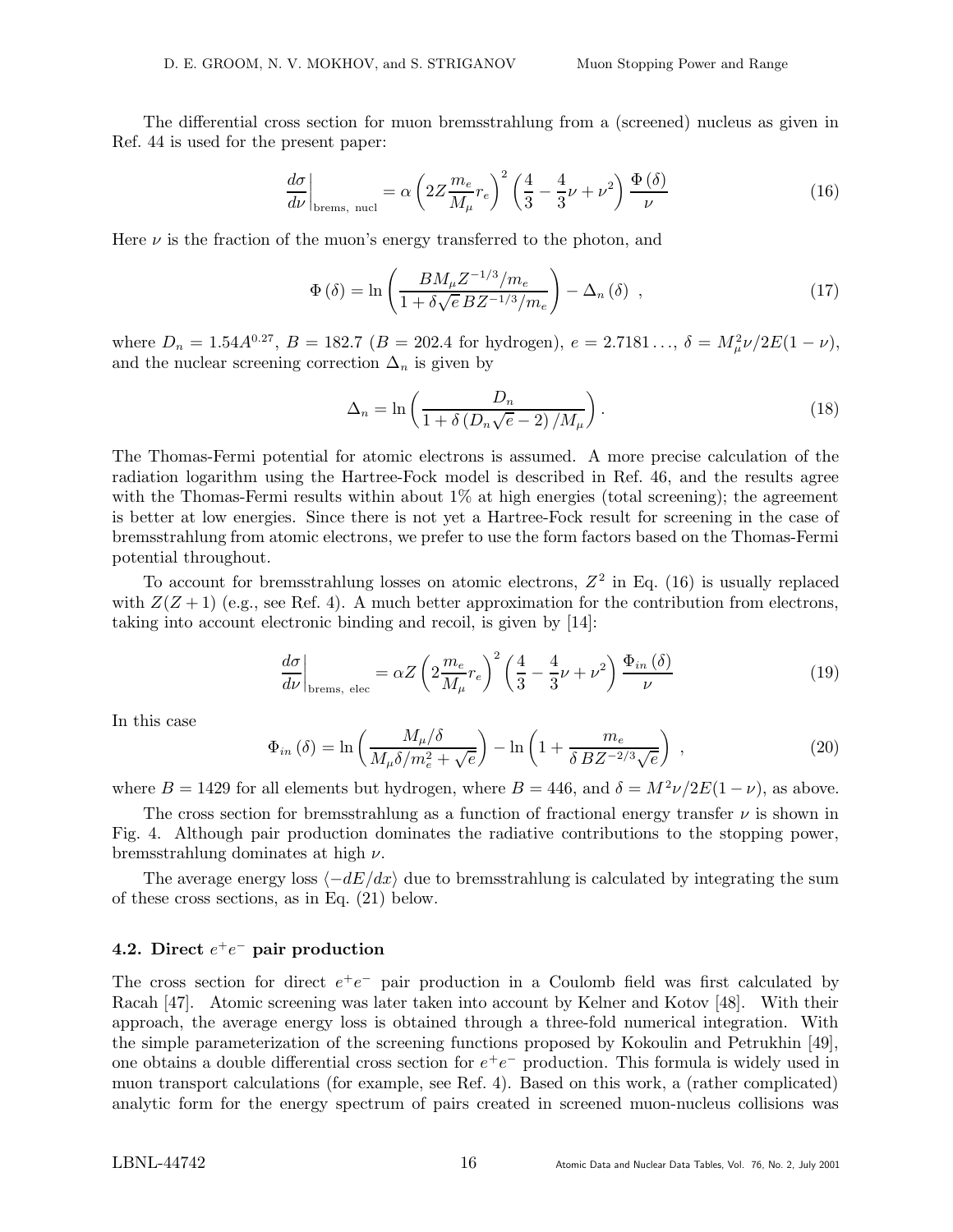derived by Nikishov [50]. The explicit formula is given in Appendix B. The average energy loss for pair production is calculated by numerical integration:

$$
b_{\text{pair, nucl}} = -\frac{1}{E} \frac{dE}{dx}\Big|_{\text{pair, nucl}} = \frac{N_A}{A} \int_0^1 \nu \frac{d\sigma}{d\nu} d\nu \tag{21}
$$

The same expression as for the nucleus is usually used to calculate the pair production contribution from atomic electrons, with  $Z^2$  replaced with  $Z$  (e.g., Ref. 4). A more precise approach has recently been developed by Kelner [51], who proposed a simple parameterization of the energy loss based on a rigorous QED calculation. This formula for the electronic contribution to pair production energy loss by muons is valid to within 5% of the more laborious numerical result for  $E > 5$  GeV, and is used for the present calculations:

$$
b_{\text{pair, elec}} = -\frac{1}{E} \frac{dE}{dx}\Big|_{\text{pair, elec}} = \frac{Z}{A} \left( 0.073 \, \ln \left( \frac{2E/M_{\mu}}{1 + g \, Z^{2/3} E/M_{\mu}} \right) - 0.31 \right) \times 10^{-6} \text{cm}^2/\text{g} \tag{22}
$$

Here  $g = 4.4 \times 10^{-5}$  for hydrogen and  $g = 1.95 \times 10^{-5}$  for other materials.

The cross section for direct pair production as a function of fractional energy transfer  $\nu$  is shown in Fig. 4.

### 4.3. Photonuclear interactions

Several approaches have been developed to calculate the muon photonuclear cross section. The most widely used is that of Bezrukov and Bugaev [52]:

$$
\frac{d\sigma}{d\nu}\Big|_{\text{nucle}} = \frac{\alpha}{2\pi} A \,\sigma_{\gamma N}(\varepsilon) \,\nu \left\{ 0.75 \, G \left( x \right) \left[ \kappa \, \ln \left( 1 + \frac{m_1^2}{t} \right) - \frac{\kappa m_1^2}{m_1^2 + t} - \frac{2M_\mu^2}{t} \right] \right. \\
\left. + 0.25 \left[ \kappa \, \ln \left( 1 + \frac{m_2^2}{t} \right) - \frac{2M_\mu^2}{t} \right] \right. \\
\left. + \frac{M_\mu^2}{2t} \left[ 0.75 \, G \left( x \right) \frac{m_1^2}{m_1^2 + t} + 0.25 \, \frac{m_2^2}{t} \, \ln \left( 1 + \frac{t}{m_2^2} \right) \right] \right\}
$$
\n(23)

Here  $\varepsilon$  is the energy loss of the muon and  $\sigma_{\gamma N}(\varepsilon)$  is the photoabsorption cross section defined below. Other values are given by

$$
\nu = \frac{\varepsilon}{E} \ , \quad t = \frac{M_{\mu}^{2} \nu^{2}}{1 - \nu} \ , \quad \kappa = 1 - \frac{2}{\nu} + \frac{2}{\nu^{2}} \ , \text{ and } G(x) = \frac{3}{x^{3}} \left( \frac{x^{2}}{2} - 1 + e^{-x} \left( 1 + x \right) \right), \tag{24}
$$

 $x = 0.00282 A^{1/3} \sigma_{\gamma N}(\varepsilon), m_1^2 = 0.54 \text{ GeV}^2$ , and  $m_2^2 = 1.8 \text{ GeV}^2$ . This cross section gives results consistent with other calculations to within 30% [4]. Recent measurements of photonuclear interaction of muon in rock performed by the MACRO collaboration [53] agree quite well with Monte Carlo simulations based on the Bezrukov and Bugaev cross section.

The total cross section  $\sigma_{\gamma N}(\varepsilon)$  for the photon-nucleon interaction appears as a normalization parameter in Ref. 52, which proposes a simple parameterization:

$$
\sigma_{\gamma N}(\varepsilon) \quad (\text{in } \mu\text{b}) = 114.3 + 1.647 \ln^2(0.0213 \,\varepsilon) \tag{25}
$$

This approximation is good enough only for muon energy loss  $\varepsilon > 5$  GeV. For smaller  $\varepsilon$ , we use the experimental data given by Armstrong et al. [54]. The energy loss contribution is calculated by numerical integration of the differential cross section given by Eq. (23). The use here of a more precise photo-absorption cross section for  $\varepsilon < 5$  than was used in the original model [52] does not change the photonuclear part of  $\langle -dE/dx \rangle$  appreciably.

The cross section for photonuclear interactions as a function of fractional energy transfer  $\nu$  is shown in Fig. 4.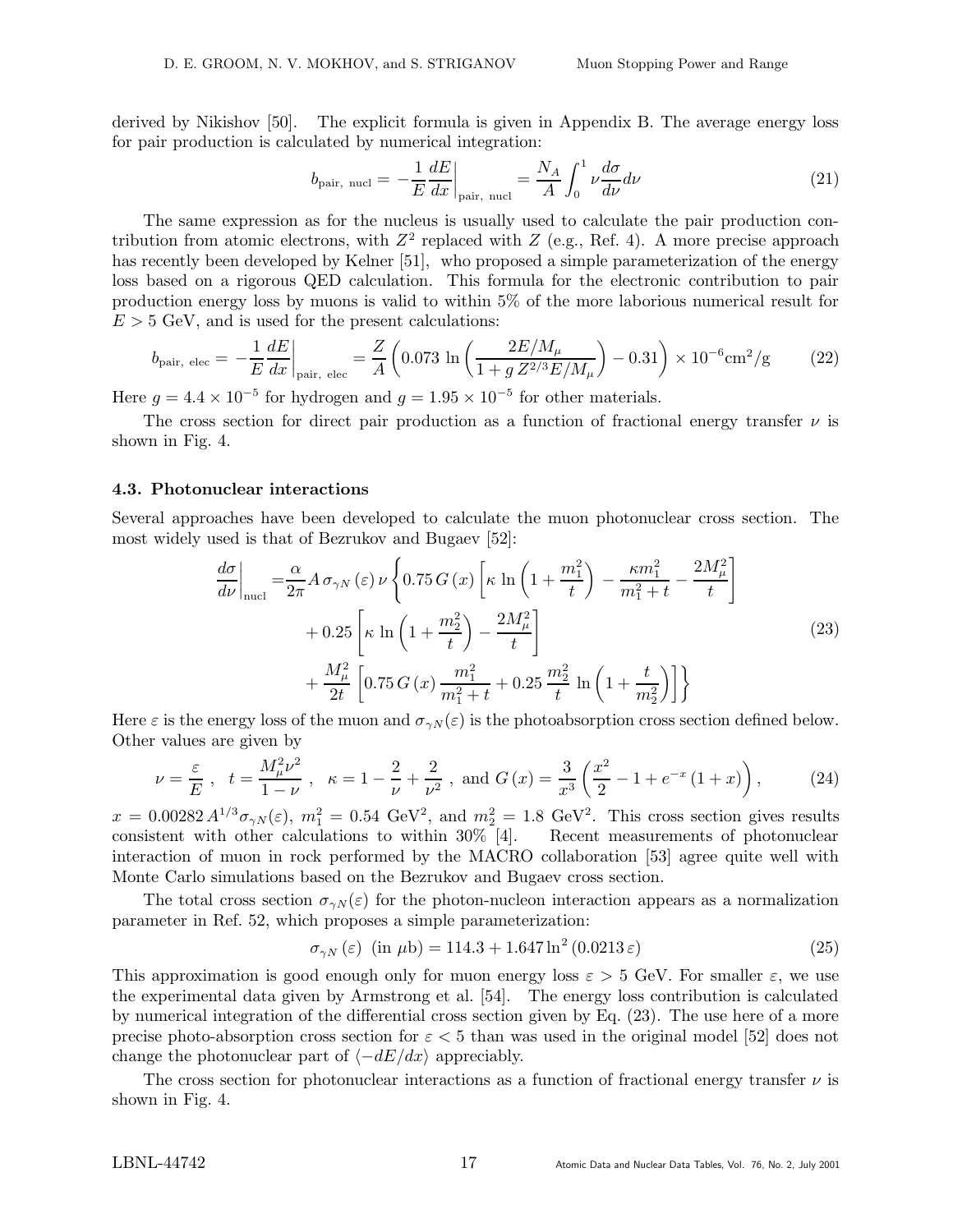

Figure 4: Differential cross section for total and radiative processes as a function of the fractional energy transfer for muons on iron.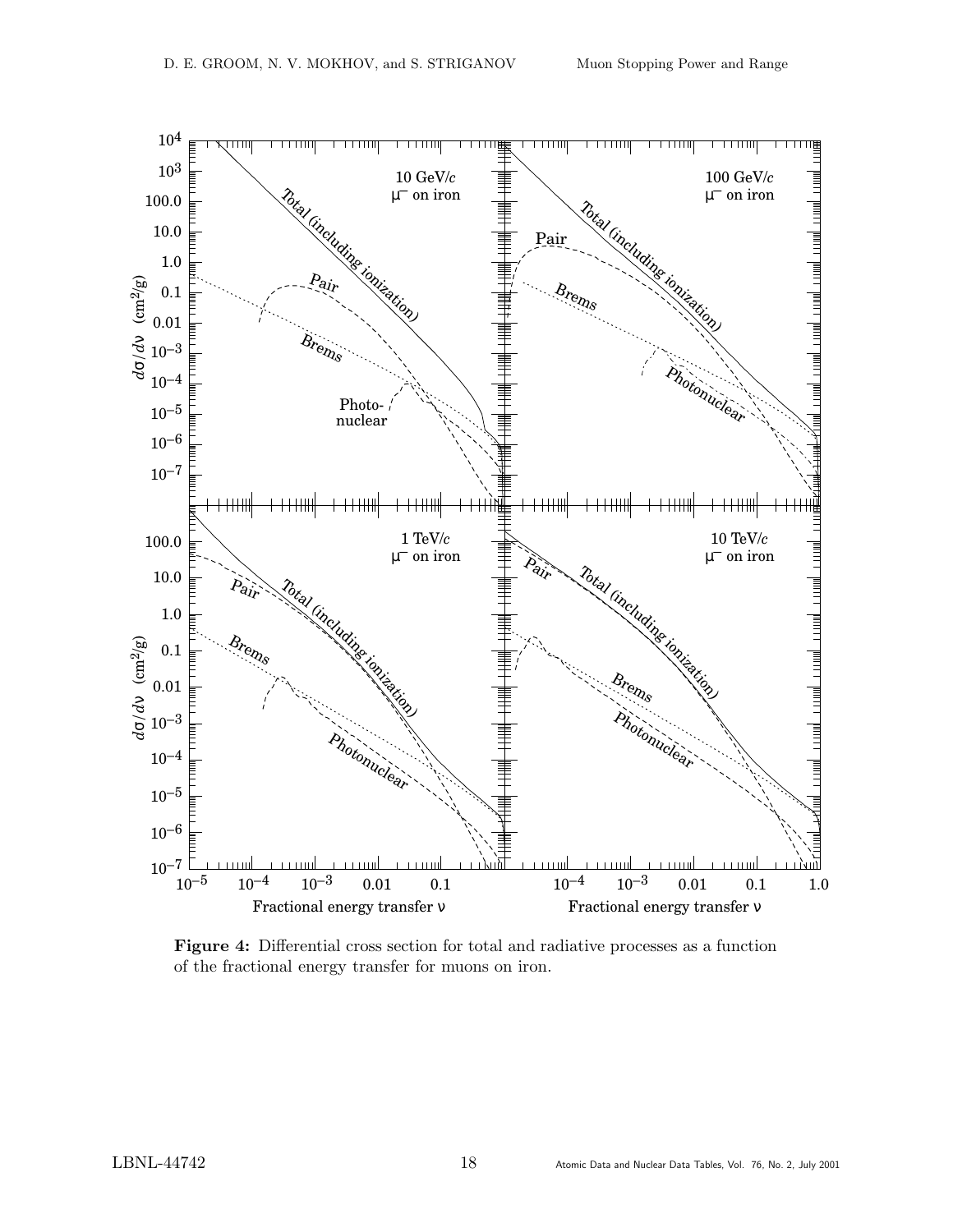| Total energy $=$       | $10 \text{ GeV}$ | $100 \text{ GeV}$ | 1 TeV  | $10 \text{ TeV}$ | $100 \text{ TeV}$ |
|------------------------|------------------|-------------------|--------|------------------|-------------------|
| Hydrogen               |                  |                   |        |                  |                   |
| This calculation       | 0.941            | 1.345             | 1.773  | 2.079            | 2.284             |
| Lohmann et al.         | 1.081            | 1.463             | 1.814  | 2.046            |                   |
| Carbon                 |                  |                   |        |                  |                   |
| This calculation       | 1.278            | 1.972             | 2.548  | 2.859            | 3.030             |
| *Lohmann et al.        | 1.3              | 2.14              | 2.679  | 2.958            |                   |
| Iron                   |                  |                   |        |                  |                   |
| This calculation       | 3.290            | 5.701             | 7.392  | 8.110            | 8.371             |
| Lohmann et al.         | 3.312            | 5.795             | 7.444  | 8.128            |                   |
| Uranium                |                  |                   |        |                  |                   |
| This calculation       | 8.234            | 14.614            | 18.747 | 20.308           | 20.760            |
| Lohmann et al.         | 8.046            | 14.790            | 18.870 | 20.360           |                   |
| Water                  |                  |                   |        |                  |                   |
| This calculation       | 1.439            | 2.279             | 2.959  | 3.313            | 3.497             |
| *Lohmann <i>et al.</i> | 1.5              | 2.49              | 3.125  | 3.459            |                   |
| Standard rock          |                  |                   |        |                  |                   |
| This calculation       | 1.840            | 3.028             | 3.934  | 4.365            | 4.563             |
| *Lohmann et al.        | 1.8              | 3.10              | 3.960  | 4.361            |                   |
| Gaisser & Staney       | 1.91             | 3.12              | 4.01   | 4.40             |                   |
| Oxygen                 |                  |                   |        |                  |                   |
| This calculation       | 1.502            | 2.397             | 3.108  | 3.468            | 3.650             |
| *Lohmann et al.        | 1.6              | 2.62              | 3.290  | 3.620            |                   |

**Table 4:** Comparison of  $b_{\text{tot}}$  calculations with those deduced from Lohmann et al. [4] and, in the case of standard rock, with Gaisser and Stanev [55].  $b_{\text{tot}}$  is listed in units of  $10^{-6}$  g<sup>-1</sup> cm<sup>2</sup>.

\* Obtained from the Lohmann et al. energy loss tables assuming our values for electronic losses (without the bremsstrahlung correction given by Eq. (13)). The subtraction loses significance at 10 GeV, where the radiative contribution is small.

#### 4.4. Comparison with other works on muon radiative losses

Selected b values from our present calculations and according to Lohmann et al. [4] are listed in Table 4 and plotted in Fig. 5 as a function of muon energy. Since Lohmann et al. did not give the decomposition of the stopping powers except for H, Fe, and U, values of  $b_{\text{tot}}$  for the materials given in the right half of the figure were obtained by assuming our values of the ionizing losses (without the bremsstrahlung correction given by Eq. (13), which was omitted in Ref. 4). This is justified because for the fiducial cases H, Fe, and U our results agree with their values to within rounding errors in the 4th place.

For  $Z > 10$  the results are nearly identical. For smaller atomic number, and at low energies, two effects are responsible for the differences:

- 1. In the nuclear part of bremsstrahlung, nuclear screening has only a weak energy dependence, and produces about a 4% reduction for hydrogen and a 10% reduction for carbon. This is apparent in our lower values of  $b_{\text{tot}}$  for carbon and water as compared with Lohmann et al.
- 2. The cross sections for bremsstrahlung and pair production from atomic electrons decrease at low energies because of electron recoil. In our calculations Lohmann et al.'s  $Z(Z + 1)$  factor is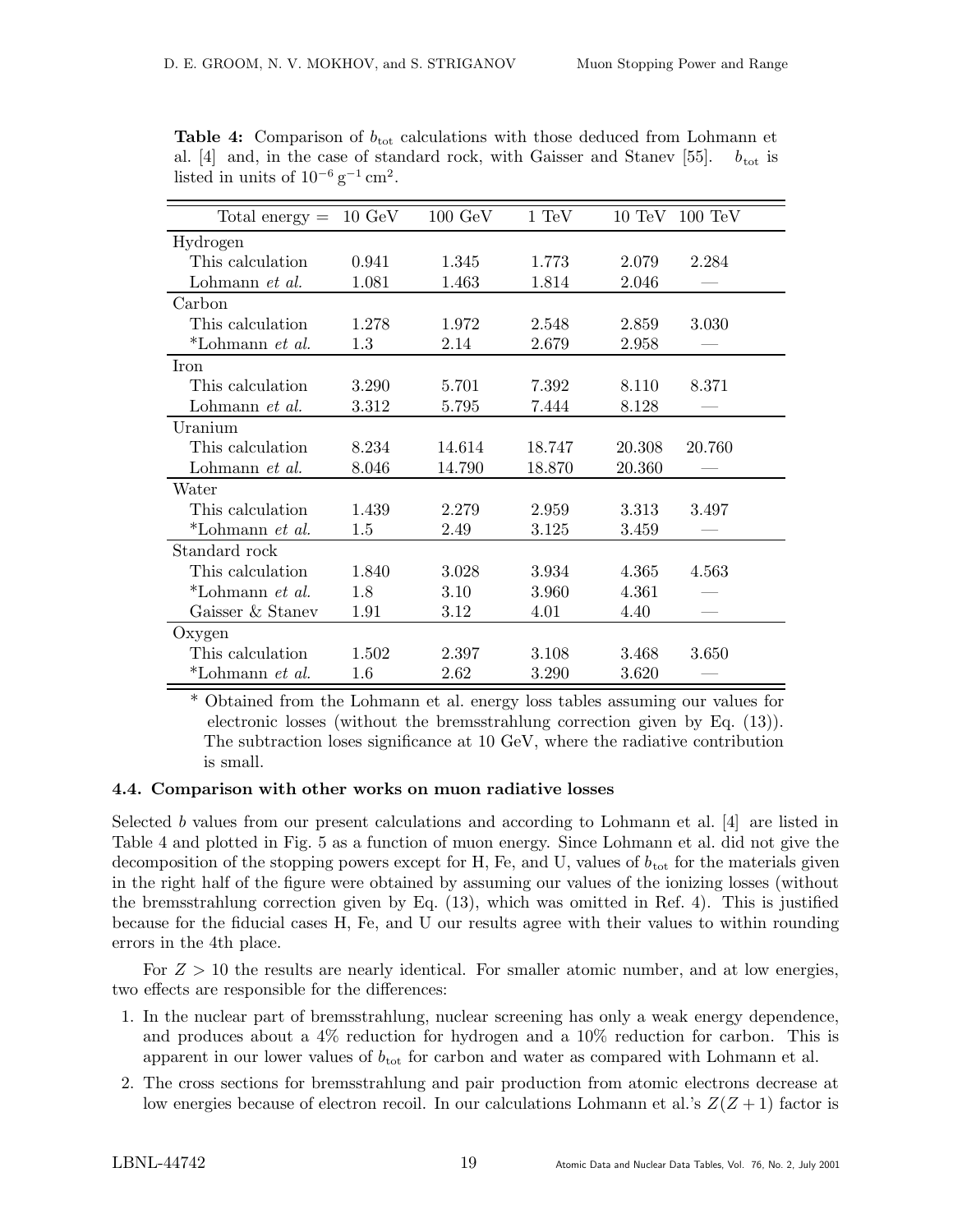

Figure 5: b-values for a sampling of materials. Solid lines represent our results, while the dashed/dotted lines are from Lohmann et al. [4]. The circles for standard rock are from Gaisser and Stanev [55].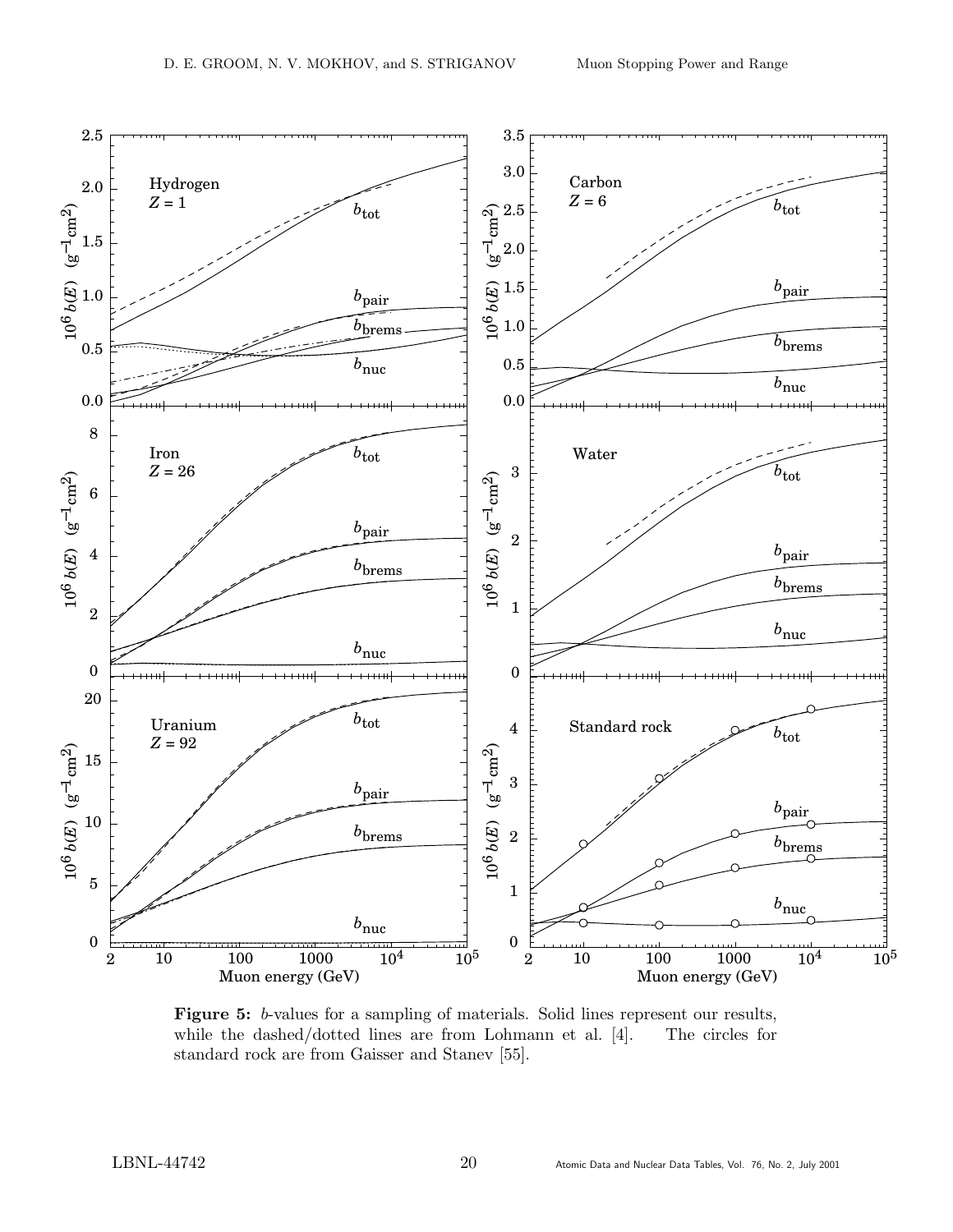replaced by  $Z(Z+0)$  in the low-energy limit, so that for hydrogen our contributions to these processes for 1–10 GeV are smaller by nearly a factor of two. Similarly, in the low-energy limit our bremsstrahlung and pair production contributions for carbon are 6/7 of Lohmann et al.'s values.

The CERN RD 34 collaboration has measured the energy loss spectrum of 150 GeV muons in iron [56]. The energy deposition was measured in prototype hadron calorimeter modules for the ATLAS detector. Most probable electronic loss was subtracted, as was background from photonuclear interactions (which in this case is only about 7% of the total cross section). The remaining sensitivity was to energy loss by pair production (dominant at the smallest energy transfers,  $0.01 < \nu < 0.03$ ), knock-on electrons (δ rays, included in the high-energy tail of the electronic loss and dominating for  $0.03 < \nu < 0.12$ ), and bremsstrahlung (dominant for  $\nu > 0.12$ ). The RD 34 experimental results shown in Fig. 6 are expressed as the fractional deviation from the present calculations, where the Kelner et al. [14] model (basically that of Petrukhin and Shestakov) is used to obtain the bremsstrahlung component important at large  $\nu$ . The fractional deviations from our results are also shown for the CCFR collaboration's revision of the Petrukhin and Shestakov cross section [43] and Rozental's formula [57]. The present calculation describes the data reasonably well, while the others are evidently less successful.



Figure 6: RD 34 measurements of energy losses by 150 GeV muons in iron [56]. shown as fractional deviations from the present calculation, including bremsstrahlung via Kelner et al. [14]. Heavy error bars indicate statistical errors only, while the light bars include systematic errors combined in quadrature. Deviations of alternate models from our calculations are shown by the solid line (Rozental's formula [57]) and the dashed line (the CCFR collaboration's revision of the Petrukhin and Shestakov cross section [43]) .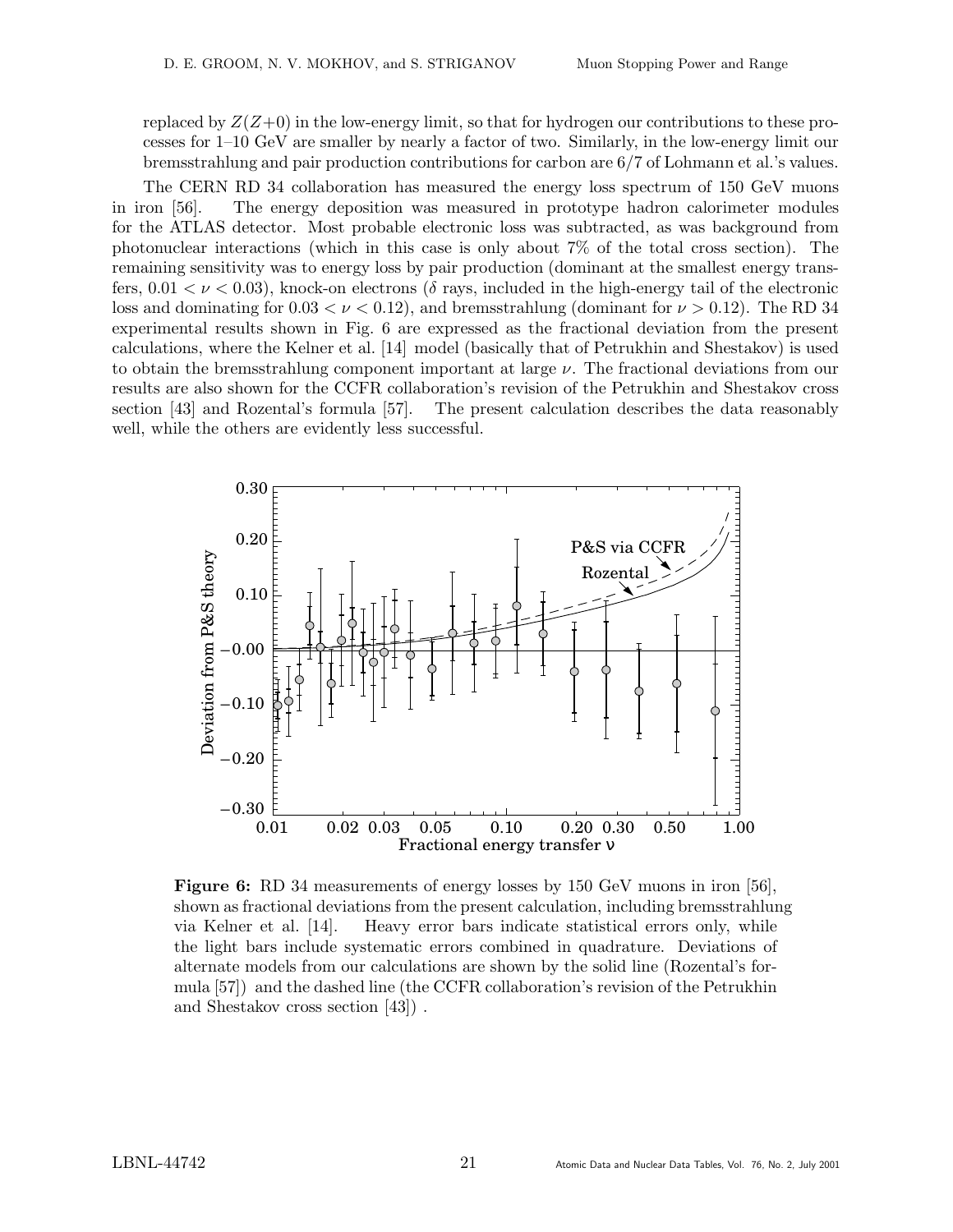### 4.5. Muon critical energy

Equation (5) defines the muon critical energy  $E_{\mu c}$  as the energy for which electronic and radiative losses are equal.  $E_{\mu c}$  for the chemical elements is shown in Fig. 7. The equality of electronic and radiative losses comes at a higher energy for gases than for solids and liquids because of the smaller density-effect correction for gases. Empirical functions have been fitted to these data for gases and for solids/liquids, in both cases excluding hydrogen from the fits. Since  $E_{uc}$  depends upon ionization potentials and density-effect parameters as well as  $Z$ , the fits cannot be exact. Potassium, rubidium, and cesium are 3.6%, 3.2% and 3.4% high, respectively, while beryllium is 3.8% low. Most of the other solids and liquids fall within 2.5% of the fitted function. Among gases the worst fit is for neon (1.9% high).



Figure 7: Muon critical energy for the chemical elements. As discussed in the text, the fitted functions shown in the figure cannot be exact, and are for guidance only.

### 4.6. Fluctuations in radiative energy loss

The radiative cross sections at several energies are shown in Fig. 4. The bremsstrahlung cross section varies roughly as  $1/\nu$  over most of the range (where  $\nu$  is the fraction of the muon's energy transferred in a collision), while for pair production the distribution varies as  $\nu^{-3}$  to  $\nu^{-2}$  (see also Ref. 58). "Hard" losses are therefore more probable in bremsstrahlung, and in fact energy losses due to pair production may very nearly be treated as continuous. The photonuclear cross section has almost the same shape as the bremsstrahlung cross section at high  $\nu$ , but it is about an order of magnitude lower.

An example illustrating the fluctuations is shown in Fig. 8. The distribution of final muon momenta was obtained by following  $10^5$  1 TeV/c muons through 3 m (2360 g/cm<sup>2</sup>) of iron, using the MARS14 Monte Carlo code [59]. Our result is in nearly exact agreement with results obtained earlier with TRAMU [58]. The most probable loss is 8 GeV, or  $3.\overline{4}$  MeV g<sup>-1</sup>cm<sup>2</sup>. Our tables list a stopping power in iron as  $9.82 \text{ MeV g}^{-1} \text{cm}^2$  for a 1 TeV muon, so that the mean loss should be 23 GeV, for a final energy ( $\approx$  momentum  $\times$  c) of 977 GeV, far below the peak. This is also the mean calculated from the simulated output.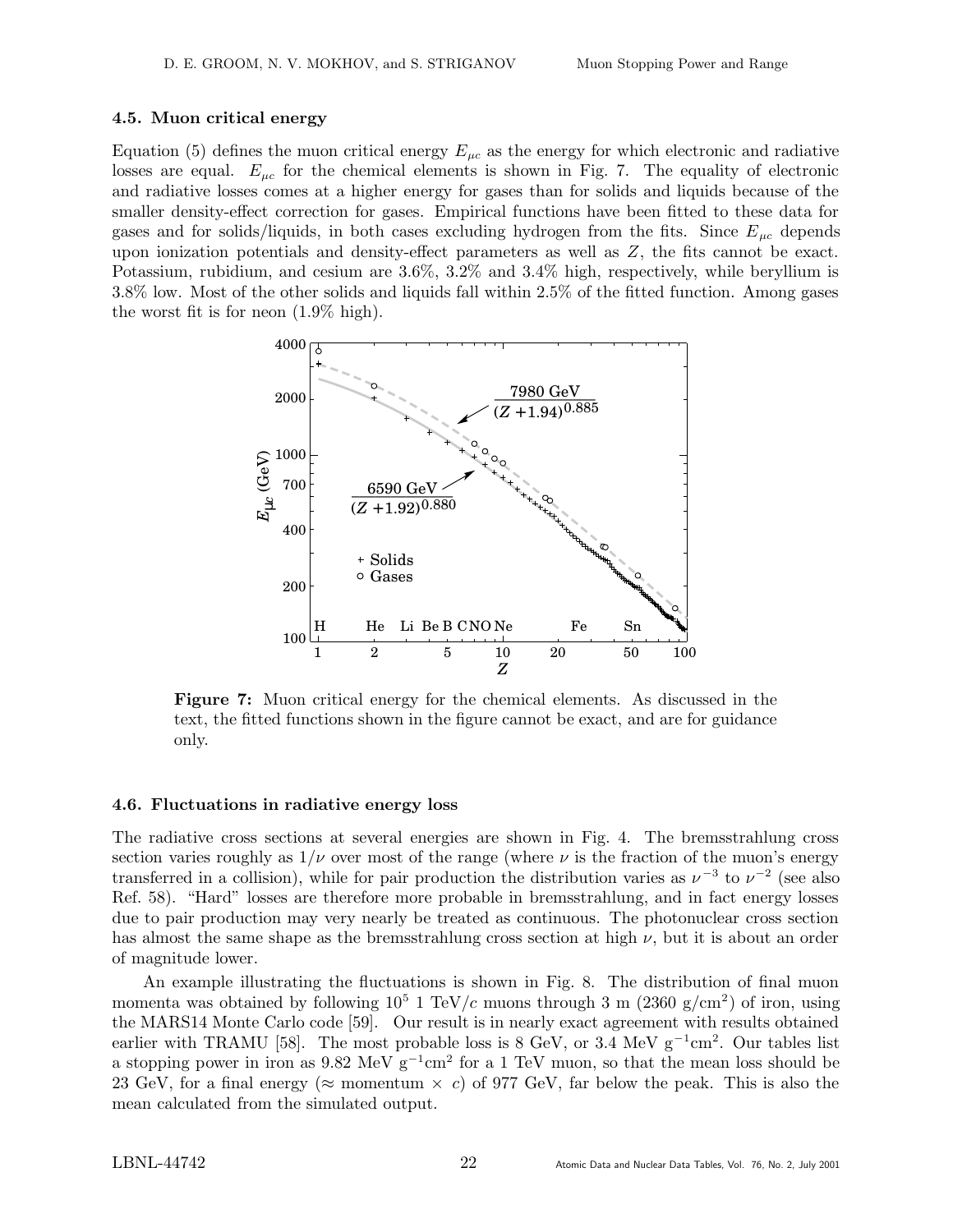

**Figure 8:** The momentum distribution of 1 TeV/c muons after traversing 3 m of iron, as obtained with the MARS14 Monte Carlo code [59]. The comparative rarity of very low final momenta follows from the approach of the cross sections to zero as  $\nu \rightarrow 0$ .

The full width at half maximum is 9 GeV/c, or 0.9%. The median is 988 GeV/c.  $10\%$  of the muons lost more than 3.2% of their energy and 2.6% lost more than 10% of their energy. Three out of the 10<sup>5</sup> candidates stopped in the iron, presumably because of very inelastic photonuclear interactions.

The classic case of the propagation of very high-energy muons in "standard rock" is discussed in Ref. 60 and references therein. Of special interest is Figure 3 of that paper, showing the survival probabilities as a function of depth for muons from  $1 \text{ TeV}$  to  $10^6 \text{ TeV}$ . The effects of the "radiative" tail" are enormous; at  $10^6$  TeV only about 15% of the muons reach the CSDA range. At 10 TeV about half of them do, giving some indication of the usefulness of our CSDA ranges.

Treatment of radiative loss fluctuations in local energy deposit, range, or direction is beyond the scope of this paper. It is usually handled by Monte Carlo methods [58,60,61], although moment expansions are sometimes used when likelihoods need to be assigned to individual events. Electronic-loss straggling of high energy muons is described using a modified Vavilov distribution in Ref. 62.

## 5. Tabulated data

The contents of the main tables are shown in Tables 5–9. In this section we discuss the rationale in the selection of the elements, simple compounds, polymers, and biological materials for which tables of muon range-energy loss and radiative loss parameters are provided.

All "common" elements were selected. This included all elements with  $Z \leq 38$  (strontium), most elements through  $Z = 58$  (cerium), and the more common heavy elements through  $Z = 94$ (plutonium). Dysprosium ( $Z = 66$ ) was included to avoid a large gap in Z between cerium and tantalum  $(Z = 73)$ . The list is given in Table 5.

Cryogenic liquid forms of most of the elemental room-temperature gases (radon is the exception) are fairly common in laboratories, and hence were included as well. Because of differences in the density effect corrections, ionization energy loss differ between liquid and gaseous forms. Radiative losses are not affected by density, but the muon critical energy, where the electronic and radiative losses are the same, can be quite different. We have excluded gaseous bromine, (boiling point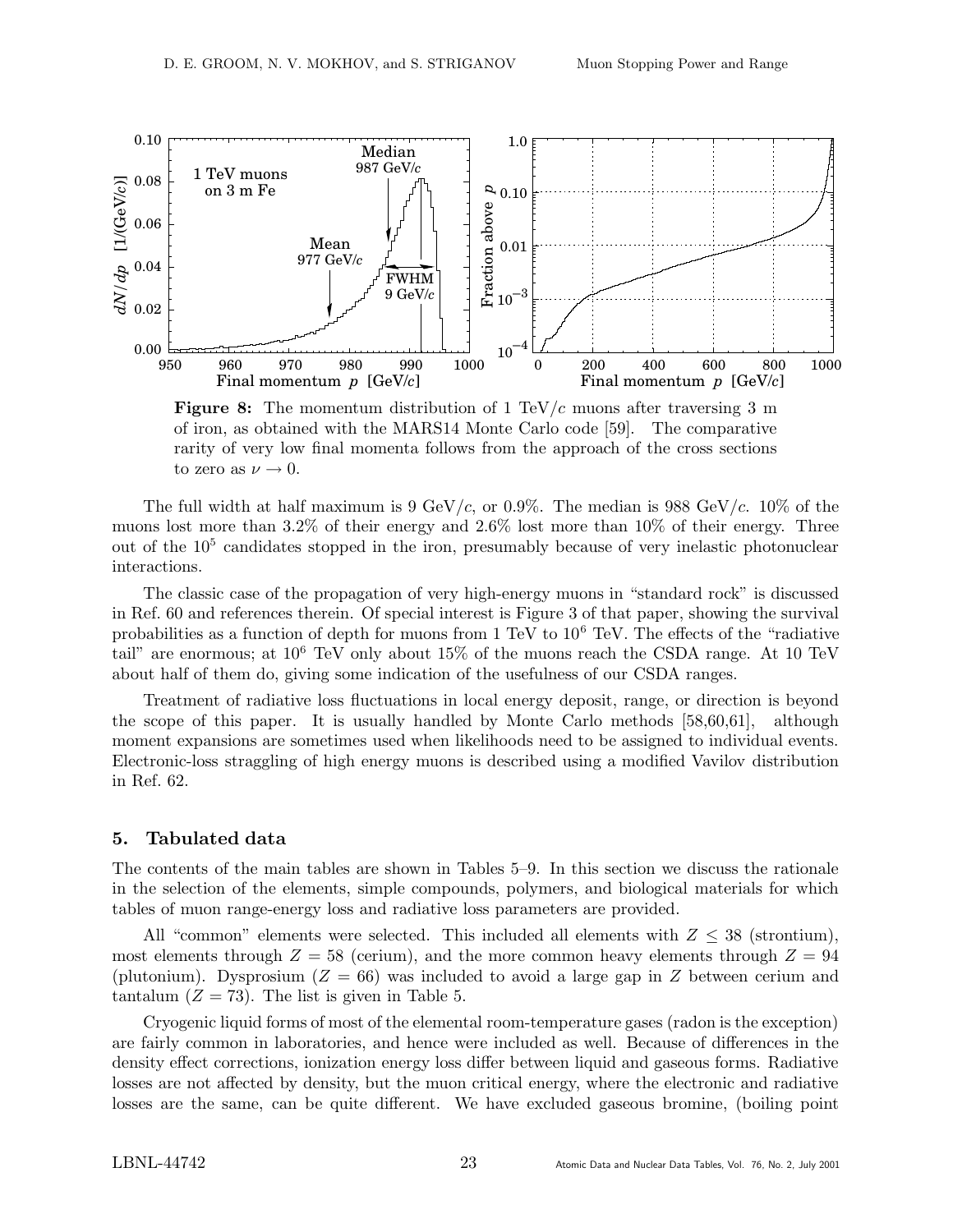58.8◦ C, although it is tabulated by Sternheimer et al. [5]. For carbon, two forms with different densities appear. In all, 74 range/energy-loss tables are given for 63 elements

We should not overemphasize these differences: Related materials have similar stopping-power properties when these are listed in MeV  $\text{cm}^2/\text{g}$  (as we do) rather than in MeV/cm. Liquid and gaseous xenon are not dissimilar in spite of a density ratio of 540. Plutonium is more than twice as dense as bismuth, but their stopping powers differ by only 5% at minimum ionization. The stopping powers of hydrocarbons are quite similar, as are those of many polymers and biological materials.

Atomic weights are given to the available significance. This varies with element, since the isotopic composition of samples from different sources varies. In general the atomic weights of elements with only one isotope are known to great precision [63].

The same "commonness" criterion was applied to the selection of the simple compounds listed in Table 6, with some qualifications: We limited ourselves to the compounds listed by Sternheimer et al. [5], which meant that certain common compounds such as NaCl were not available. Common inorganic scintillators  $(BaF_2, BGO, CsI, LiF, LiI, NaI)$  are present. Materials such as trichloroethylene are included because of their role in important physics experiments. The list contains perhaps more hydrocarbons than necessary, in part to show the change of stopping power behavior as the H/C ratio changes (note the difference between acetylene and ethane). Liquid water and steam are both listed. Dry ice was included with some difficulty.

Polymers are listed in Table 7. Their energy loss behavior is quite similar except in the case of Teflon, which contains no hydrogen. "Thin film" polymers (Mylar, Kapton) were omitted. Polymers used for plastic scintillators (acrylic, polystyrene, polyvinyltolulene) are included. In some cases the name, like acrylic or polycarbonate, describes a family of polymers. The chemistry given is typical, and no great variation is to be expected except perhaps for "Bakelite," which is not very well characterized. Where space permits, the formula is given in such a way as to convey as much structural information as possible.

Mixtures of interest are given in Table 8. Muon energy loss in air is of great current interest, given atmospheric neutrino observations. Photographic emulsion is of more historic interest. Except for dry air (and, by definition, standard rock) none of the materials is particularly well characterized. The somewhat arbitrary concrete recipe is taken from The Reactor Handbook [64], and may be found, along with the other compositions, in Ref. 26.

For at least two generations, the depth of underground muon experiments has been reduced to depth in "standard rock." This is by definition the overburden of the Cayuga Rock Salt Mine near Ithaca, New York, where K. Greisen and collaborators made seminal observations of muons at substantial depths [1]. Ref. 1 says only "Most of the ground consists of shales of various types, with average density 2.65  $g/cm<sup>2</sup>$  and average atomic number 11." Menon and Murthy later extended the definition:  $\langle Z^2/A \rangle = 5.5$ ,  $\langle Z/A \rangle = 0.5$ , and and  $\rho = 2.65$  g/cm<sup>2</sup> [65]. It was thus not-quite-sodium. Lohmann et al. [4] further assumed the mean excitation energy and density effect parameters were those of calcium carbonate, with no adjustments for the slight density difference. We use their definition for this most important material.

Sternheimer et al. [5] list 14 biological materials and "phantoms," mixtures which have nearly identical responses to radiation as the biological materials they replace. Omitted materials can be approximated by those on the list: Brain (ICRP), lung (ICRP), skin (ICRP), testes (ICRP), soft tissue (ICRU 4-component), and striated muscle (ICRU) are quite similar to soft tissue (ICRP), as are several included materials such as eye lens (ICRP) and skeletal muscle (ICRP). Compact bone (ICRU) is similar to cortical bone (ICRP).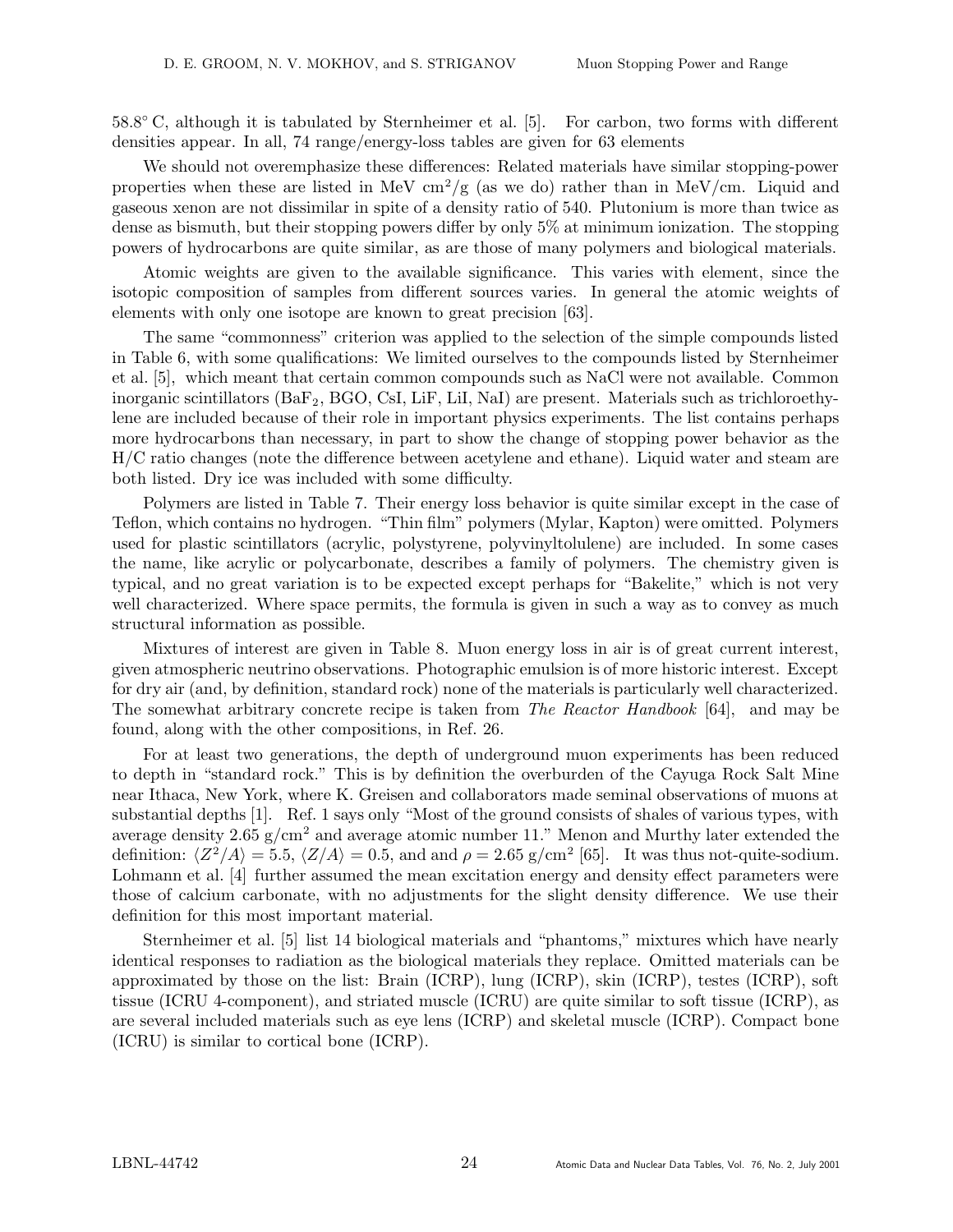Table 5: Index of tables for selected chemical elements. Physical states are indicated by "G" for gas, "D" for diatomic gas, "L" for liquid, and "S" for solid. Gases are evaluated at one atmosphere and 20◦ C. The corresponding cryogenic liquids are evaluated at their boiling points at one atmosphere, and carbon is evaluated at several typical densities. Atomic weights are given to their experimental significance. Except where noted, densities are as given by Sternheimer, Berger, and Seltzer [5].

| Element           | Symbol         | Z                | $\boldsymbol{A}$ | State          | $\rho$                 | $\bar{\langle} -dE/dx \rangle_{\rm min}$ | $E_{\mu c}$ | $\langle -dE/dx \rangle$ |                | $b$ Notes      |
|-------------------|----------------|------------------|------------------|----------------|------------------------|------------------------------------------|-------------|--------------------------|----------------|----------------|
|                   |                |                  |                  |                | $\rm [g/cm^3]$         | [MeV $\text{cm}^2/\text{g}$ ]            | [GeV]       | $&$ Range                |                |                |
| Hydrogen gas      | Η              | $\mathbf{1}$     | 1.00794          | ${\rm D}$      | $8.375\times10^{-5}$   | 4.103                                    | 3611.       | $I-1$                    | $VI-1$         |                |
| Liquid hydrogen   | $\rm H$        | $\mathbf{1}$     | 1.00794          | $\mathbf{L}$   | $7.080\times10^{-2}$   | 4.034                                    | 3102.       | $I - 2$                  | $VI-1$         | $\mathbf{1}$   |
| Helium gas        | He             | $\overline{2}$   | 4.002602         | G              | $1.663 \times 10^{-4}$ | 1.937                                    | 2351.       | $I - 3$                  | $VI-2$         |                |
| Liquid helium     | He             | $\sqrt{2}$       | 4.002602         | $\mathbf{L}$   | $0.125\,$              | 1.936                                    | 2020.       | $I - 4$                  | $\mbox{VI-2}$  | $\,2$          |
| Lithium           | Li             | $\overline{3}$   | 6.941            | $\mathbf S$    | 0.534                  | 1.639                                    | 1578.       | $I-5$                    | $\rm VI\!-\,3$ |                |
| Beryllium         | Be             | $\overline{4}$   | 9.012182         | $\mathbf S$    | 1.848                  | $1.595\,$                                | 1328.       | $I - 6$                  | $VI-4$         |                |
| <b>Boron</b>      | $\, {\bf B}$   | $\bf 5$          | 10.811           | $\rm S$        | 2.370                  | 1.623                                    | 1169.       | $I-7$                    | $VI-5$         |                |
| Carbon (compact)  | $\mathcal{C}$  | $\,6$            | 12.0107          | $\mathbf S$    | $2.265\,$              | 1.745                                    | 1056.       | $I - 8$                  | $VI-6$         |                |
| Carbon (graphite) | $\mathcal{C}$  | $\,6$            | $12.0107\,$      | $\mathbf S$    | 1.700                  | 1.753                                    | 1065.       | $I - 9$                  | $VI-6$         |                |
| Nitrogen gas      | $\overline{N}$ | $\overline{7}$   | 14.00674         | $\mathbf D$    | $1.165\times10^{-3}$   | 1.825                                    | 1153.       | $I-10$                   | $VI-7$         |                |
| Liquid nitrogen   | $\overline{N}$ | $\,7$            | 14.00674         | $\mathbf{L}$   | 0.807                  | 1.813                                    | 982.        | $I-11$                   | $VI-7$         | $\sqrt{2}$     |
| Oxygen gas        | $\overline{O}$ | $8\,$            | 15.9994          | D              | $1.332 \times 10^{-3}$ | 1.801                                    | 1050.       | $I-12$                   | $VI-8$         |                |
| Liquid oxygen     | $\overline{O}$ | $8\,$            | 15.9994          | $\mathbf{L}$   | 1.141                  | 1.788                                    | 890.        | $I-13$                   | $VI-8$         | $\sqrt{2}$     |
| Fluorine gas      | $\overline{F}$ | $9\phantom{.}$   | 18.9984032       | ${\bf D}$      | $1.580\times10^{-3}$   | 1.676                                    | 959.        | $I-14$                   | $VI-9$         |                |
| Liquid fluorine   | $\overline{F}$ | $\boldsymbol{9}$ | 18.9984032       | $\mathbf L$    | 1.507                  | 1.634                                    | 810.        | $I-15$                   | $VI-9$         | $\sqrt{2}$     |
| Neon gas          | Ne             | $10\,$           | 20.1797          | G              | $8.385\times10^{-4}$   | 1.724                                    | 906.        | $I-16$                   | $VI-10$        |                |
| Liquid neon       | Ne             | $10\,$           | 20.1797          | $\mathbf L$    | 1.204                  | 1.695                                    | 759.        | $I-17$                   | $VI-10$        | $\overline{2}$ |
| Sodium            | $\rm Na$       | 11               | 22.989770        | $\mathbf S$    | 0.971                  | 1.639                                    | 711.        | $I-18$                   | $VI-11$        |                |
| Magnesium         | Mg             | $12\,$           | 24.3050          | $\mathbf S$    | 1.740                  | 1.674                                    | 658.        | $I-19$                   | $VI-12$        |                |
| Aluminum          | Al             | $13\,$           | 26.981538        | $\mathbf S$    | 2.699                  | 1.615                                    | 612.        | $I-20$                   | $VI-13$        |                |
| Silicon           | Si             | 14               | 28.0855          | $\mathbf S$    | 2.329                  | 1.664                                    | 581.        | $I-21$                   | $VI-14$        | $\mathbf{1}$   |
| Phosphorus        | $\rm P$        | 15               | 30.973761        | S              | 2.200                  | 1.613                                    | 551.        | $\mbox{I}\text{--}22$    | $VI-15$        |                |
| Sulfur            | S              | 16               | 32.066           | $\mathbf S$    | 2.000                  | 1.652                                    | 526.        | $I-23$                   | $VI-16$        |                |
| Chlorine gas      | Cl             | $17\,$           | 35.4527          | $\mathbf D$    | $2.995\times10^{-3}$   | 1.630                                    | 591.        | $I-24$                   | $VI-17$        |                |
| Liquid chlorine   | Cl             | 17               | 35.4527          | $\mathbf{L}$   | 1.574                  | 1.608                                    | 504.        | $I-25$                   | $VI-17$        | $\sqrt{2}$     |
| Argon gas         | Ar             | $18\,$           | 39.948           | $\overline{G}$ | $1.662 \times 10^{-3}$ | 1.519                                    | 571.        | $I-26$                   | $VI-18$        |                |
| Liquid argon      | Ar             | 18               | 39.948           | $\mathbf L$    | 1.396                  | 1.508                                    | 483.        | $I-27$                   | $VI-18$        | $\overline{2}$ |
| Potassium         | ${\bf K}$      | 19               | 39.0983          | S              | 0.862                  | 1.623                                    | 470.        | $I-28$                   | $VI-19$        |                |
| Calcium           | Ca             | $20\,$           | 40.078           | S              | 1.550                  | $1.655\,$                                | 445.        | $I\!\!-\!\!29$           | $VI-20$        |                |
| Scandium          | Sc             | 21               | 44.955910        | $\rm S$        | 2.989                  | 1.522                                    | 420.        | $I\!\!-\!\!30$           | $VI-21$        |                |
| Titanium          | Ti             | 22               | 47.867           | $\mathbf S$    | 4.540                  | 1.477                                    | 401.        | $I-31$                   | $VI-22$        |                |
| Vanadium          | $\mathbf V$    | 23               | 50.9415          | S              | 6.110                  | 1.436                                    | 383.        | $\mbox{I}\text{--}32$    | $VI-23$        |                |
| Chromium          | Cr             | 24               | 51.9961          | S              | 7.180                  | 1.456                                    | 369.        | $I-33$                   | $VI-24$        |                |
| Manganese         | Mn             | $25\,$           | 54.938049        | S              | 7.440                  | 1.428                                    | 357.        | $I\text{--}34$           | $VI-25$        |                |
| Iron              | Fe             | 26               | 55.845           | S              | 7.874                  | 1.451                                    | 345.        | $\mbox{I}\mbox{--}35$    | $VI-26$        |                |
| Cobalt            | Co             | 27               | 58.933200        | $\mathbf S$    | 8.900                  | 1.419                                    | 334.        | $I-36$                   | $VI-27$        |                |
| Nickel            | Ni             | $28\,$           | 58.6934          | S              | $8.902\,$              | 1.468                                    | 324.        | $\mbox{I}\mbox{-}37$     | $VI-28$        |                |
| Copper            | Cu             | $29\,$           | 63.546           | S              | 8.960                  | 1.403                                    | 315.        | $I-38$                   | $VI-29$        |                |
| Zinc              | $\mathbf{Z}$ n | $30\,$           | 65.39            | S              | 7.133                  | 1.411                                    | 308.        | $I-39$                   | $VI-30$        |                |
| Gallium           | Ga             | 31               | 69.723           | S              | 5.904                  | 1.379                                    | 302.        | $I-40$                   | $VI-31$        |                |
| Germanium         | Ge             | 32               | 72.61            | S              | 5.323                  | 1.370                                    | 295.        | $I-41$                   | $VI-32$        |                |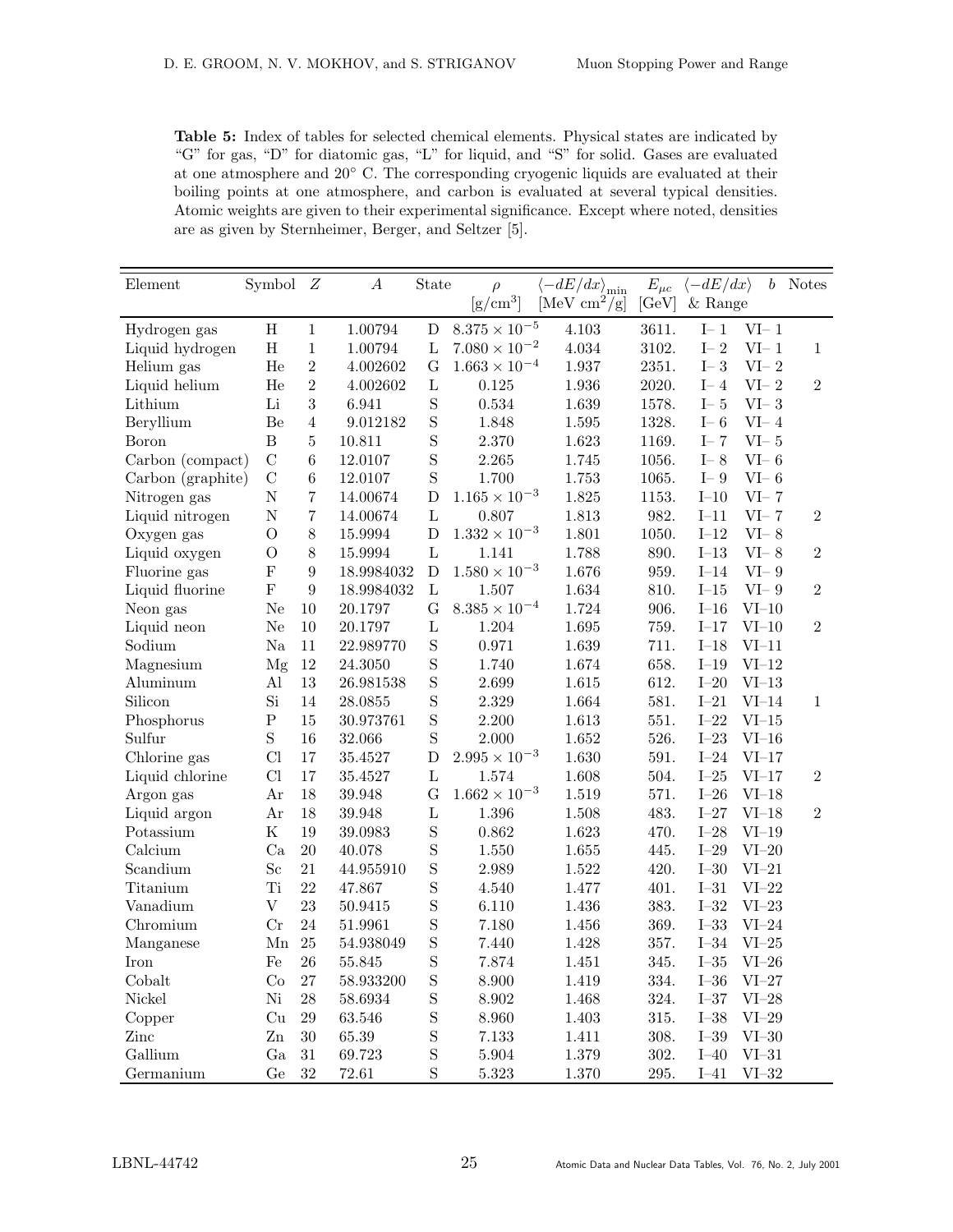| Element             | Symbol                  | Z      | $\boldsymbol{A}$ | State          | $\rho$               | $\langle -dE/dx \rangle_{\text{min}}$ | $E_{\mu c}$ | $\langle -dE/dx \rangle$ | b                   | <b>Notes</b>   |
|---------------------|-------------------------|--------|------------------|----------------|----------------------|---------------------------------------|-------------|--------------------------|---------------------|----------------|
|                     |                         |        |                  |                | $\rm [g/cm^3]$       | [MeV $\text{cm}^2/\text{g}$ ]         | [GeV]       | $&$ Range                |                     |                |
| Arsenic             | As                      | 33     | 74.92160         | $\mathbf S$    | 5.730                | 1.370                                 | 287.        | $I-42$                   | $VI-33$             |                |
| Selenium            | S <sub>e</sub>          | 34     | 78.96            | S              | 4.500                | 1.343                                 | 282.        | $I-43$                   | $VI-34$             |                |
| <b>Bromine</b>      | Br                      | 35     | 79.904           | $\Gamma$       | 3.103                | 1.385                                 | 278.        | $I-44$                   | $\rm VI\text{--}35$ | $\overline{2}$ |
| Krypton gas         | Kr                      | 36     | 83.80            | $\overline{G}$ | $3.478\times10^{-3}$ | 1.357                                 | 321.        | $I-45$                   | $VI-36$             |                |
| Liquid krypton      | Kr                      | 36     | 83.80            | $\rm L$        | 2.418                | 1.357                                 | 274.        | $I-46$                   | $VI-36$             | $\overline{2}$ |
| Rubidium            | Rb                      | 37     | 85.4678          | S              | 1.532                | 1.356                                 | 271.        | $I-47$                   | $VI-37$             |                |
| Strontium           | Sr                      | 38     | 87.62            | S              | 2.540                | 1.353                                 | 262.        | $I-48$                   | $VI-38$             |                |
| Zirconium           | Zr                      | 40     | 91.224           | S              | 6.506                | 1.349                                 | 244.        | $I-49$                   | $VI-39$             |                |
| Niobium             | <b>Nb</b>               | 41     | 92.90638         | S              | 8.570                | 1.343                                 | 237.        | $I-50$                   | $VI-40$             |                |
| Molybdenum          | Mo                      | 42     | 95.94            | S              | 10.220               | 1.330                                 | 232.        | $I-51$                   | $VI-41$             |                |
| Palladium           | P <sub>d</sub>          | 46     | 106.42           | S              | 12.020               | 1.289                                 | 214.        | $I-52$                   | $VI-42$             |                |
| Silver              | $\rm Ag$                | 47     | 107.8682         | S              | 10.500               | 1.299                                 | 211.        | $I-53$                   | $VI-43$             |                |
| $C^{\text{admium}}$ | Cd                      | 48     | 112.411          | S              | 8.650                | 1.277                                 | 208.        | $I-54$                   | $VI-44$             |                |
| Indium              | In                      | 49     | 114.818          | $\mathbf S$    | 7.310                | 1.278                                 | 206.        | $I-55$                   | $VI-45$             |                |
| Tin                 | $S_{n}$                 | 50     | 118.710          | S              | 7.310                | 1.263                                 | 202.        | $I-56$                   | $VI-46$             |                |
| Antimony            | Sb                      | $51\,$ | 121.760          | S              | 6.691                | 1.259                                 | 200.        | $I-57$                   | $VI-47$             |                |
| Iodine              | I                       | 53     | 126.90447        | S              | 4.930                | 1.263                                 | 195.        | $I-58$                   | $VI-48$             |                |
| Xenon gas           | Xe                      | 54     | 131.29           | $\overline{G}$ | $5.485\times10^{-3}$ | 1.255                                 | 226.        | $I-59$                   | $VI-49$             |                |
| Liquid xenon        | Xe                      | 54     | 131.29           | $\rm L$        | 2.953                | 1.255                                 | 195.        | $I$ -60                  | $VI-49$             | $\overline{2}$ |
| Cesium              | $\mathrm{Cs}$           | 55     | 132.90545        | S              | 1.873                | 1.254                                 | 195.        | $I-61$                   | $VI-50$             |                |
| Barium              | Ba                      | 56     | 137.327          | S              | 3.500                | 1.231                                 | 189.        | $I-62$                   | $VI-51$             |                |
| Cerium              | Ce                      | 58     | 140.116          | S              | 6.657                | 1.234                                 | 180.        | $I-63$                   | $VI-52$             |                |
| Dysprosium          | $\mathbf{D} \mathbf{y}$ | 66     | 162.50           | S              | 8.550                | 1.175                                 | 161.        | $I-64$                   | $VI-53$             |                |
| Tantalum            | Ta                      | 73     | 180.9479         | S              | 16.654               | 1.149                                 | 145.        | $I-65$                   | $VI-54$             |                |
| Tungsten            | W                       | 74     | 183.84           | S              | 19.300               | 1.145                                 | 143.        | $I-66$                   | $VI-55$             |                |
| Platinum            | Pt                      | 78     | 195.078          | S              | 21.450               | 1.128                                 | 137.        | $I-67$                   | $VI-56$             |                |
| Gold                | Au                      | 79     | 196.96655        | S              | 19.320               | 1.134                                 | 136.        | $I-68$                   | $VI-57$             |                |
| Mercury             | Hg                      | 80     | 200.59           | $\rm L$        | 13.546               | 1.130                                 | 136.        | $I-69$                   | $VI-58$             |                |
| Lead                | P <sub>b</sub>          | 82     | 207.2            | S              | 11.350               | 1.122                                 | 134.        | $I-70$                   | $VI-59$             |                |
| <b>Bismuth</b>      | Bi                      | 83     | 208.98038        | S              | 9.747                | 1.128                                 | 133.        | $I-71$                   | $VI$ -60            |                |
| Thorium             | Th                      | 90     | 232.0381         | S              | 11.720               | 1.098                                 | 124.        | $I-72$                   | $VI-61$             |                |
| Uranium             | U                       | 92     | 238.0289         | S              | 18.950               | 1.081                                 | 120.        | $I-73$                   | $VI-62$             |                |
| Plutonium           | Pu                      | 94     | 244.064197       | S              | 19.840               | 1.071                                 | 117.        | $I-74$                   | $VI-63$             |                |

Table 5: continued

### Notes:

1. Density effect parameters adjusted to this density using Eq.  $(A.8)$ .

2. Density effect parameters calculated via the Sternheimer-Peierls algorithm discussed in Appendix A.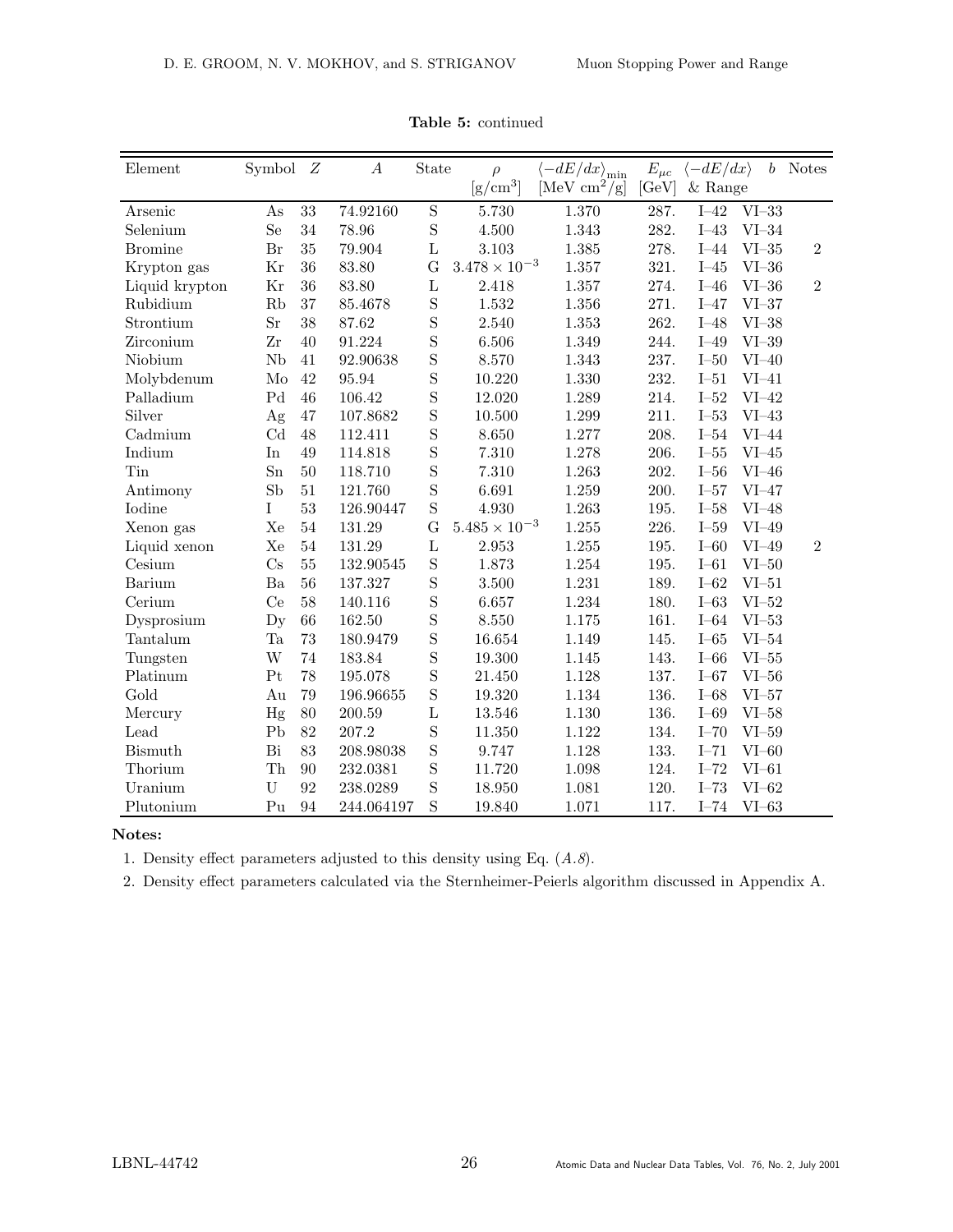Table 6: Index of tables for selected simple compounds. Physical states are indicated by "G" for gas, "D" for diatomic gas, "L" for liquid, and "S" for solid. Gases are evaluated at one atmosphere and 20◦ C. Except where noted, densities are those given by Sternheimer, Berger, and Seltzer [5]. Composition not explained may be found in Seltzer and Berger [26] or in the file properties.dat at http://pdg.lbl.gov/AtomicNuclearProperties.

| Compound or mixture                                                             | $\langle Z/A \rangle$ | State        | $\rho$                 | $-dE/dx\rangle_{\rm min}$     | $E_{\mu c}$  | $\langle -dE/dx \rangle$<br>$\boldsymbol{b}$ | <b>Notes</b>   |
|---------------------------------------------------------------------------------|-----------------------|--------------|------------------------|-------------------------------|--------------|----------------------------------------------|----------------|
|                                                                                 |                       |              | $\rm [g/cm^3]$         | [MeV $\text{cm}^2/\text{g}$ ] | [GeV]        | $&$ Range                                    |                |
| Acetone $(CH_3CHCH_3)$                                                          | $0.55097$ L           |              | 0.790                  | 2.003                         | 1160.        | $II-1$ VII-1                                 |                |
| Acetylene $(C_2H_2)$                                                            | 0.53768               | G            | $1.097 \times 10^{-3}$ | 2.025                         | 1400.        | $II-2$ VII-2                                 |                |
| Aluminum oxide $(Al_2O_3)$                                                      | 0.49038               | S            | 3.970                  | 1.647                         | 705.         | $II-3$ VII-3                                 |                |
| Barium fluoride $(BaF2)$                                                        | 0.42207               | S            | 4.890                  | 1.303                         | 227.         | $II-4$ VII-4                                 |                |
| Beryllium oxide (BeO)                                                           | 0.47979               | S            | $3.010\,$              | 1.665                         | 975.         | $II-5$<br>VII $-5$                           |                |
| Bismuth germanate (BGO, $Bi_4(GeO_4)_3$ )                                       | 0.42065               | S            | 7.130                  | 1.251                         | 176.         | $II-6$ VII-6                                 |                |
| Butane $(C_4H_{10})$                                                            | 0.59497               | G            | $2.493 \times 10^{-3}$ | 2.278                         | 1557.        | $II-7$ VII-7                                 |                |
| Calcium carbonate $(CaCO3)$                                                     | 0.49955               | S            | 2.800                  | 1.686                         | 630.         | $II-8$<br>VII $-8$                           |                |
| Calcium fluoride $CaF2$                                                         | 0.49670               | S            | 3.180                  | 1.655                         | 564.         | $II-9$ VII-9                                 |                |
| Calcium oxide (CaO)                                                             | 0.49929               | S            | 3.300                  | 1.650                         | 506.         | $II-10$ $VII-10$                             |                |
| Carbon dioxide $(CO2)$                                                          | 0.49989               | G            | $1.842 \times 10^{-3}$ | 1.819                         | 1094.        | $II-11$ $VII-11$                             |                |
| Solid carbon dioxide (dry ice)                                                  | 0.49989               | S            | 1.563                  | 1.787                         | 927.         | $II-12$ VII-11                               | $\overline{2}$ |
| Cesium iodide (CsI)                                                             | 0.41569               | S            | 4.510                  | 1.243                         | 193.         | $II-13$ VII-12                               |                |
| Diethyl ether $((CH_3CH_2)_2O)$                                                 | 0.56663               | L            | 0.714                  | 2.072                         | 1220.        | $II-14$ VII-13                               |                |
| Ethane $(C_2H_6)$                                                               | 0.59861               | $\mathcal G$ | $1.253 \times 10^{-3}$ | 2.304                         | 1603.        | II $-15$ VII $-14$                           |                |
| Ethanol $(C_2H_5OH)$                                                            | 0.56437               | $\mathbf{L}$ | 0.789                  | 2.054                         | 1178.        | $II-16$ VII-15                               |                |
| Lithium fluoride (LiF)                                                          | 0.46262               | S            | 2.635                  | 1.614                         | 903.         | II-17 VII-16                                 |                |
| Lithium iodide (LiI)                                                            | 0.41939               | S            | 3.494                  | 1.272                         | 207.         | $II-18$ VII-17                               |                |
| Methane $(CH_4)$                                                                | 0.62334               | $\mathcal G$ | $6.672 \times 10^{-4}$ | 2.417                         | 1715.        | $II-19$ VII $-18$                            |                |
| Octane $(C_8H_{18})$                                                            | 0.57778               | $\mathbf{L}$ | 0.703                  | 2.123                         | 1312.        | $II-20$ VII $-19$                            |                |
| Paraffin (CH <sub>3</sub> (CH <sub>2</sub> ) $_{n\approx 23}$ CH <sub>3</sub> ) | 0.57275               | S            | 0.930                  | 2.088                         | 1287.        | $II-21$ $VII-20$                             |                |
| Plutonium dioxide $(PuO2)$                                                      | 0.40583               | S            | 11.460                 | 1.158                         | 136.         | $II-22$ $VII-21$                             |                |
| Liquid propane $(C_3H_8)$                                                       | 0.58962               | $\mathbf{L}$ | 0.493                  | 2.198                         | 1365.        | $II-23$ VII $-22$                            | 1              |
| Silicon dioxide (fused quartz, $SiO2$ )                                         | 0.49930               | S            | 2.200                  | 1.699                         | 708.         | II $-24$ VII $-23$                           | $\mathbf{1}$   |
| Sodium iodide (NaI)                                                             | 0.42697               | S            | 3.667                  | 1.305                         | 223.         | $II-25$ VII $-24$                            |                |
| Toluene $(C_6H_5CH_3)$                                                          | 0.54265               | L            | 0.867                  | 1.972                         | $1203.$ $\,$ | II $-26$ VII $-25$                           |                |
| Trichloroethylene $(C_2HCl_3)$                                                  | 0.48710               | L            | 1.460                  | 1.656                         | 568.         | II $-27$ VII $-26$                           |                |
| Water (liquid) $(H_2O)$                                                         | 0.55509               | L            | 1.000                  | 1.992                         | 1032.        | II $-28$ VII $-27$                           |                |
| Water (vapor) $(H_2O)$                                                          | 0.55509               | G            | $7.562 \times 10^{-4}$ | 2.052                         | 1231.        | $II-29$ VII $-27$                            |                |

## Notes:

- 1. Density effect parameters adjusted to this density using Eq.  $(A.8)$ . Ref. 5 lists 2.32 g/cm<sup>3</sup> for SiO<sub>2</sub>, which may be the density of cristobalite. The density of crystalline quartz is about  $2.65 \text{ g/cm}^3$ , and the density of fused quartz is typically  $2.20 \text{ g/cm}^3$ .
- 2. Density effect parameters calculated via the Sternheimer-Peierls algorithm discussed in Appendix A.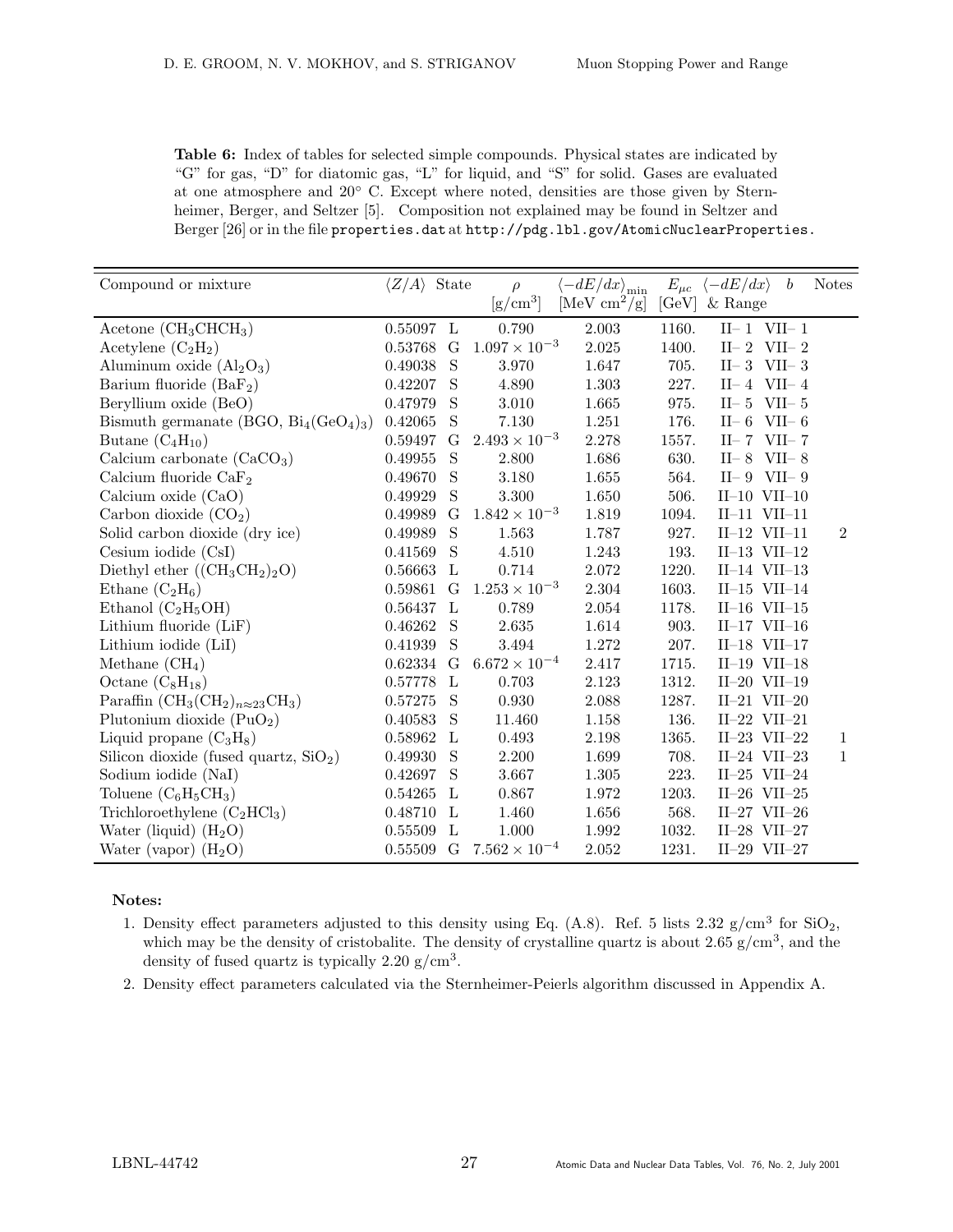| <b>Table 7:</b> Index of tables for selected high polymers. Except where noted, densities are |
|-----------------------------------------------------------------------------------------------|
| those given by Sternheimer, Berger, and Seltzer [5]; actual densities of polymers will        |
| vary. Composition not explained may be found in Seltzer and Berger [26] or in the file        |
| properties.dat at http://pdg.lbl.gov/AtomicNuclearProperties.                                 |

| Compound or mixture                                                                                | $\langle Z/A \rangle$ | $\rm [g/cm^3]$ | $\langle -dE/dx \rangle_{\rm min}$<br>[MeV cm <sup>2</sup> /g] | $E_{\mu c}$<br>[GeV] | $\langle -dE/dx \rangle$<br>b<br>$&$ Range | <b>Notes</b> |
|----------------------------------------------------------------------------------------------------|-----------------------|----------------|----------------------------------------------------------------|----------------------|--------------------------------------------|--------------|
| Bakelite $[C_{43}H_{38}O_7]_n$                                                                     | 0.52792               | 1.250          | 1.889                                                          | 1110.                | $VIII-1$<br>$III - 1$                      |              |
| Nylon (type 6, 6/6) $[C_{12}H_{22}O_2N_2]_n$                                                       | 0.54790               | 1.180          | 1.973                                                          | 1156.                | $III - 2$<br>VIII $-2$                     |              |
| Polycarbonate $[OC_6H_4C(CH_3)_2C_6H_4OCO]_n$                                                      | 0.52697               | 1.200          | 1.886                                                          | 1104.                | $III-3$ VIII $-3$                          |              |
| Polyethylene $[C_2H_4]_n$                                                                          | 0.57034               | 0.890          | 2.079                                                          | 1282.                | $III-4$ VIII $-4$                          |              |
| Polymethylmethacrylate (acrylic)                                                                   | 0.53937               | 1.190          | 1.929                                                          | 1107.                | $III-5$ VIII $-5$                          |              |
| Polystyrene $[C_6H_5CHCH_2]_n$                                                                     | 0.53768               | 1.060          | 1.936                                                          | 1183.                | VIII $-6$<br>$III-6$                       |              |
| Polytetrafluoroethylene (Teflon) $[C_2F_4]_n$                                                      | 0.47992               | 2.200          | 1.671                                                          | 853.                 | VIII $-7$<br>$III - 7$                     |              |
| Polyvinylchloride (PVC) $\text{[CH}_2\text{CHCl}]_n$                                               | 0.51201               | 1.300          | 1.779                                                          | 696.                 | $III - 8$<br>VIII $-8$                     |              |
| Polyvinyltoluene [2-CH <sub>3</sub> C <sub>6</sub> H <sub>4</sub> CHCH <sub>2</sub> ] <sub>n</sub> | 0.54141               | 1.032          | 1.956                                                          | 1194.                | $III-9$<br>$VIII - 9$                      |              |

## Notes:

1. Density effect parameters adjusted to this density using Eq. (A.8).

Table 8: Index of tables for selected mixtures. Physical states are indicated by "G" for gas and "S" for solid. Gases are evaluated at one atmosphere and 20◦ C. Densities are those given by Sternheimer, Berger, and Seltzer [5]. Composition may be found in Seltzer and Berger [26] or in the file properties.dat at http://pdg.lbl.gov/AtomicNuclearProperties.

| Compound or mixture         | $\langle Z/A \rangle$ State |   | $\Omega$<br>$\rm[g/cm^3]$        | $\langle -dE/dx \rangle_{\rm min}$<br>[MeV cm <sup>2</sup> /g] [GeV] & Range |       | $E_{\mu c}$ $\langle -dE/dx \rangle$ b |          |
|-----------------------------|-----------------------------|---|----------------------------------|------------------------------------------------------------------------------|-------|----------------------------------------|----------|
| Air (dry, $1 \text{ atm}$ ) |                             |   | 0.49919 G $1.205 \times 10^{-3}$ | 1.815                                                                        | 1114. | $IV-1$                                 | $IX-1$   |
| Concrete                    | 0.50274                     | S | 2.300                            | 1.711                                                                        | 700.  | $IV-2$                                 | $IX-2$   |
| Lead glass                  | 0.42101                     | S | 6.220                            | 1.255                                                                        | 175.  | $IV-3$                                 | $IX - 3$ |
| Photographic emulsion       | 0.43663                     |   | 6.470                            | 1.313                                                                        | 235.  | $IV-4$                                 | $IX - 4$ |
| Plate glass                 | 0.49731                     | S | 2.400                            | 1.684                                                                        | 670.  | $IV-5$                                 | $IX - 5$ |
| Standard rock               | 0.50000                     |   | 2.650                            | 1.688                                                                        | 693.  | $IV-6$                                 | $IX - 6$ |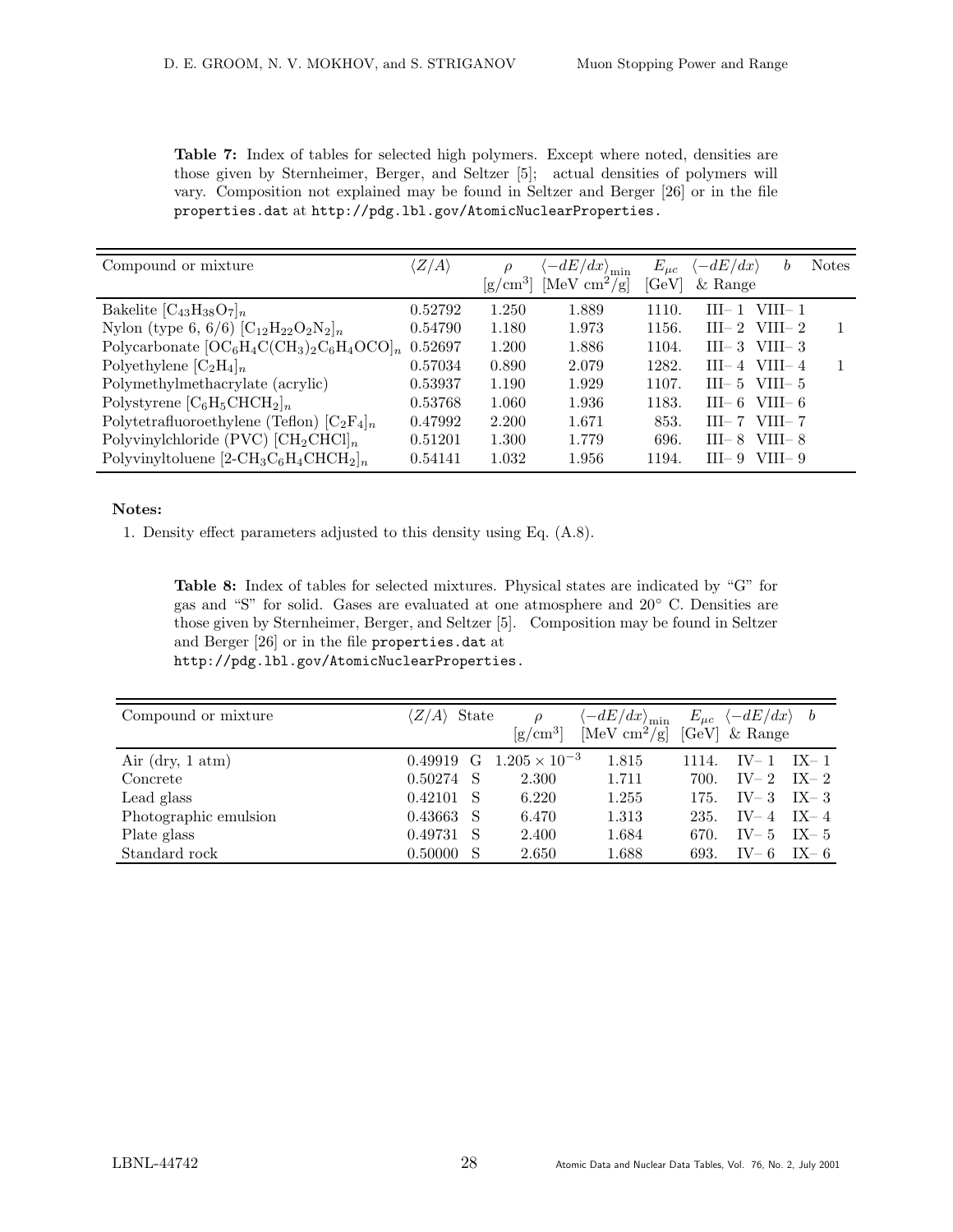| Biological material                | State<br>$A^{\prime}$ | ρ              | $\langle -dE/dx \rangle_{\rm min}$ | $E_{\mu c}$ | $-dE/dx$  | b       |
|------------------------------------|-----------------------|----------------|------------------------------------|-------------|-----------|---------|
| or phantom                         |                       | $\rm [g/cm^3]$ | [MeV $\text{cm}^2/\text{g}$ ]      | [GeV]       | $&$ Range |         |
| A-150 tissue-equivalent plastic    | 0.54903<br>S          | 1.127          | 1.978                              | 1158.       | $V-$      | $X-1$   |
| Adipose tissue (ICRP)              | 0.55947<br>S          | 0.920          | 2.029                              | 1183.       | $V-2$     | $X-2$   |
| Blood (ICRP)                       | 0.54995<br>L          | 1.060          | 1.971                              | 1032.       | $V-3$     | $X-3$   |
| Cortical bone (ICRP)               | 0.52130<br>S          | 1.850          | 1.803                              | 748.        | $V-4$     | $X - 4$ |
| C-552 air-equivalent plastic       | 0.49969<br>S          | 1.760          | 1.760                              | 953.        | $V-5$     | $X - 5$ |
| Eye lens $(ICRP)$                  | 0.54977<br>S          | 1.100          | 1.971                              | 1057.       | $V - 6$   | $X-6$   |
| MS <sub>20</sub> tissue substitute | 0.53886<br>S          | 1.000          | 1.934                              | 1056.       | $V-7$     | $X - 7$ |
| Skeletal muscle (ICRP)             | 0.54938<br>S          | 1.040          | 1.970                              | 1032.       | $V-8$     | $X - 8$ |
| Soft tissue (ICRP)                 | 0.55121<br>S          | 1.000          | 1.982                              | 1063.       | $V-9$     | $X - 9$ |

Table 9: Index of tables for selected biological materials. Physical states are indicated by "L" for liquid and "S" for solid. Densities are those given by Sternheimer, Berger, and Seltzer [5]. Composition may be found in Seltzer and Berger [26] or in the file properties.dat at http://pdg.lbl.gov/AtomicNuclearProperties.

# Acknowledgments

We wish to thank Felix Boehm (Caltech) for the invitation to write this report, and for his (and the editor's) gentle reminders and infinite patience while the work was in progress. Alberto Fassó (SLAC) was kind enough to make available his ASCII files of the density-effect coefficients and composition, vastly aiding verification of our parameters. Steve Seltzer (NIST) answered our questions and made available code which produced computer-readable files of the main tables of ICRU 49, making comparisons with our results much easier. Hans Bichsel, our "ghost author," first provided us with an exhaustive and supportive referee's report. This led to many changes and additions, including two new figures. Then, via conversations and email, further changes were made, and his suggested wording was used in parts of Sections 3.1 and 3.3. Finally, Bob Naumann (Dartmouth) carefully checked and corrected our structures for polymers. This work was supported by the U.S. Department of Energy under contract No. DE-AC03-76SF00098.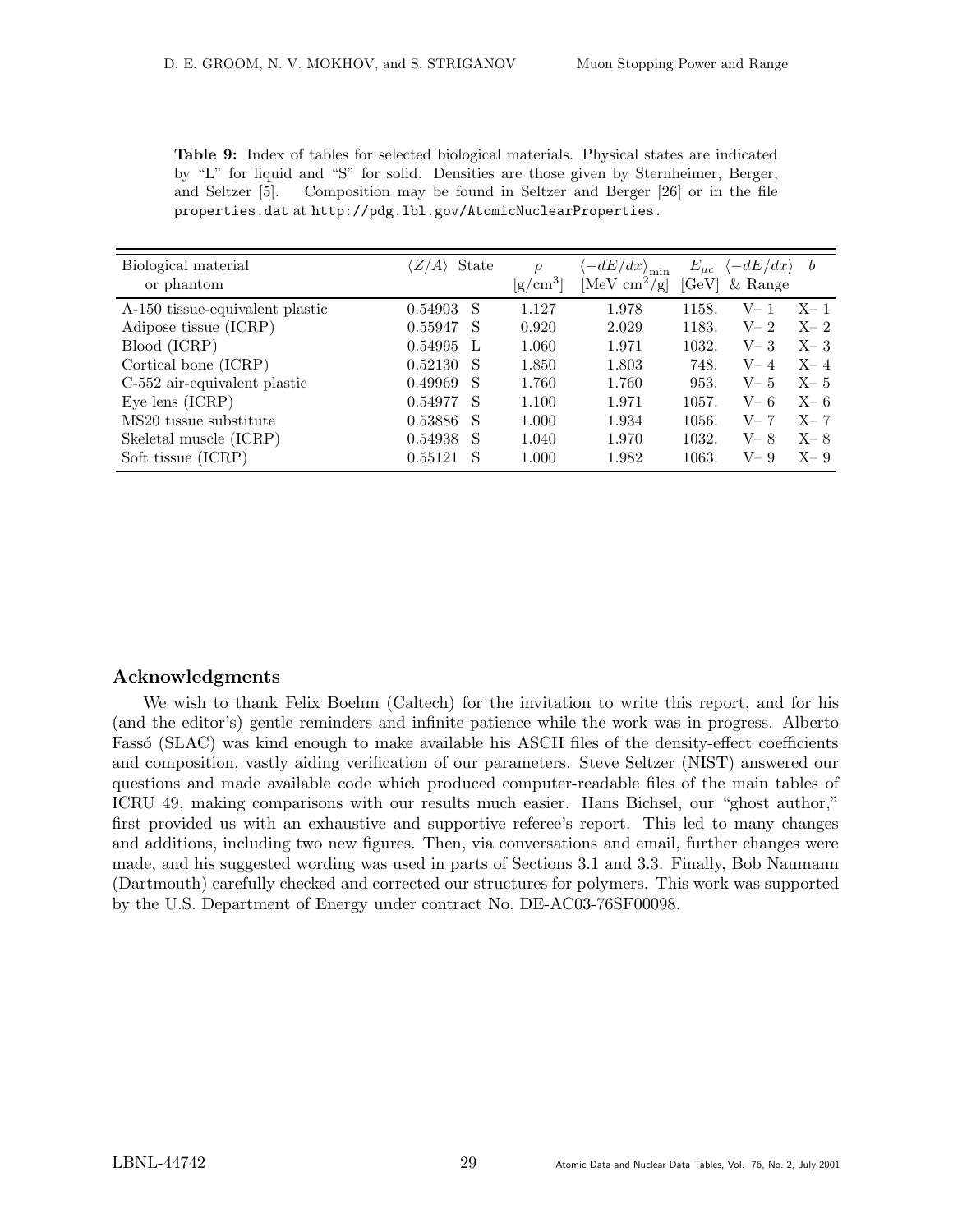# Appendix A. Stopping power and density-effect parameters for compounds and mixtures

For most of the materials for which tables are given in this report, the relevant effective excitation energy and density-effect parameters have already been tabulated, and should be used. This section concerns how to deal with an untabulated compound or mixture.

It is usual to think of a compound or mixture as made up of thin layers of the pure elements (or, better, constituent compounds for which tabulated data are available) in the right proportion (Bragg additivity [66]). Let  $n_i$  be the number of the jth kind of atom in a compound (it need not be an integer for a mixture), and  $w_j$  its weight fraction:

$$
w_j = n_j A_j / \sum_k n_k A_k \tag{A.1}
$$

Then

$$
\left\langle \frac{dE}{dx} \right\rangle = \sum_{j} w_j \left. \frac{dE}{dx} \right|_j \tag{A.2}
$$

When the Bethe-Bloch equation is inserted and the radiative terms added, the Z-dependent terms can be sorted out to find that the mixture or compound is equivalent to a single material with

$$
\left\langle \frac{Z}{A} \right\rangle = \sum_{j} w_j \frac{Z_j}{A_j} = \sum_{j} n_j Z_j \Big/ \sum_{j} n_j A_j
$$
  
\n
$$
\ln \langle I \rangle = \sum_{j} w_j (Z_j / A_j) \ln I_j \Big/ \sum_{j} w_j (Z_j / A_j) = \sum_{j} n_j Z_j \ln I_j \Big/ \sum_{j} n_j Z_j
$$
  
\n
$$
\langle b(E) \rangle = \sum_{j} w_j b_j (E)
$$

There are pitfalls in actually using Eq.  $(A.3)$  to calculate  $\langle I \rangle$ . Since the electrons in a compound are more tightly bound than in the constituent elements, the effective  $I_j$  are in general higher than those of the constituent elements. Exceptions are provided by diatomic gases and by metals in metallic alloys or compounds. Berger and Seltzer discuss ways to extend the Bragg additivity rule in lieu of a detailed calculation [26]:

- (a) For a select list of materials (carbon and some common gases), they propose alternate mean excitation energies in their Table 5.1 (or Table 6 in Ref. 26).
- (b) For other elements, the excitation energies are multiplied by 1.13 before calculation of the mean (the "13% rule"). Although it is is not said, it would seem sensible to apply this rule in the case of a tightly-bound material such as CsI, and not apply it in the case of a metallic compound like  $Nb<sub>3</sub>Sn.$
- (c) Both are superseded by experimental numbers when available, as in the case of  $SiO<sub>2</sub>$ .

Bragg additivity has little meaning in calculating the density-effect correction. If the material of interest is not available in the tables of Ref. 5, then the algorithm given by Sternheimer and Peierls [6] should be used. Their recipe is given more succinctly in the EGS4 manual [28], and the following algorithm is adopted from that version for the parameterization of Section 3.4.

- (a) I is obtained as described above
- (b)  $k$  is always taken as 3.00
- (c)  $\overline{C} = 2 \ln(I/\hbar\omega_p) + 1$ , with the plasma energy  $\hbar\omega_p$  obtained using the expression from Table 1.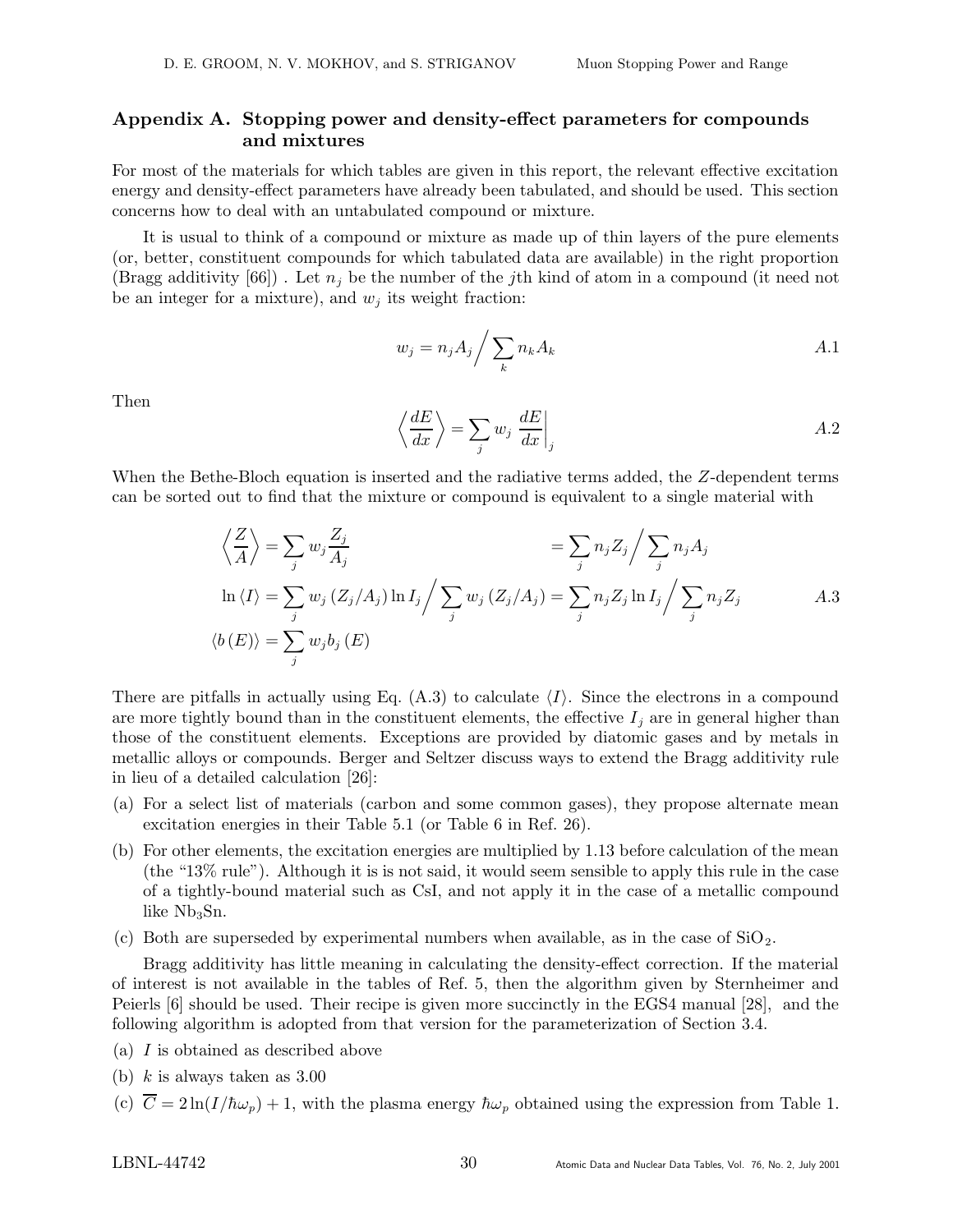### (d) For solids and liquids,

$$
x_1 = \begin{cases} 2.0 & \text{if } I < 100 \text{ eV, and } x_0 = \begin{cases} 0.2 & \text{if } \overline{C} < 3.681 \\ 0.326\,\overline{C} - 1.0 & \text{otherwise} \end{cases} \\ 3.0 & \text{if } I \ge 100 \text{ eV, and } x_0 = \begin{cases} 0.2 & \text{if } \overline{C} < 5.215 \\ 0.326\,\overline{C} - 1.5 & \text{otherwise} \end{cases} \end{cases} \tag{A.4}
$$

(e) In the case of gases,

$$
x_0 = \begin{cases} 1.6 \text{ and } x_1 = 4.0 & \text{if } \overline{C} < 10.0 \\ 1.7 \text{ and } x_1 = 4.0 & \text{if } 10.0 \le \overline{C} < 10.5 \\ 1.8 \text{ and } x_1 = 4.0 & \text{if } 10.5 \le \overline{C} < 11.0 \\ 1.9 \text{ and } x_1 = 4.0 & \text{if } 11.0 \le \overline{C} < 11.5 \\ 2.0 \text{ and } x_1 = 4.0 & \text{if } 11.5 \le \overline{C} < 12.25 \\ 2.0 \text{ and } x_1 = 5.0 & \text{if } 12.25 \le \overline{C} < 13.804 \\ 0.326\,\overline{C} - 1.5 & \text{and } x_1 = 5.0 & \text{if } \overline{C} \ge 13.804 \end{cases} \tag{A.5}
$$

(f)

$$
a = \frac{\overline{C} - 2(\ln 10) x_0}{(x_1 - x_0)^3} .
$$

We have used this algorithm to calculate the density-effect coefficients for cryogenic liquids, which are not tabulated by Sternheimer, Berger, and Seltzer [5]. In this case, I for the gas was used.

One problem remains: Given the density-effect parameters, either from the literature [5] or from the algorithm given above, how does one modify them for the same material at a different density? This problem occurs for gases at different pressures, or for solid and liquids at different densities than those tabulated. In an early paper [6], Sternheimer noted that under quite general conditions

$$
\delta_r(p) = \delta(p\sqrt{r}) \quad , \tag{A.7}
$$

where  $r = \rho/\rho_0$ , the ratio of desired to tabulated densities, and the subscript r indicates the quantity evaluated at the desired density. This implies [6] that

$$
\overline{C}_r = \overline{C} - \ln r
$$
  
\n
$$
x_{0r} = x_0 - \frac{1}{2} \log_{10} r
$$
  
\n
$$
x_{1r} = x_1 - \frac{1}{2} \log_{10} r
$$
  
\nA.8

It is easily shown by matching different regions in Eq.  $(11)$  that the parameters a and k are unchanged by the transformation.

This method was used to correct the parameters for several materials for which we prefer different densities, for example the density of fused silica. Liquid hydrogen is tabulated for the "bubble chamber density," for which we scaled the parameters to the density of liquid hydrogen at its boiling point at a pressure of one atmosphere.

Both algorithms were checked by calculating  $\langle -dE/dx \rangle$  several ways, taking advantage of the fact that Ref. 5 lists both gaseous and liquid helium, three densities of carbon, and both steam and liquid water. The comparisons are discussed at the end of Sect. 3.4.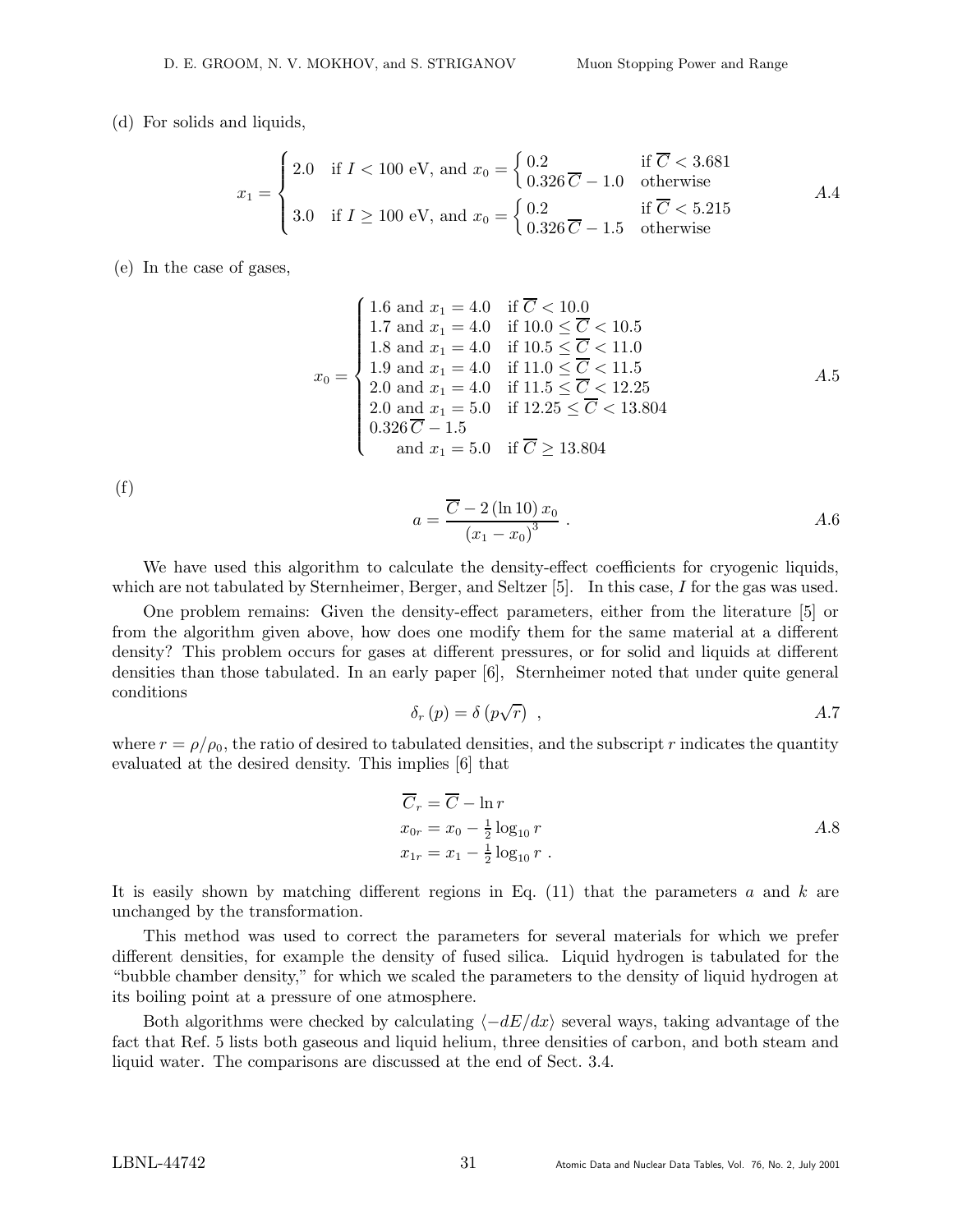## Appendix B. Direct pair production from screened nuclei

Nikishov's analytic form for the cross section is given by [50]

$$
\frac{d\sigma}{d\nu}\bigg|_{\text{pair, nucl}} = \frac{(2\alpha r_e Z)^2}{\pi} \frac{(1-\nu)}{\nu} \left[ (f_1 + \theta f_3) \ln\left(\frac{2\varepsilon}{m_e}\right) + \phi_2 + \theta \phi_4 + I \right], \qquad B.1
$$

where  $\varepsilon = \nu E$  is the energy transferred to the  $e^+e^-$  pair, and  $\theta = m_e^2/M^2$ . The functions in the square brackets are given by

$$
f_1 + \theta f_3 = \frac{44}{45z} - \frac{16}{45} - \frac{4}{9}\theta - \left(\frac{7}{9} + \frac{8}{45}z + \frac{7}{18}z\theta\right) \ln z
$$
  
+ 
$$
\left[\frac{16}{45}z + \frac{38}{45} - \frac{44}{45z} + \frac{4}{3(z+4)} + \left(\frac{7}{9}z - \frac{2}{9} + \frac{8}{3(z+4)}\right)\theta\right] B(z) \ln \frac{z_2}{z_1},
$$
  

$$
\phi_2 + \theta \phi_4 = \left(\frac{7}{36} + \frac{2}{45}z + \frac{7}{72}z\theta\right) \left(\ln^2 \frac{z_2}{z_1} + \pi^2 + 2\ln^2 z\right)
$$
  
+ 
$$
\left(\frac{7}{18} + \frac{3}{20}z + \frac{7}{36}z\theta\right) \ln z + \frac{653}{270} - \frac{28}{9z} + \frac{2}{3}\theta
$$
  
+ 
$$
\left[-\frac{3}{10}z - \frac{92}{45} + \frac{52}{45z} - \left(\frac{2}{9} - \frac{7}{18}z\right)\theta\right] B(z) \ln \frac{z_2}{z_1}
$$

$$
\begin{aligned}\n&+ B\left(z\right) \left[ -\frac{8}{45}z - \frac{19}{45} - \frac{8}{45z} - \left(\frac{2}{9} + \frac{7}{18}z\right)\theta \right] \left[ \text{Li}_2\left(y\right) + 2 \text{Li}_2\left(\frac{1}{z_2}\right) + \frac{3}{2} \ln^2 \frac{z_2}{z_1} \right] \\
&+ \left(\frac{8}{z} + z\theta\right) \frac{B\left(z\right)}{3\left(z+4\right)} \times \left[6 \text{Li}_2\left(\frac{1}{z_2}\right) - \text{Li}_2\left(y\right) + \frac{1}{2} \ln^2 \frac{z_2}{z_1} \right] \;, \n\end{aligned}
$$

where

$$
z = \frac{\nu^2}{\theta(1-\nu)}, \quad z_{1,2} = B(z) \mp \frac{1}{2}, \quad B(z) = \sqrt{\frac{1}{4} + \frac{1}{z}}, \quad y = \frac{z_1 + z_2}{z_2^2},
$$

Li<sub>2</sub> is the dilogarithm function (Spence's integral evaluated for  $n = 2$ ) [67], and

$$
I = \left(\frac{7}{9} + \frac{8}{45}z + \frac{7}{18}z\theta\right)H - \left[\frac{16}{45}z + \frac{38}{45} + \frac{16}{45z} + \left(\frac{7}{9}z + \frac{4}{9}\right)\theta\right]B(z) J_{+}
$$
  
+ 
$$
\left[-\frac{16}{45}z - \frac{14}{9} - \frac{8}{9w} + \frac{2}{45}\frac{z}{w} - \frac{4}{5}\frac{z}{w^2} + \frac{2z}{3(w+4)} - \left(\frac{7}{9}z + \frac{4}{9}\frac{z}{w}\right)\theta\right]B(w) I_{+}
$$
  
+ 
$$
\left[\frac{32}{45}\frac{u}{w} - \frac{88}{45z} - \frac{16}{45w} + \frac{8}{5}\frac{z}{w^2} + \frac{8}{9}\frac{u}{w}\theta\right]B(u) \ln \frac{u_2}{u_1}
$$
  
+ 
$$
\left[\frac{68}{45} - \frac{16}{45z} + \frac{8}{3w} - \frac{2}{3}\frac{z}{w} - \frac{8}{9}\theta\right]B(z) \ln \frac{z_2}{z_1} + \frac{104}{45z}
$$
  
- 
$$
\frac{8}{15w} - \frac{62}{27} - \left(\frac{8}{9w} + \frac{1}{45}\frac{z}{w} + \frac{4}{5}\frac{z}{w^2} + \frac{4}{9}\frac{z}{w}\theta\right) \ln z
$$
  
+ 
$$
\left(1 + \frac{1}{2}z\theta\right) \frac{1}{3w} \left(\ln^2 \frac{u_2}{u_1} - \ln^2 \frac{z_2}{z_1}\right)
$$
  
+ 
$$
\left(\frac{8}{z} + z\theta\right) \frac{B(z)}{3(z+4)} - \left[2J_+^{(2)} + \ln^2 z_2 - \ln^2 z_1\right],
$$

where

$$
w = s\sqrt{z}, \quad s = \frac{2\sqrt{\gamma\gamma'}Z^{1/3}}{183\sqrt{e}} \approx \frac{\sqrt{\gamma\gamma'}Z^{1/3}}{151},
$$
  

$$
u = w + z, \quad \gamma = P_0/M, \quad \gamma' = P'_0/M
$$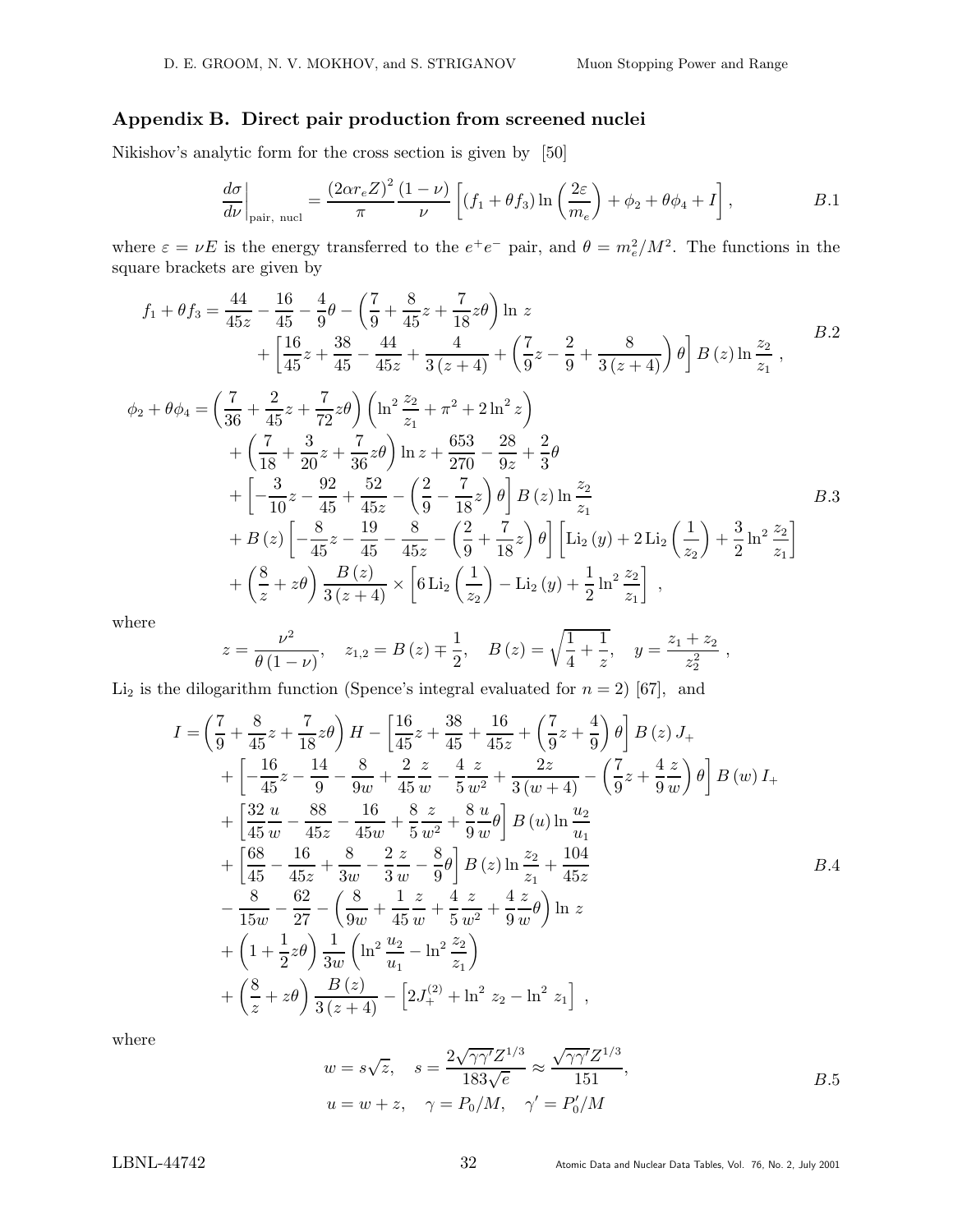$(u_{1,2}, B(u)$  and  $w_{1,2}, B(w)$  are the analogs of  $z_{1,2}, B(z)$ , i. e.,  $u_{1,2} = B(u) \neq \frac{1}{2}$  $\frac{1}{2}$ , etc.),

$$
H = \text{Li}_2\left(\frac{z}{u+4}\right) - \text{Li}_2\left(\frac{z+4}{u+4}\right) + \text{Li}_2\left(\frac{z}{z+4}\right) - 2\text{Li}_2\left(\frac{u}{u+4}\right) + \text{Li}_2\left(\frac{4w}{u(z+4)}\right) + \text{Li}_2\left(\frac{4z}{u(w+4)}\right) - \text{Li}_2\left(\frac{4}{w+4}\right) + \frac{\pi^2}{6} + 2\ln(z_1)\ln(z_2) - 4\ln(u_1)\ln(u_2) - \ln^2 z + \ln^2(z+4) - \ln\left(1+\frac{4}{w}\right)\ln(u+4) - \ln(4w)\ln(z+4) + \ln(16)\ln(u+4) - \ln^2(u+4) + 2\ln^2 u + \ln(u)\ln\left(\frac{z+4}{4}\frac{w+4}{4w}\right) - \ln(z)\ln\left(\frac{z+4}{4}\frac{u}{w}\right), \quad J_+ = J_+^{(1)} + J_+^{(2)},
$$
\n
$$
J_+^{(1)} = 2\text{Li}_2\left(\frac{1}{z_2}\right) - \text{Li}_2(y) + \ln(z_1)\ln\frac{z_2}{z_1}, \quad y = \frac{z_1+z_2}{z_2^2}, \quad B.7
$$
\n
$$
J_+^{(1)} = \frac{y_1}{z_2}, \quad (u_1) = \frac{y_2}{z_2}, \quad (u_2) = \frac{z_1}{z_2}, \quad (u_1) = \frac{z_2}{z_2}, \quad (u_2) = \frac{z_1}{z_2}, \quad (u_1) = \frac{z_2}{z_2}, \quad (u_2) = \frac{z_1}{z_2}, \quad (u_1) = \frac{z_2}{z_2}, \quad (u_2) = \frac{z_1}{z_2}, \quad (u_1) = \frac{z_2}{z_2}, \quad (u_2) = \frac{z_1}{z_2}, \quad (u_2) = \frac{z_1}{z_2}, \quad (u_1) = \frac{z_2}{z_2}, \quad (u_2) = \frac{z_1}{z_2}, \quad (u_2) = \frac{z_1}{z_2}, \quad (u_1) = \frac{z_2}{z_2}, \quad (u_1) = \frac{z_
$$

$$
J_{+}^{(2)} = \text{Li}_{2}\left(\frac{u_{1}}{z_{1}}\right) - \text{Li}_{2}\left(\frac{u_{2}}{z_{2}}\right) + \text{Li}_{2}\left(\frac{z_{1}}{z_{1} + u_{2}}\right) - \text{Li}_{2}\left(\frac{z_{2}}{z_{2} + u_{1}}\right) + \ln\left(\frac{u_{1}}{z_{1}}\right)\ln\left(1 - \frac{u_{1}}{z_{1}}\right) - \ln\left(\frac{u_{2}}{z_{2}}\right)\ln\left(1 - \frac{u_{2}}{z_{2}}\right) + \ln\left(\frac{z_{2}}{z_{i}}\right)\ln\left[u\left(z_{1} + u_{2}\right)\right],
$$
\n
$$
B.8
$$

and, finally,

$$
I_{+} = \text{Li}_{2}\left(\frac{u_{1}}{w_{1}}\right) - \text{Li}_{2}\left(\frac{u_{2}}{w_{2}}\right) - 2\text{Li}_{2}\left(\frac{w_{1}}{w_{2}}\right) + \text{Li}_{2}\left(\frac{w_{1}}{w_{1} + u_{2}}\right) - \text{Li}_{2}\left(\frac{w_{2}}{w_{2} + u_{1}}\right) + \frac{\pi^{2}}{3} + \ln\left(\frac{w_{2}}{w_{1}}\right)\ln\left(\frac{w_{1} + u_{2}}{w_{2}}\frac{u}{z}\right) + \ln\left(\frac{u_{1}}{w_{1}}\right)\ln\left(1 - \frac{u_{1}}{w_{1}}\right) - \ln\left(\frac{u_{2}}{w_{2}}\right)\ln\left(1 - \frac{u_{2}}{w_{2}}\right).
$$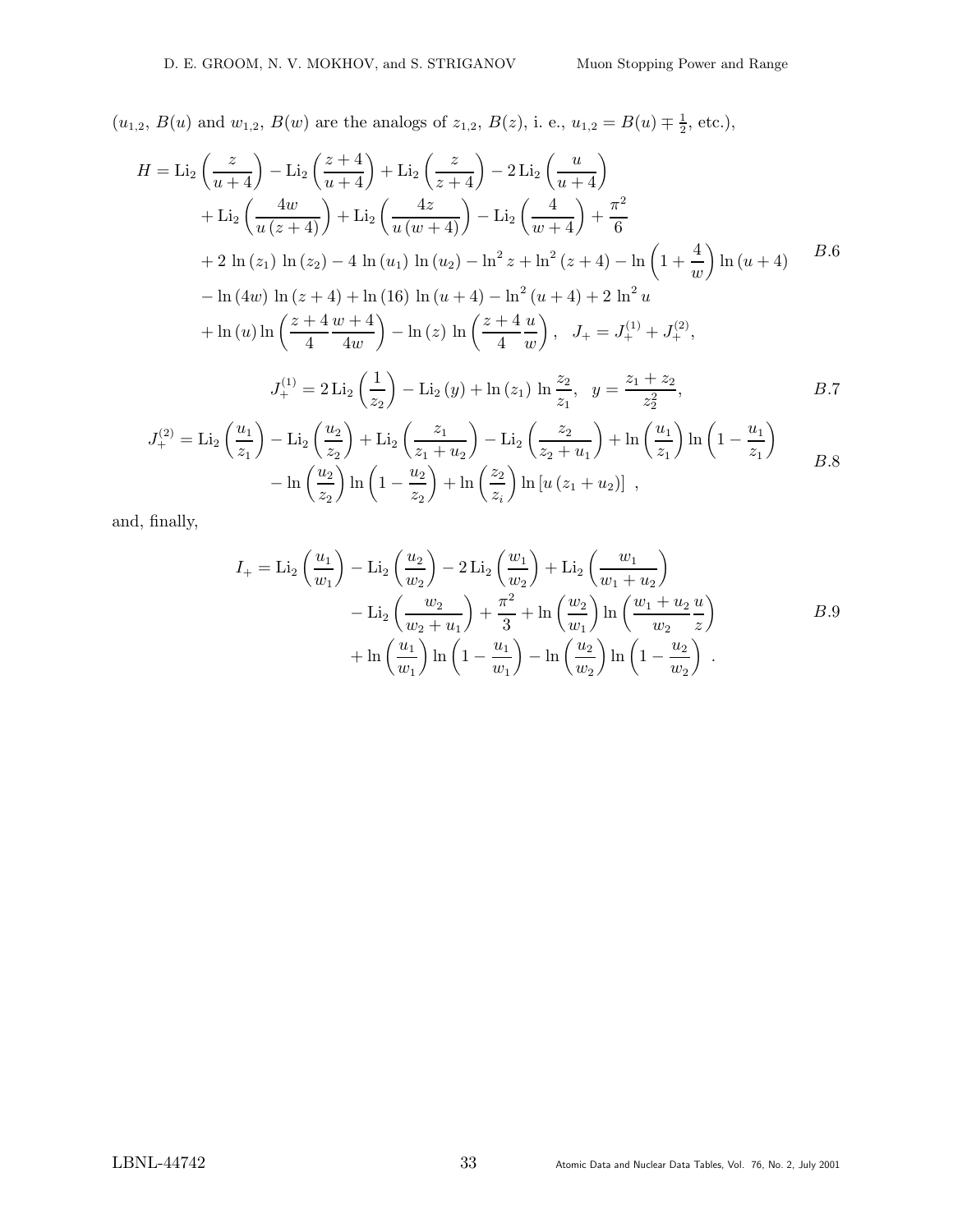## References

- 1. P. H. Barrett, L. M. Bollinger, G. Cocconi, Y. Eisenberg, and K. Greisen, Rev. Mod. Phys. 24, 133 (1952).
- 2. R. M. Sternheimer, Phys. Rev. 117, 485 (1960) 983–991 (1994).
- 3. "Stopping Powers and Ranges for Protons and Alpha Particles," ICRU Report No. 49 (1993); Tables and graphs of these data are available at http://physics.nist.gov/PhysRefData/.
- 4. W. Lohmann, R. Kopp, and R. Voss, "Energy Loss of Muons in the Energy Range 1–10000 GeV," CERN Report 85–03 (1985).
- 5. R. M. Sternheimer, M. J. Berger, and S. M. Seltzer, Atomic Data and Nuclear Data Tables 30, 261–271 (1984).
- 6. R. M. Sternheimer and R. F. Peierls, Phys. Rev. B3, 3681–3692 (1971).
- 7. P. J. Mohr and B. N. Taylor, "CODATA Recommended Values of the Fundamental Physical Constants: 1998," J. Phys. Chem. Ref. Data 28, 1713–1852 (1999).
- 8. W. H. Barkas, W. Birnbaum, and F. M. Smith, Phys. Rev. 101, 778 (1956); H. Bichsel, Phys. Rev. A41, 3642–3647 (1990).
- 9. E. Fermi and E. Teller, Phys. Rev. 72, 399–408 (1947).
- 10. J. Lindhard, Kgl. Danske Videnskab. Selskab, Mat.-Fys. Medd. 28, No. 8 (1954); J. Lindhard, M. Scharff, and H. E. Schiøtt, Kgl. Danske Videnskab. Selskab, Mat.-Fys. Medd. 33, No. 14 (1963).
- 11. T. Kaneko, Atomic Data and Nuclear Data Tables 53, 271–283 (1993).
- 12. H. H. Andersen and J. F. Ziegler, Hydrogen: Stopping Powers and Ranges in All Elements. Vol. 3 of The Stopping and Ranges of Ions in Matter (Pergamon Press, 1977).
- 13. H. A. Bethe, "Quantenmechanic der Ein- und Zwei-Elektronen Probleme,' Handbuch der Physik, Vol. 24/1 (Springer-Berlin, 1933), p. 273.
- 14. S. R. Kelner, R. P. Kokoulin and A. A. Petrukhin, Phys. Atomic Nuclei 60, 576–583 (1997) (Yad. Fiz. 60, 657 (1997)).
- 15. J. D. Jackson, Phys. Rev. D59, 017301 (1999).
- 16. M. S. Livingston and H. A. Bethe, Rev. Mod. Phys. 9 245–390 (1937); see especially pp. 261– 276.
- 17. B. Rossi, High Energy Particles, (Prentice-Hall, Inc., Englewood Cliffs, NJ, 1952).
- 18. E. A. Uehling, Ann. Rev. Nucl. Sci. 4, 315 (1954).
- 19. U. Fano, Ann. Rev. Nucl. Sci. 13, 1 (1963).
- 20. M. Inokuti, Rev. Mod. Phys. 43, 297 (1971).
- 21. H. Bichsel, in American Institute of Phyics Handbook, 3rd ed., edited by E. D. Gray (McGraw-Hill, New York, 1972), section 8d.
- 22. J. D. Jackson, Classical Electrodynamics, 2nd ed. (John Wiley & Sons, New York, 1975).
- 23. S. P Ahlen, Rev. Mod. Phys. 52, 121 (1980).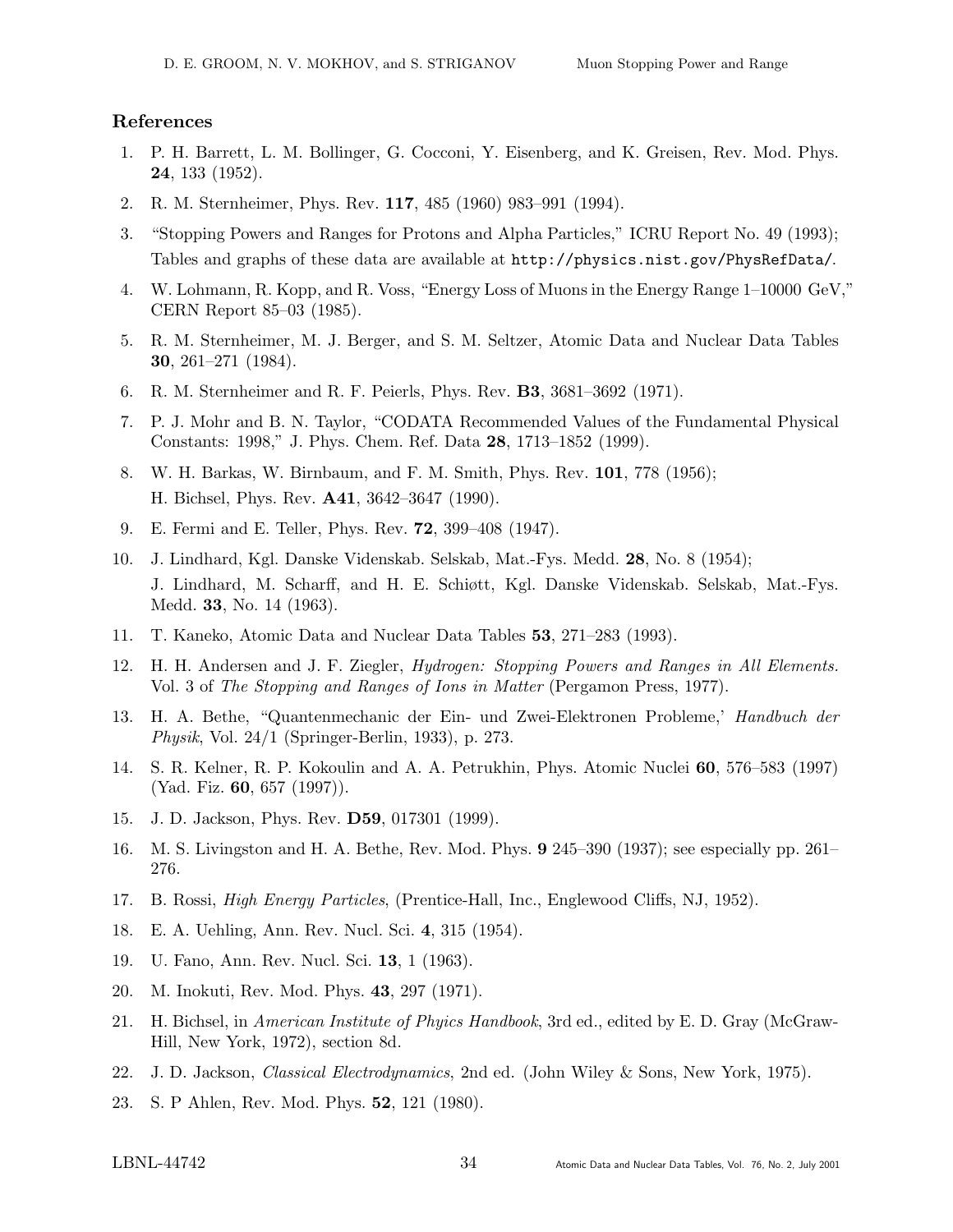- 24. H. Bichsel, in Atomic, Molecular, and Optical Physics Handbook, edited by G. Drake, (Am. Inst. Phys., 1996), Chap. 87.
- 25. H. Bethe, Ann. Phys. 5, 325 (1930).
- 26. S. M. Seltzer and M. J. Berger, Int. J. Appl. Radiat. 33, 1189–1218 (1982).
- 27. ICRU Report 37, "Stopping Powers for Electrons and Positrons," International Commission on Radiation Units and Measurements, Washington, DC (1984); Tables and graphs of these data are available at http://physics.nist.gov/PhysRefData/.
- 28. W.R. Nelson, H. Hirayama, and D. W. O. Rogers, "The EGS4 Code System," SLAC-265, Stanford Linear Accelerator Center (Dec. 1985).
- 29. H. Bichsel, Phys. Rev. A46, 5761 (1992).
- 30. W. H. Barkas and M. J. Berger, "Tables of Energy Losses and Ranges of Heavy Charged Particles," in Studies in Penetration of Charged Particles in Matter, National Academy of Sciences–National Research Council, Publication 1133 (1964), p. 103.
- 31. T. Hiraoka et al., Phys. Med. Biol. 39, 983–991 (1994).
- 32. P. T. Leung, Phys. Rev. A40, 5417 (1989) 983–991 (1994).
- 33. W. H. Barkas, N. J. Dyer, and H. H. Heckmann, Phys. Rev. Lett. 11, 26 (1963).
- 34. M. Agnello et al., Phys. Rev. Lett. 74, 371 (1995).
- 35. R. M. Sternheimer, Phys. Rev. 88, 851 (1952).
- 36. R. M. Sternheimer, S. M. Seltzer, and M. J. Berger, Phys. Rev. B26, 6067–6076 (1982).
- 37. S. M. Seltzer and M. J. Berger, Int. J. Appl. Radiat. 35, 665–676 (1984). This paper corrects and extends the results of [26].
- 38. H. Bichsel, Rev. Mod. Phys. 60, 663 (1960).
- 39. S. M. Seltzer, private communication.
- 40. J. D. Jackson and R. L. McCarthy, Phys. Rev. B6, 4131 (1972).
- 41. H. A. Bethe and W. Heitler, Proc. Roy. Soc. A146, 83 (1934); R. M. Sternheimer, S. M. Seltzer, and M. J. Berger, Phys. Rev. B27, 6971 (1983) (erratum).
- 42. A. V. Petrukhin and V. V. Shestakov, Can. J. Phys. 46, S337 (1968).
- 43. W. K. Sakumoto et al., Phys. Rev. D45, 3042 (1992).
- 44. S. R. Kelner, R. P. Kokoulin and A. A. Petrukhin, preprint MSEPI 024-95, Moscow (1995), available as CERN Preprint Server SCAN-9510048.
- 45. Y. M. Andreev and E. V. Bugaev, Phys. Rev. D55, 1233 (1997).
- 46. S. R. Kelner, R. P. Kokoulin and A. A. Petrukhin, Phys. Atomic Nuclei 62, 1894–1898 (1999).
- 47. G. Racah, Nuovo Cim. 16, 93 (1937).
- 48. S. R. Kelner and Yu. D. Kotov, Sov. Jour. Nucl. Phys. 7, 237 (1968) (Yad. Phys. 7, 360  $(1968)$ .
- 49. R. P. Kokoulin and A. A. Petrukhin, Acta Physica Acad. Sci. Hung. 29 Suppl. 4, 277 (1970).
- 50. A. I. Nikishov, Sov. J. Nucl. Phys. 27, 677–691 (1978) ((Yad. Phys. 27, 1281–1289 (1978)).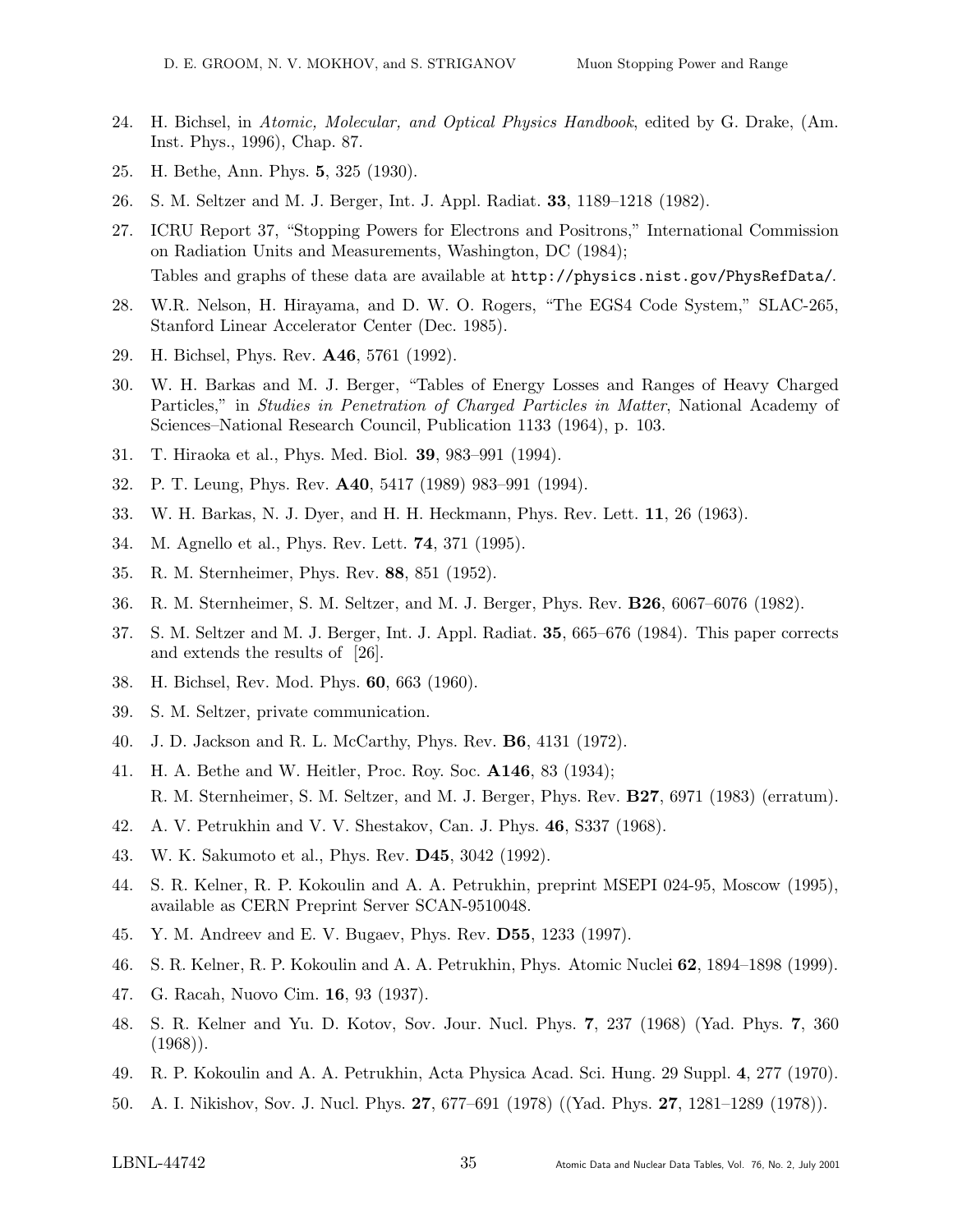- 51. S. R. Kelner, Phys. Atomic Nuclei 61, 448 (1998) (Yad. Phys. 61, 511 (1998)).
- 52. L. B. Bezrukov and E. V. Bugaev, Sov. J. Nucl. Phys. 33 635–643 (1981) (Yad. Phys. 33,  $1195-1207$   $(1981)$ ).
- 53. E. Scapparone et al., Nucl. Phys. B, Proc. Suppl. 75A, 397–400 (1999).
- 54. T. A. Armstrong et al., Phys. Rev. D5, 1640 (1972); T. A. Armstrong et al., Nucl. Phys. B41, 445 (1972).
- 55. C. Caso et al., "Review of Particle Physics," Eur. Phys. J. C3, 1 (1998); The values calculated in this paper are used in the 2000 revision of the Gaisser and Stanev review in D. E. Groom et al., "Review of Particle Physics," Eur. Phys. J. C15, 1 (2000); See also http://pdg.lbl.gov.
- 56. E. Berger et al., Z. Phys. C73, 455–463(1997).
- 57. I. L. Rozental Sov. Phys. Uspekhi 11, 49 (1968) (Usp. Phys. Nauk. 94, 91 (1968)).
- 58. A. Van Ginneken, Nucl. Instrum. Methods A251, 21–39 (1986).
- 59. N.V. Mokhov, "The MARS Code System User's Guide," Fermilab-FN-628 (1995); N. V. Mokhov, S. I. Striganov, A. Van Ginneken, S. G. Mashnik, A. J. Sierk, J.Ranft, in Proc. of the Fourth Workshop on Simulating Accelerator Radiation Environments (SARE-4), Knoxville, TN, September 14-16, 1998, pp. 87–99, Fermilab-Conf-98/379 (1998), nuclth/9812038-v2-16-Dec-1998; N. V. Mokhov, in Proc. of ICRS-9 International Conference on Radiation Shielding, (Tsukuba,
	- Ibaraki, Japan, 1999), J. Nucl. Sci. Tech., 1 (2000), pp. 167–171, Fermilab-Conf-00/066 (2000); http://www-ap.fnal.gov/MARS/.
- 60. P. Lipari and T. Stanev, Phys. Rev. D44, 3543 (1991).
- 61. S. I. Striganov, Nucl. Phys. B (Proc. Suppl.) 51A, 172 (1996).
- 62. S. I. Striganov, Nucl. Instrum. Methods A322, 225–230 (1992).
- 63. Commission on Atomic Weights and Isotopic Abundances, Pure and Appl. Chem. 68, 2339 (1996); G. Audi and A. H. Wapstra, Nucl. Phys. A565, 1 (1993).
- 64. The Reactor Handbook, 2nd ed. edited by R. C. Weast, (Interscience, New York, 1960), Vol. 1.
- 65. M. G. K. Menon and P. V. Ramana Murthy, in Progress In Elementary Particle and Cosmic Ray Physics, (North Holland, Amsterdam, 1967), Vol. 9, 161–243.
- 66. W. H. Bragg and R. Kleeman, Philos. Mag. 10, 318 (1905).
- 67. M. Abramowitz and I. A. Stegun, Handbook of Mathematical Functions, National Bureau of Standards Applied Mathematics Series, No. 55, (U. S. Gov. Printing Office, 1964). The dilogarithm (Spence's integral for  $n = 2$ ) is given by Eq. 27.7.1. CERNLIB routine DDILOG is used to calculate the function.